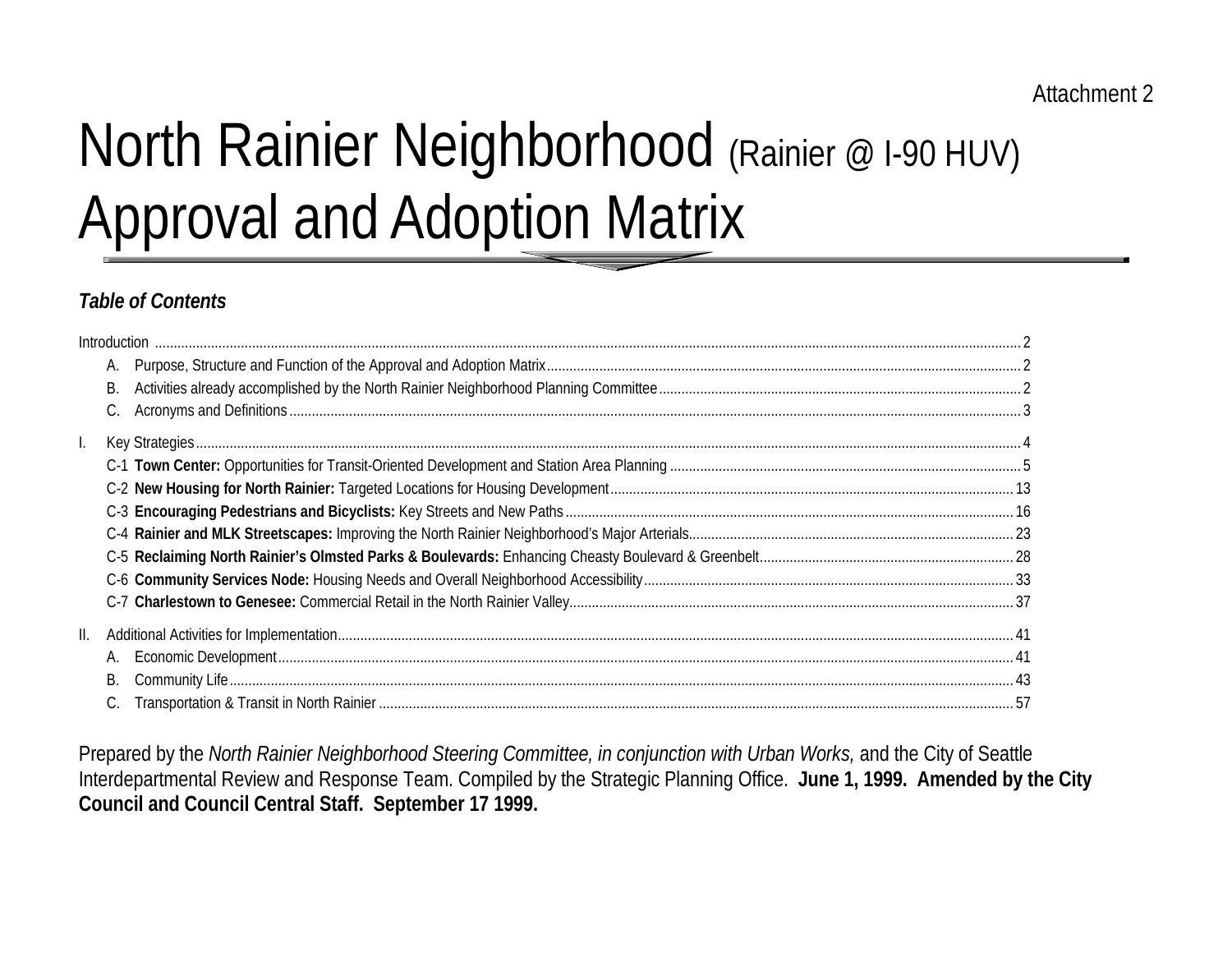## **A. PURPOSE, STRUCTURE AND FUNCTION OF THE APPROVAL AND ADOPTION MATRIX**

Through the City of Seattle's Neighborhood Planning Program, 37 neighborhoods all over Seattle are preparing neighborhood plans. These plans enable people in neighborhoods to articulate a collective vision for growth and change over the next 20 years and identify activities to help them achieve that vision. The plans are also intended to flesh out the City's Comprehensive Plan. Because each plan is unique, this Approval and Adoption Matrix has been designed as a standard format for the City to establish its work program in response to the recommended activities proposed in the specific neighborhood plan and to identify implementation actions to be factored into future work plans and tracked over time. The development of the sector work programs and a central database will be the primary tools to track implementation of the activities in all of the neighborhood plan matrices over time.

The matrix is divided into two sections:

- I. *Key Strategies*: usually complex projects or related activities that the neighborhood considers critical to the successful implementation of the neighborhood plan.
- II. *Additional Activities for Implementation:* activities that are not directly associated with a Key Strategy, ranging from high to low in priority and from immediate to very long range in anticipated timing.

The neighborhood planning group or its consultant generally fill in the Activity, Priority, Time Frame, Cost Estimates and Implement columns. The City Response column reflects City department comments as compiled by the Strategic Planning Office. The City Action column in Section II and the narrative response to each Key Strategy are initially filed in by City departments and then reviewed, changed if appropriate, and finalized by City Council. Staff from almost every City department have participated in these planning efforts and in the preparation of this Matrix. Ultimately, the City Council will approve the Matrix and recognize the neighborhood plan by resolution.

Some neighborhood recommendations may need to be examined on a city-wide basis before the City can provide an appropriate response. This is usually because similar recommendations are being pursued in many neighborhoods and the City will need clear policy direction to ensure a consistent city-wide response. Such recommendations are being referred to the "Policy Docket," a list of policy issues that will be presented to City Council, for further discussion and action.

### **B. ACTIVITIES ALREADY ACCOMPLISHED BY NORTH RAINIER 2014 PLANNING GROUP**

#### *Parks*

Encouraged the re-vitalization of the Cheasty Boulevard advocacy group. This group then developed the application for Early Implementation Funds for the start of a pedestrian pathway along the boulevard. The effort was successful.

Developed a working relationship between the Bradner Garden Park Development Group and the NRN to work together to complete that project.

Organized under the North Rainier Neighborhood umbrella, a York Park Development to first, encourage the Department of Parks and Recreation to obtain the property from City Light as it is surplus for them and then develop the park.

#### *Transportation*

Persuaded Sound Transit to develop a route which did not go down Rainier Avenue South by holding meetings which the neighborhood could develop a consensus of opinion against that option and communicating it to them.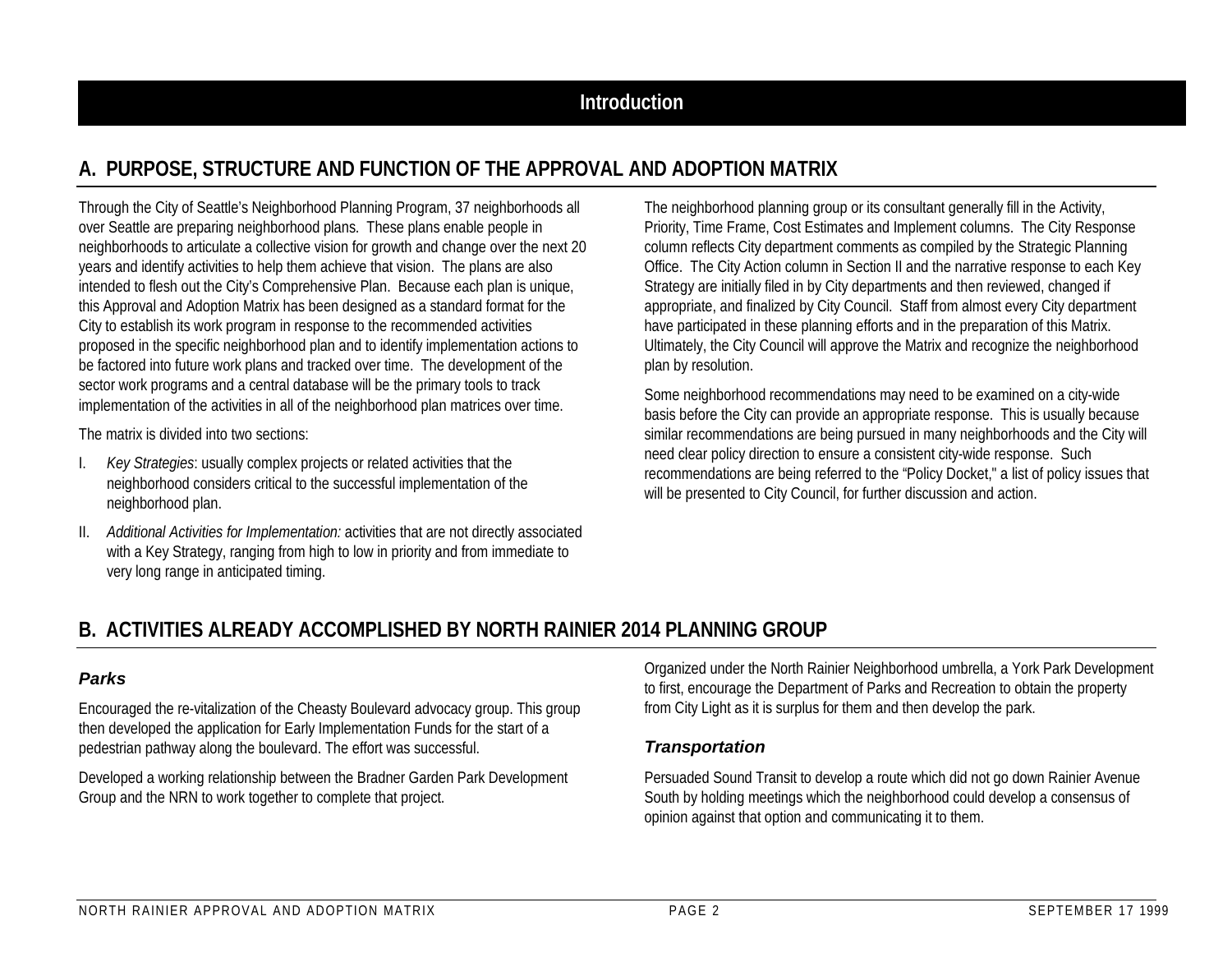## *C.* **ACRONYMS AND DEFINITIONS**

**BIA** Business Improvement Association

- **CPTED** Crime Prevention Through Environmental Design
- **DCLU** Department of Design, Construction and Land Use (City of Seattle)
- **DON** Department of Neighborhoods (City of Seattle)
- **DPR** Department of Parks and Recreation (City of Seattle)
- **ECA** Environmentally Critical Areas
- **ESA** Endangered Species Act
- **ESD** Executive Services Department (City of Seattle)
- **GIS** Geographic Information Systems

**HSD** Human Services Department (formerly part of Department of Housing and Human Services) (City of Seattle)

**HUV** Hub Urban Village

**LTA** Long Term Activity

- **Low-income** At or below 50% of area median income
- **Low-moderate-income** Between 50% and 80% of area median income

**Metro** King County Department of Transportation Metro Transit Division

**Moderate-income** Between 80% and 100% of area median income

**NBC** Neighborhood Business Council

**NMF** Neighborhood Matching Fund(Department of Neighborhoods)

**North Rainier 2014 (NRN)** North Rainier Neighborhood Planning Group (from 1994 to 2014)

- **NPO** Neighborhood Planning Office (City of Seattle)
- **NSF** Neighborhood Street Fund (administered by SEATRAN)
- **OED** Office of Economic Development (City of Seattle)
- **OFE** Office for Education (City of Seattle, Strategic Planning Office)

**OH** Office of Housing (formerly part of Department of Housing and Human Services) (City of Seattle)

- **ROW** Right-of-way
- **RPZ** Restricted Parking Zone
- **RSL** Residential Small Lot
- **RVS** Rainier Valley Square Shopping Center
- **SAC** Seattle Arts Commission (City of Seattle)

**SAP** Station Area Planning process (conducted by SPO, with a team from other departments)(City of Seattle)

**SCL** Seattle City Light (City of Seattle)

**SEATRAN** Seattle Transportation Department (formerly part of Seattle Engineering Department [SED]) (City of Seattle)

- **SFD** Seattle Fire Department (City of Seattle)
- **SHA** Seattle Housing Authority
- **SJI** Seattle Jobs Initiative
- **Sound Transit** (formerly Regional Transit Authority [RTA])
- **SPD** Seattle Police Department (City of Seattle)
- **SPL** Seattle Public Library (City of Seattle)
- **SPO** Strategic Planning Office (formerly part of Office of Management and Planning [OMP]) (City of Seattle)
- **SPR** Single Purpose Residential
- **SPU** Seattle Public Utilities (City of Seattle)
- **SSD** Seattle School District
- **StART** Sound Transit's Art Program
- **TSP** Transportation Strategic Plan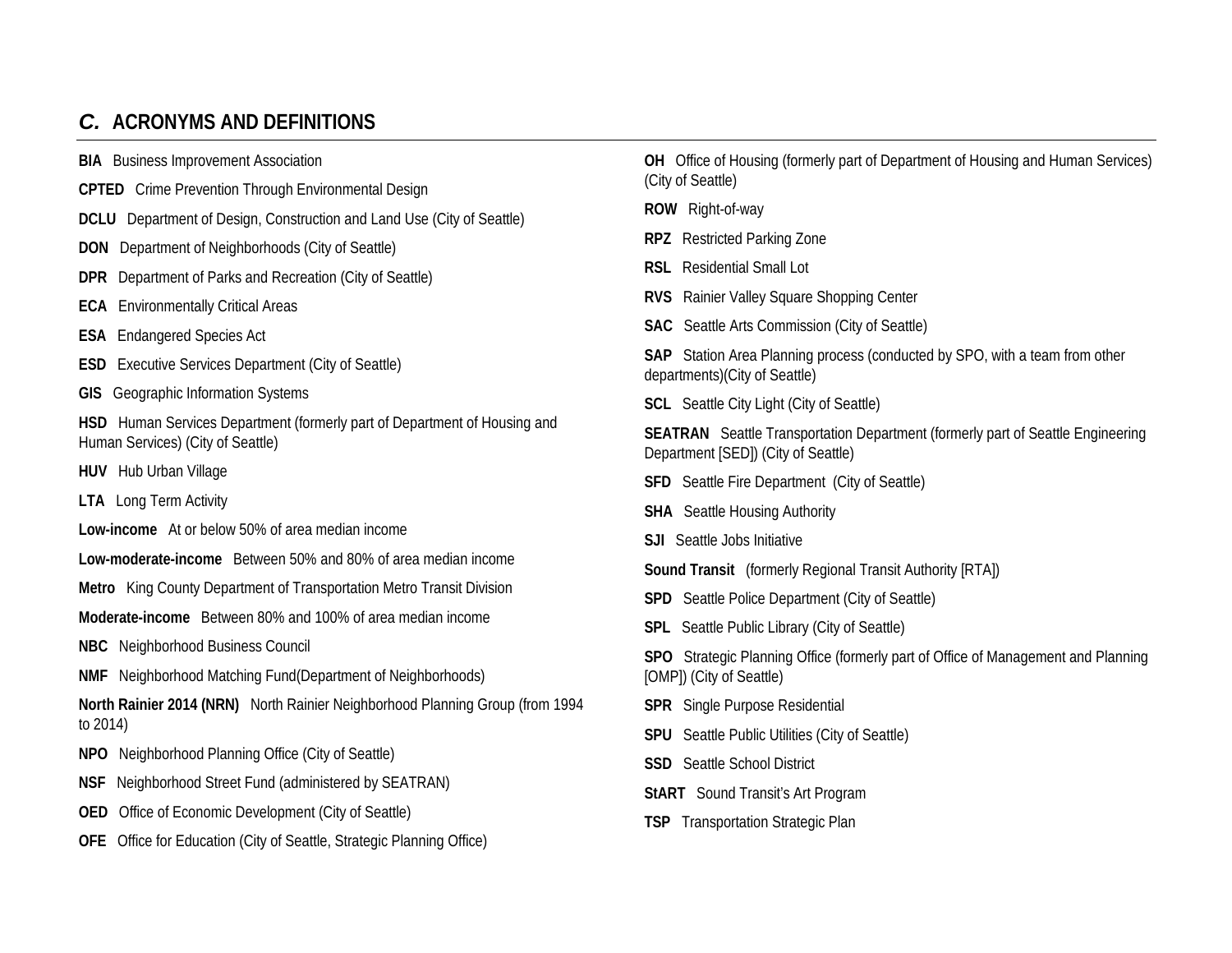## **I. Key Strategies**

Each Key Strategy consists of activities for a single complex project or theme that the neighborhood considers critical to achieving its vision for the future. While the Key Strategies are high priorities for the neighborhood, they are also part of a twenty-year plan, so the specific activities within each Key Strategy may be implemented over the span of many years.

The Executive recognizes the importance of the Key Strategies to the neighborhood that developed them. Given the number of Key Strategies that will be proposed from the 37 planning areas, priorities will have to be set and projects phased over time. The Executive will coordinate efforts to sort through the Key Strategies. During this sorting process, the departments will work together to create a sector work program that includes evaluation of Key Strategy elements. This may include developing

rough cost estimates for the activities within each Key Strategy; identifying potential funding sources and mechanisms; establishing priorities for the Key Strategies within each plan, as well as priorities among plans; and developing phased implementation and funding strategies. The City will involve neighborhoods in a public process so that neighborhoods can help to establish citywide priorities. Activities identified in this section will be included in the City's tracking database for monitoring neighborhood plan implementation.

The department most involved with the activities for a Key Strategy is designated as the lead. Otherwise, DON is designated as the lead. Other participating departments are also identified. The City Response lists activities already underway, and other tasks that the City has committed to commence during the 1999-2000 biennium.

NOTE: This planning group refers to the Plan's Key Strategies as "Cornerstones." The terms Key Strategies and "Cornerstones" are used interchangeably in this matrix.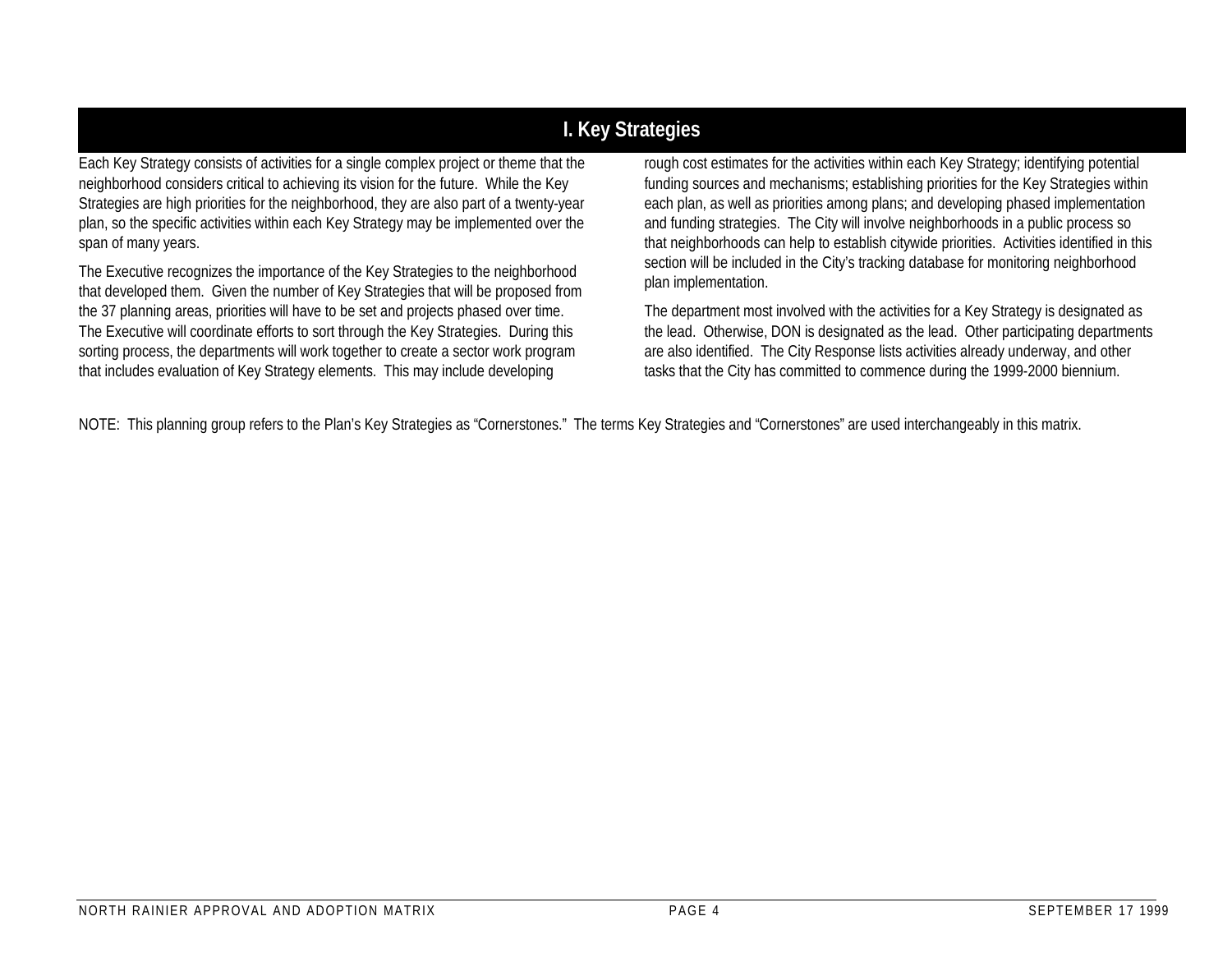## **C-1 TOWN CENTER**

Opportunities for Transit-Oriented Development and Station Area Planning.

#### *Description*

Implementation of the Town Center concept at the hourglass intersection formed by the crossing of Rainier Avenue South at MLK Jr. Way South would create the "hub" in the North Rainier Hub Urban Village. With anticipated employment and household growth targets of 3,500 new jobs and 1,200 new households by 2014, the Town Center concept identifies an area to concentrate some of that growth by capitalizing on light rail station construction and transit-oriented development opportunities.

In the future, the Town Center is envisioned as the heart of the neighborhood; the place where people will gather, shop, stroll, and enjoy community life. It will be the location where the greatest commercial and mixed-use density will occur, where transit connects people to the region, and where public places and open spaces help create a sense of identity and welcome.

#### *Integrated City Response*

The Executive support the neighborhood's vision and efforts to foster development near the light rail station using pedestrian and bicycle improvements, transit improvements, public open spaces and plazas, streetscape improvements, all while protecting valuable natural resources.

As noted below, a number of projects are already underway. The City Council has passed an ordinance that seeks to prevent auto-oriented development from occurring until March 2000 (when SAP plans are developed) . SAP staff are considering how the activities in this strategy can be incorporated into the implementation of the light rail station and station area planning. Also, DCLU will review neighborhood plans and neighborhood design guideline recommendations starting in 1999 for neighborhoods that have developed guidelines. For neighborhoods who have not (which includes North Rainier), DCLU will be working with neighborhoods in 2000. .

While directed toward a single goal, the individual activities in this strategy could be implemented independently of one another. Priorities will need to be identified through the City's sector work programs to focus City efforts once resources are identified and become available.

#### **Lead Department:** SPO

**Participating Departments:** OED, DCLU, SEATRAN, DPR, Metro, SAC, Sound Transit

#### *Activities Already Underway*

- Station area planning will incorporate community goals, such as those proposed for the North Rainier neighborhood areas around light rail stations. As part of station area planning, the City has a consultant contract to conduct a market analysis to identify the kinds of activities and services that might be attracted to light rail station areas in Southeast Seattle and the potential for market activity associated with the future light rail alignment through the area. Planning will also include strategies to encourage that type of development in keeping with the community's vision. Station area planning is being coordinated by the Strategic Planning Office, and will be conducted from March 1999 through mid 2000.
- 2. DCLU will review the Neighborhood Design Guidelines recommendations that were proposed in various neighborhood plans. . (Activity C-1.5.2)
- 3. The City Council passed an Ordinance in 1999 for the areas within 1/4 mile of 10 planned light rail stations that recognizes that the SAP process is designed to encourage transit-oriented development near stations and to limit development that is auto oriented. (Activity C-1.5.3)

#### *Tasks to be Undertaken in 1999-2000*

- 1. Identify those activities in this Key Strategy that are good candidates for next steps for implementation considering priorities, possible funding sources and departmental staffing capabilities through the sector work program.
- 2. Identify next steps for continued implementation.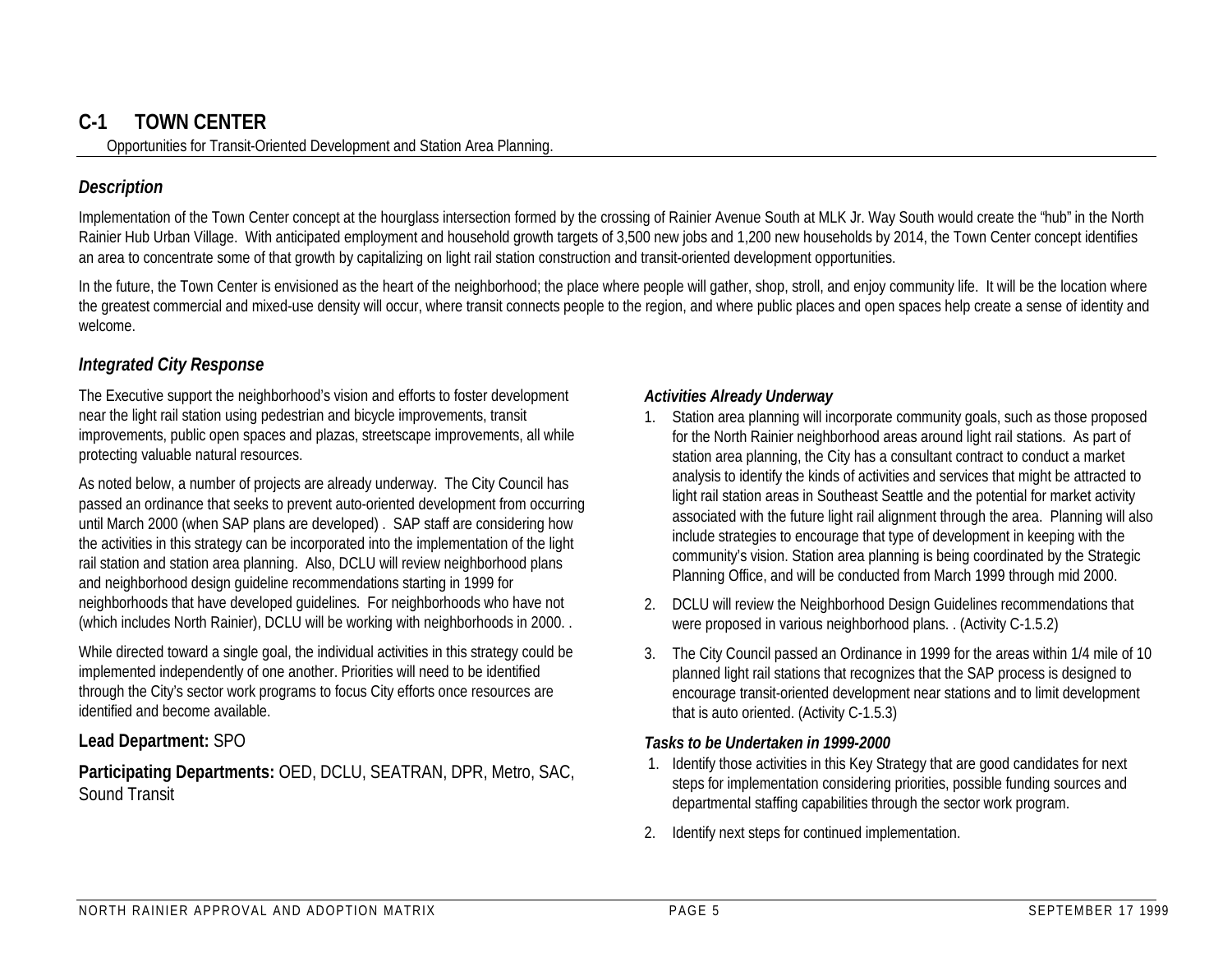|          | <b>C-1 TOWN CENTER</b>                                                                                                                                                                                                                                                                                                                                                                                                                                                                                                                        |                                                                                                                                                                                                                                                                                                                                                       |                                            |                  |                                               |                                                                                                                                                                                                                                                                                                                                                                                                                                                                                                                                                                                                                                                                                                                                                                                                                                                                                                                                                                                                                                                                                                                                                                                                     |  |  |  |  |
|----------|-----------------------------------------------------------------------------------------------------------------------------------------------------------------------------------------------------------------------------------------------------------------------------------------------------------------------------------------------------------------------------------------------------------------------------------------------------------------------------------------------------------------------------------------------|-------------------------------------------------------------------------------------------------------------------------------------------------------------------------------------------------------------------------------------------------------------------------------------------------------------------------------------------------------|--------------------------------------------|------------------|-----------------------------------------------|-----------------------------------------------------------------------------------------------------------------------------------------------------------------------------------------------------------------------------------------------------------------------------------------------------------------------------------------------------------------------------------------------------------------------------------------------------------------------------------------------------------------------------------------------------------------------------------------------------------------------------------------------------------------------------------------------------------------------------------------------------------------------------------------------------------------------------------------------------------------------------------------------------------------------------------------------------------------------------------------------------------------------------------------------------------------------------------------------------------------------------------------------------------------------------------------------------|--|--|--|--|
| Ref.     | <b>Activity</b>                                                                                                                                                                                                                                                                                                                                                                                                                                                                                                                               | <b>Priority</b>                                                                                                                                                                                                                                                                                                                                       | Time<br>Frame                              | Cost<br>Estimate | Implementor                                   | <b>City Response</b>                                                                                                                                                                                                                                                                                                                                                                                                                                                                                                                                                                                                                                                                                                                                                                                                                                                                                                                                                                                                                                                                                                                                                                                |  |  |  |  |
| Goal C-1 | open/civic spaces, and a street network that places its priority on serving pedestrians and bicyclists.                                                                                                                                                                                                                                                                                                                                                                                                                                       | Establish a Town Center for the North Rainier Valley to concentrate the highest density growth around the construction of the regional Link Light Rail system. Promote a<br>range of housing, commercial, and mixed-use activities that will add to the vitality of the hub. Develop appropriate community amenities such as attractive streetscapes, |                                            |                  |                                               |                                                                                                                                                                                                                                                                                                                                                                                                                                                                                                                                                                                                                                                                                                                                                                                                                                                                                                                                                                                                                                                                                                                                                                                                     |  |  |  |  |
| $C-1.1$  | For the purposes of station area planning,<br>delineate the Town Center's boundaries<br>approximately as properties abutting South<br>McClellan Street to the north, South<br>Winthrop/Hanford Streets to the south, the<br>Cheasty Greenbelt to the west, and MLK Jr. Way<br>South/Rainier Avenue South to the east. As part of<br>Station Area Planning, develop and implement<br>strategies to assemble land and finance the type of<br>development envisioned by this neighborhood plan<br>around the light rail station.                 | Highest                                                                                                                                                                                                                                                                                                                                               | Adopt as<br>part of<br>finalizing<br>plan. |                  | <b>SPO</b><br><b>OED</b><br>Private<br>Sector | The City's SAP staff, with neighborhood and property owner<br>involvement, will consider land assembly and financing in further<br>detail during SAP, which began in Spring 1999. SAP staff are also<br>considering other issues raised in this recommendation, including<br>identifying and analyzing development opportunities around station<br>locations, especially on Sound Transit station excess construction<br>staging property. SAP boundaries are approximately a 1/4 mile<br>radius around the stations. SAP staff are using a 1/4 mile boundary<br>because numerous studies have shown that 1/4 mile is the typical<br>distance a person is willing to walk to a light rail station. In practice,<br>however, the boundaries are more flexible depending on<br>geographic constraints, local street and development uses, as well<br>as specific station area issues.                                                                                                                                                                                                                                                                                                                 |  |  |  |  |
| $C-1.2$  | As part of the station area plan (based on the<br>content of this neighborhood plan) for the North<br>Rainier Light Rail station, amend land use and<br>zoning designations as needed to facilitate transit-<br>oriented development. Explore changing general<br>commercial zoning (C1 and C2) to allow for more<br>residential or mixed-use projects. It is envisioned<br>that this would be limited to properties south of<br>South McClellan Street to the pedestrian overpass<br>spanning Rainier Avenue South and MLK Jr. Way<br>South. | Highest                                                                                                                                                                                                                                                                                                                                               | End of<br>1999, or<br>with SAP             |                  | <b>SPO</b><br><b>DCLU</b>                     | The City's SAP staff, with neighborhood and property owner<br>involvement, are considering potential land use and zoning<br>designations in further detail during SAP and recognize that the<br>proposed Town Center concept in the neighborhood plan is<br>conceptual and represents an overall vision from the community<br>for the proposed light rail station. The planning for the station area<br>will include consideration of key factors, such as economic<br>revitalization, capital facilities, infrastructure, market conditions,<br>and site-specific characteristics. Inside the boundaries of the SAP<br>program, DCLU is working within SAP staff to provide technical<br>assistance on land use issues.<br>Outside the boundaries of the SAP program, DCLU will work with<br>the neighborhood and property owners to undertake a land use<br>planning exercise and rezone analysis to explore zoning<br>designations that achieve the neighborhood's vision, including<br>economic goals, and meet the City's criteria for rezones. Several<br>neighborhoods have requested DCLU's services in this capacity.<br>DCLU is likely to begin this work as part of their 2001-2002 work |  |  |  |  |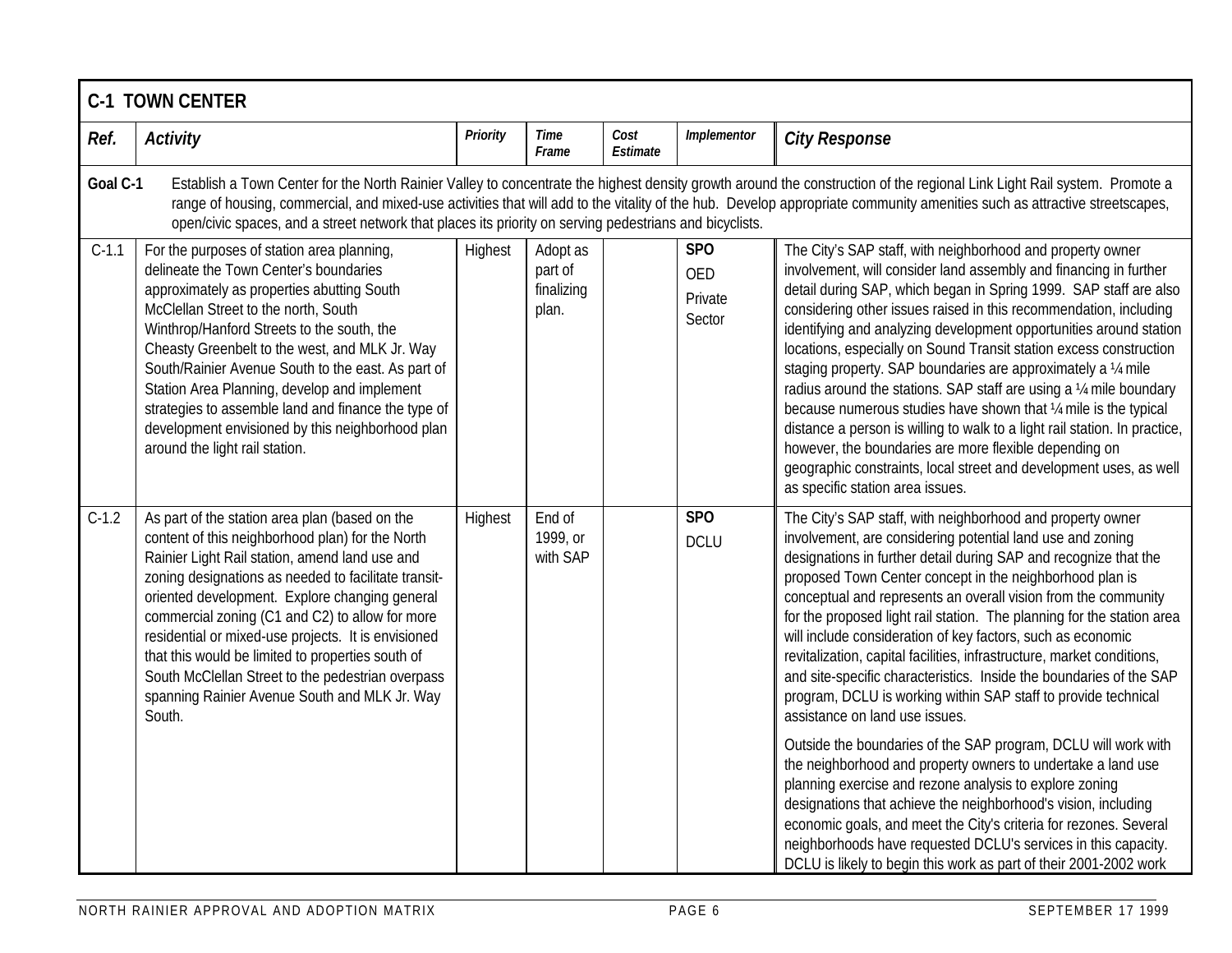|         | <b>C-1 TOWN CENTER</b>                                                                                                                                                                                                                                                                                                                                                                                                                                                      |                 |                                                                                          |                  |                                                                |                                                                                                                                                                                                                                                                                                                                                                                                                                                                                                                                                                                                                                                                                                                                                                                                                                                                                                                                                         |  |  |  |  |
|---------|-----------------------------------------------------------------------------------------------------------------------------------------------------------------------------------------------------------------------------------------------------------------------------------------------------------------------------------------------------------------------------------------------------------------------------------------------------------------------------|-----------------|------------------------------------------------------------------------------------------|------------------|----------------------------------------------------------------|---------------------------------------------------------------------------------------------------------------------------------------------------------------------------------------------------------------------------------------------------------------------------------------------------------------------------------------------------------------------------------------------------------------------------------------------------------------------------------------------------------------------------------------------------------------------------------------------------------------------------------------------------------------------------------------------------------------------------------------------------------------------------------------------------------------------------------------------------------------------------------------------------------------------------------------------------------|--|--|--|--|
| Ref.    | <b>Activity</b>                                                                                                                                                                                                                                                                                                                                                                                                                                                             | <b>Priority</b> | Time<br>Frame                                                                            | Cost<br>Estimate | Implementor                                                    | <b>City Response</b>                                                                                                                                                                                                                                                                                                                                                                                                                                                                                                                                                                                                                                                                                                                                                                                                                                                                                                                                    |  |  |  |  |
|         |                                                                                                                                                                                                                                                                                                                                                                                                                                                                             |                 |                                                                                          |                  |                                                                | program.                                                                                                                                                                                                                                                                                                                                                                                                                                                                                                                                                                                                                                                                                                                                                                                                                                                                                                                                                |  |  |  |  |
| $C-1.3$ | For area where light rail transit station will be<br>developed, reconfigure streets as necessary to<br>facilitate pedestrian environment. Provide for a<br>minimum of 12-foot sidewalks, install decorative<br>crosswalks, add streetscape elements and<br>appropriate signage.                                                                                                                                                                                             | High            | As part of<br>Light Rail<br>constructi<br>on and as<br>new<br>developm<br>ent<br>OCCUIS. |                  | <b>SEATRAN</b><br>Sound<br>Transit                             | The City's SAP staff, with neighborhood involvement, are exploring<br>opportunities for improving the surrounding pedestrian system<br>during SAP. Coordination with SEATRAN and Sound Transit will<br>be critical.<br>Also, the issues of marking and maintaining crosswalks and<br>sidewalk construction and maintenance have been raised in a<br>number of neighborhood plans and have been included on the<br>citywide "Policy Docket" for City Council discussion. This activity is<br>being considered as part of the policy discussion.                                                                                                                                                                                                                                                                                                                                                                                                          |  |  |  |  |
| $C-1.4$ | Ensure the City works with King County Metro and<br>Sound Transit (RTA) to provide a transit facility<br>that accommodates a bus transfer center and<br>vehicle drop-off point in the immediate vicinity of<br>the North Rainier light rail station. As appropriate,<br>encourage the development of a mixed-use<br>parking structure (with ground-floor retail), and<br>possibly housing/office above, to serve as the<br>single parking point for the entire Town Center. | Highest         | As part of<br>Light Rail<br>constructi<br>on and as<br>new<br>developm<br>ent<br>occurs. |                  | SP <sub>O</sub><br><b>SEATRAN</b><br>Metro<br>Sound<br>Transit | The City's SAP staff, with neighborhood involvement, will work with<br>Sound Transit to identify development opportunities and parking<br>options around station locations, especially on Sound Transit's<br>excess construction staging property for stations. SAP staff believe<br>there are two parts to this recommendation. First, the<br>neighborhood appears to be interested in bus transit connections<br>to the McClellan light rail station and kiss-and-ride (vehicle drop-<br>off) areas. King County Metro has been involved in the SAP<br>process and will be key in the discussions about connecting bus<br>transit and the light rail station. Bus stops and kiss-and-ride areas<br>are a part of Sound Transit's Station Design process, which is<br>running parallel to the City's Station Area Planning process and will<br>be holding public forums this Fall.<br>Second, the neighborhood appears to be interested in centralized |  |  |  |  |
|         |                                                                                                                                                                                                                                                                                                                                                                                                                                                                             |                 |                                                                                          |                  |                                                                | parking within a mixed-use development (with ground-floor retail,<br>housing, office, etc.) The parking element is being handled in the<br>SPO parking study, which will develop parking management<br>strategies in the neighborhoods around the light rail stations. This<br>recommendation also relates to the Policy Docket no. 17 on<br>Parking Facilities. It is not clear what kinds of parking the<br>community is interested in and what mix (short-term, long-term,<br>park-and-ride, etc.) makes the most sense from technical, financial<br>and other policy perspectives. These questions will be further<br>explored in the SPO parking study and SAP process. Additionally,                                                                                                                                                                                                                                                              |  |  |  |  |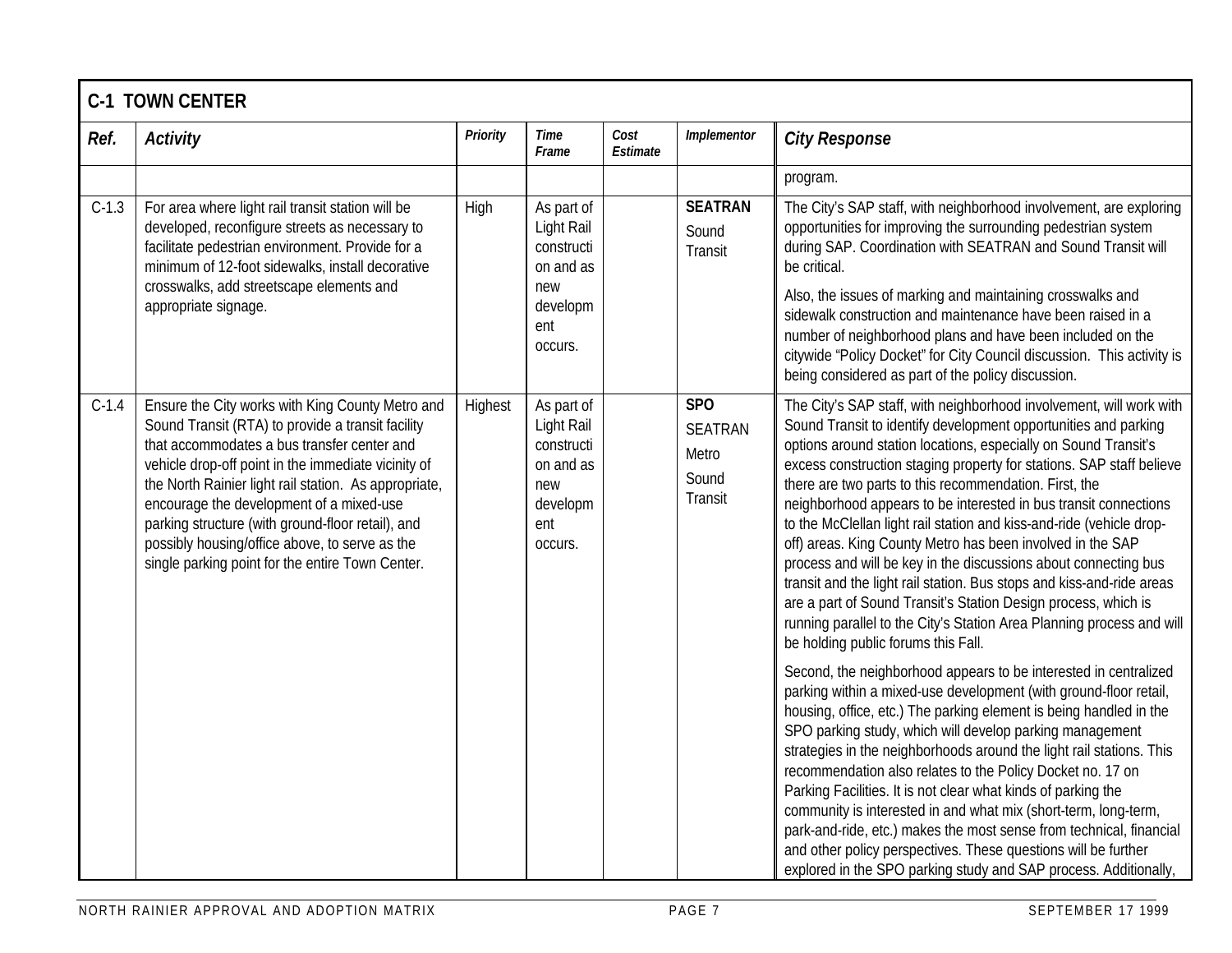|                | <b>C-1 TOWN CENTER</b>                                                                                                                                                                                          |                 |                                |                  |                                              |                                                                                                                                                                                                                                                                                                                                                                                                                                                                                                                                                                                                                                                                                                                                                                                                                                                                              |  |  |  |  |
|----------------|-----------------------------------------------------------------------------------------------------------------------------------------------------------------------------------------------------------------|-----------------|--------------------------------|------------------|----------------------------------------------|------------------------------------------------------------------------------------------------------------------------------------------------------------------------------------------------------------------------------------------------------------------------------------------------------------------------------------------------------------------------------------------------------------------------------------------------------------------------------------------------------------------------------------------------------------------------------------------------------------------------------------------------------------------------------------------------------------------------------------------------------------------------------------------------------------------------------------------------------------------------------|--|--|--|--|
| Ref.           | <b>Activity</b>                                                                                                                                                                                                 | <b>Priority</b> | <b>Time</b><br>Frame           | Cost<br>Estimate | Implementor                                  | <b>City Response</b>                                                                                                                                                                                                                                                                                                                                                                                                                                                                                                                                                                                                                                                                                                                                                                                                                                                         |  |  |  |  |
|                |                                                                                                                                                                                                                 |                 |                                |                  |                                              | the Executive will forward this and related transit requests to King<br>County Metro on the community's behalf. SPO, SEATRAN and<br>DON will review the transit service requests and transit stop<br>improvements identified in the neighborhood plans and integrate<br>those requested improvements into the work being done under<br>Strategy T4 "Establish and Implement Transit Service Priorities" in<br>the City's Transportation Strategic Plan (TSP). The Executive will<br>report to the City Council Transportation Committee on its progress<br>on Strategy T4 as part of its ongoing reporting requirements on the<br>TSP and to the Neighborhoods, Growth Planning and Civic<br>Engagement Committee.                                                                                                                                                           |  |  |  |  |
|                |                                                                                                                                                                                                                 |                 |                                |                  |                                              | Note, however, that it is generally the City's policy (TSP strategy<br>T6) to discourage new Park-and-Ride lots within the City limits due<br>to high capital costs, increased noise and pollution in the<br>neighborhood, car prowl problems at park and ride lots, and limited<br>benefits to the neighborhood of bringing drivers into the<br>neighborhood who leave their cars for an extended period of time<br>but do not necessarily bring any benefit into the neighborhood.<br>This is the general policy unless changes are justified by<br>exceptional circumstances and supported by an analysis of<br>alternatives. The City does encourage pursuing opportunities for<br>"shared parking" which makes use of existing parking spaces in<br>another development (at little capital cost) and alternatives such as<br>feeder service and pedestrian/bike access. |  |  |  |  |
| $C -$<br>1.5.1 | Designate the Cheasty hillside greenbelt as an<br>undevelopable natural resource.                                                                                                                               | Highest         | <b>ASAP</b>                    |                  | <b>DCLU</b><br><b>DPR</b>                    | The Cheasty Greenbelt is in DPR ownership. DPR does not<br>support development of buildings on this property but would want<br>to retain the potential for development of trails within the greenbelt.                                                                                                                                                                                                                                                                                                                                                                                                                                                                                                                                                                                                                                                                       |  |  |  |  |
| $C -$<br>1.5.2 | Ensure attractive new buildings by preparing<br>general urban design and site-specific<br>development guidelines as part of the station area<br>plan phase. Reinforce guidelines as part of new<br>development. | Highest         | End of<br>1999, or<br>with SAP |                  | SP <sub>O</sub><br><b>DCLU</b><br><b>SAC</b> | Sound Transit is taking the lead on Light Rail station design and<br>development of system-wide design guidelines for the stations<br>themselves through their StART program. City staff, including the<br>SAC, the Design Commission, and the Planing Commission all<br>serve on the Light Rail Review Panel, reviewing all urban,<br>landscape and architectural design elements of light rail. These<br>quidelines will be specific to the station uses, and not to the                                                                                                                                                                                                                                                                                                                                                                                                   |  |  |  |  |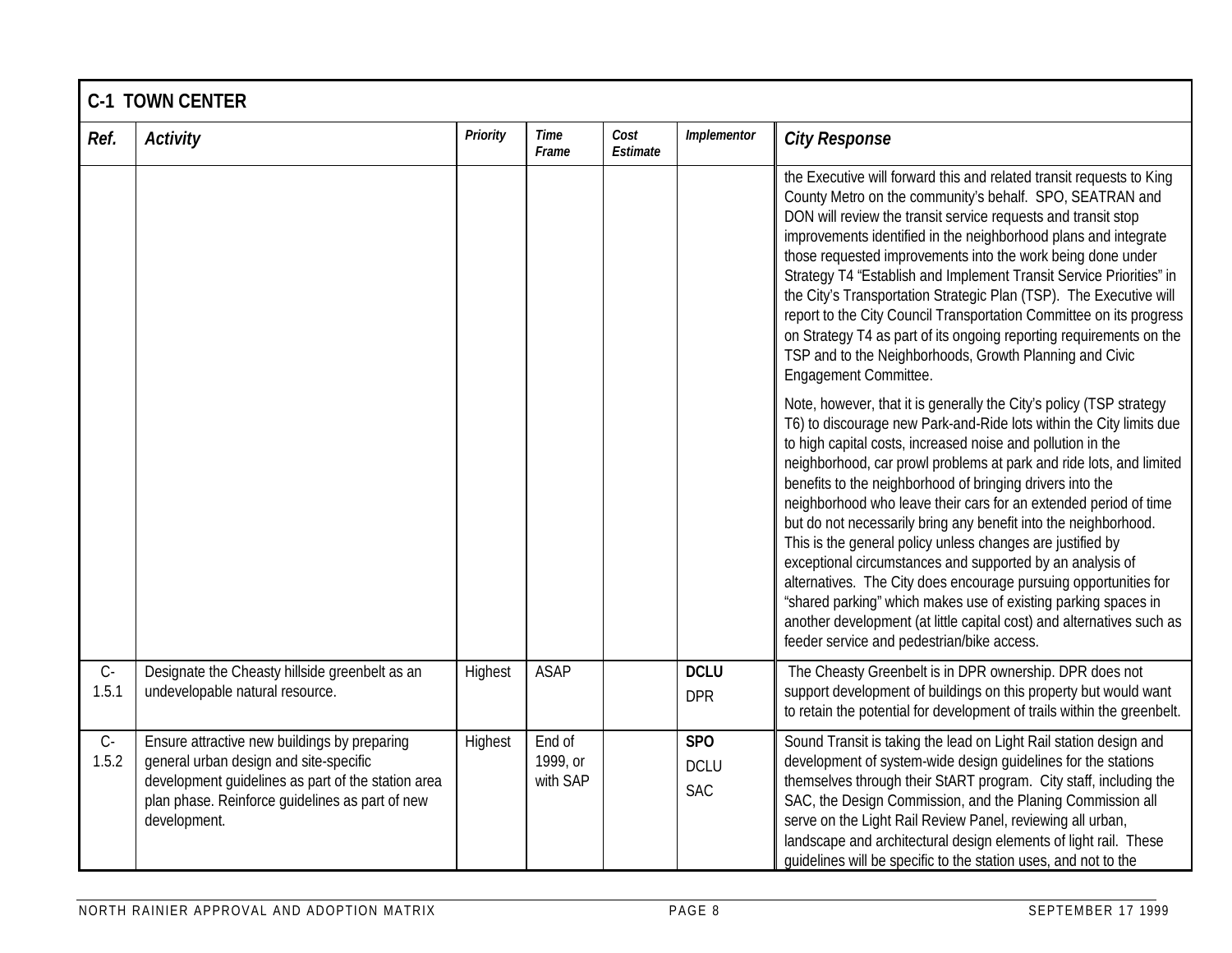|      | <b>C-1 TOWN CENTER</b> |          |                      |                  |             |                                                                                                                                                                                                                                                                                                                                                                                                                                                                                                                                                                                                                                                                                                                                                                                                                                                                                                                                     |  |  |  |  |
|------|------------------------|----------|----------------------|------------------|-------------|-------------------------------------------------------------------------------------------------------------------------------------------------------------------------------------------------------------------------------------------------------------------------------------------------------------------------------------------------------------------------------------------------------------------------------------------------------------------------------------------------------------------------------------------------------------------------------------------------------------------------------------------------------------------------------------------------------------------------------------------------------------------------------------------------------------------------------------------------------------------------------------------------------------------------------------|--|--|--|--|
| Ref. | <b>Activity</b>        | Priority | <b>Time</b><br>Frame | Cost<br>Estimate | Implementor | <b>City Response</b>                                                                                                                                                                                                                                                                                                                                                                                                                                                                                                                                                                                                                                                                                                                                                                                                                                                                                                                |  |  |  |  |
|      |                        |          |                      |                  |             | surrounding neighborhood.                                                                                                                                                                                                                                                                                                                                                                                                                                                                                                                                                                                                                                                                                                                                                                                                                                                                                                           |  |  |  |  |
|      |                        |          |                      |                  |             | In addition to Sound Transit's work on the stations, the City's SAP<br>staff, with neighborhood involvement, may develop design<br>quidelines and/or other tools for the areas within approximately 1/4<br>mile from the stations during SAP. This work will be done in late<br>1999 and to the extent possible, will also be coordinated with later<br>work on neighborhood-specific design guidelines to be done in<br>2000 and described in more detail below.                                                                                                                                                                                                                                                                                                                                                                                                                                                                   |  |  |  |  |
|      |                        |          |                      |                  |             | DCLU will address neighborhood specific design quideline<br>proposals starting 2 <sup>nd</sup> quarter 1999 and ongoing throughout 2000.<br>DCLU will work with neighborhoods using a three phased process,<br>which will package neighborhood proposals in sets of<br>approximately 6 neighborhoods each. First, more fully developed<br>neighborhood design guideline proposals will be reviewed by<br>DCLU and the neighborhoods with the goal of Council adoption of<br>the first package before the end of 1999. In the second and third<br>phases DCLU will work with remaining neighborhoods whose<br>quideline proposals are more formulative for presentation to<br>Council in 2000, likely in the 2 <sup>nd</sup> and 4 <sup>th</sup> quarters. DCLU will work<br>with North Rainier to assist them in development of design<br>guidelines. DCLU anticipates North Rainier to fit into the third<br>phase of the process. |  |  |  |  |
|      |                        |          |                      |                  |             | Artists can be involved in the development of streetscape<br>amenities and station development through SAC's "1% for Art"<br>program and Sound Transit's Art program (StART). "1% for Art"<br>funds can be generated from new construction and infrastructure<br>projects. SAC administers the "1% for Art" funds to create the<br>Municipal Art Plan and works with the department (from which the<br>funds were generated) and representatives from the<br>neighborhood-planning group to determine how projects will be<br>created and funds allocated. These funds are used to commission<br>artists for involvement in specific projects and SAC's administration<br>of the artist's work. Grant funds generate "1% for Art" if so<br>determined by the sponsoring department (e.g. SEATRAN).                                                                                                                                  |  |  |  |  |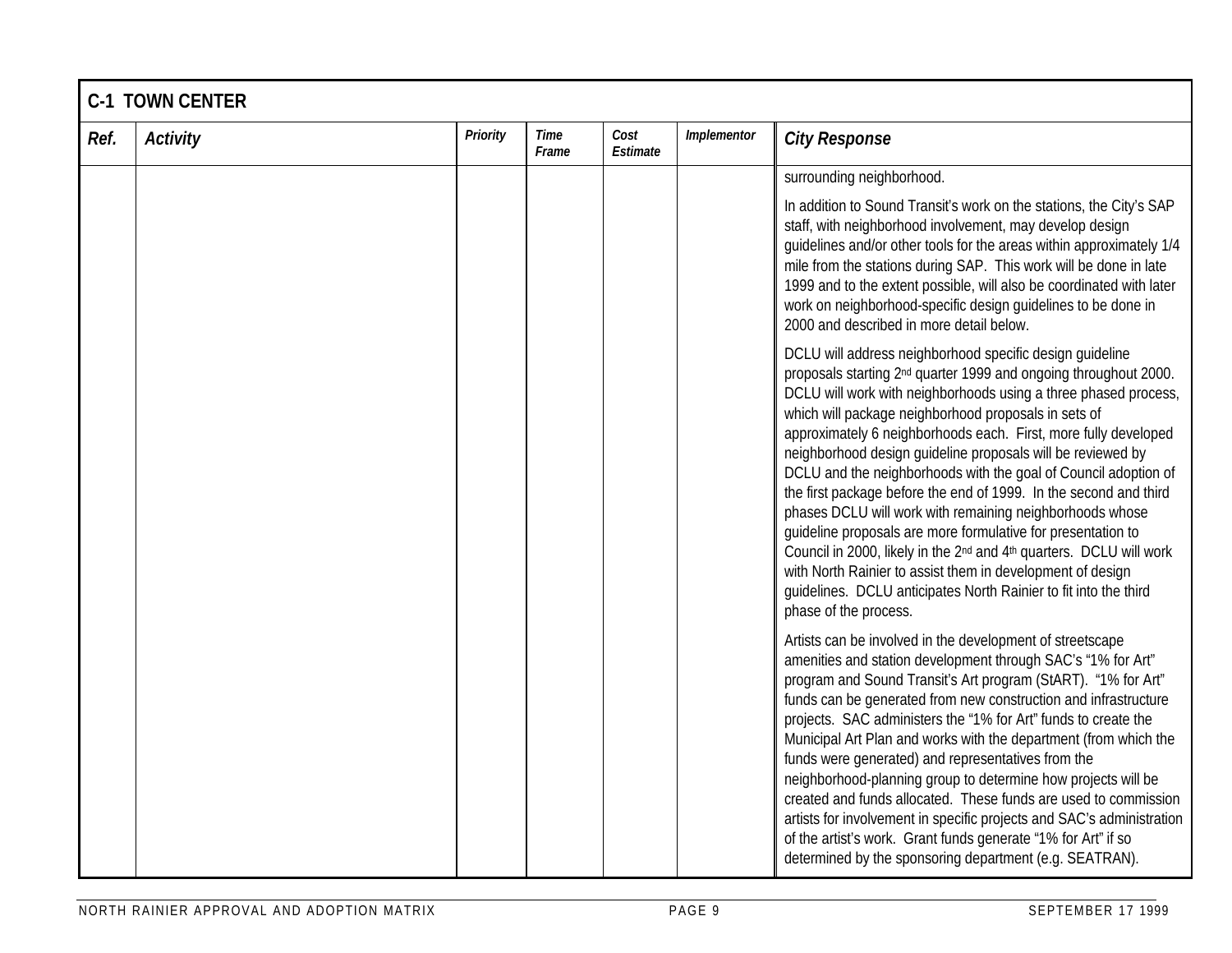|                               | <b>C-1 TOWN CENTER</b>                                                            |                 |                                |                  |                                |                                                                                                                                                                                                                                                                                                                                                                                                                                                                                                                                                                                                                                                                                                                                                                                                                                                                                                                                                                                                                                                                                                                                                                                                                                                                                         |  |  |  |  |
|-------------------------------|-----------------------------------------------------------------------------------|-----------------|--------------------------------|------------------|--------------------------------|-----------------------------------------------------------------------------------------------------------------------------------------------------------------------------------------------------------------------------------------------------------------------------------------------------------------------------------------------------------------------------------------------------------------------------------------------------------------------------------------------------------------------------------------------------------------------------------------------------------------------------------------------------------------------------------------------------------------------------------------------------------------------------------------------------------------------------------------------------------------------------------------------------------------------------------------------------------------------------------------------------------------------------------------------------------------------------------------------------------------------------------------------------------------------------------------------------------------------------------------------------------------------------------------|--|--|--|--|
| Ref.                          | <b>Activity</b>                                                                   | <b>Priority</b> | Time<br>Frame                  | Cost<br>Estimate | Implementor                    | <b>City Response</b>                                                                                                                                                                                                                                                                                                                                                                                                                                                                                                                                                                                                                                                                                                                                                                                                                                                                                                                                                                                                                                                                                                                                                                                                                                                                    |  |  |  |  |
|                               |                                                                                   |                 |                                |                  |                                | If there are "1% for Art" funds generated out of city construction<br>projects related to the Sound Transit Link light rail stations, an<br>artist should be involved. Ideally, this artist would be involved in the<br>total design of the station area and, and possibly the surrounding<br>streetscape or at least in the design of amenities. If there are no<br>"1% for Art" funds, but the community seeks DON funds to<br>implement amenities, SAC can provide technical assistance. Note,<br>however, that NMF do not qualify for "1% for Art" funds but SAC<br>can provide technical assistance to DON and neighborhood<br>groups. SAC has been providing technical assistance to<br>neighborhood groups for projects using EIF funds. SAC also<br>created at project for collaboration with neighborhoods for projects<br>developed out of the neighborhood planning process.                                                                                                                                                                                                                                                                                                                                                                                                 |  |  |  |  |
| $\mathsf{C}\text{-}$<br>1.5.3 | Consider adopting a development moratorium<br>ordinance for the Town Center area. | Highest         | End of<br>1999, or<br>with SAP |                  | SP <sub>O</sub><br><b>DCLU</b> | A moratorium on development presents legal and policy issues<br>that would have to be worked out by the City Council. However<br>other tools have been developed that should meet the intent of this<br>activity. As part of light rail SAP, in March 1999 the Seattle City<br>Council passed Ordinance 119384 establishing a Station Area<br>Interim Overlay District that places restrictions on property zoned<br>Commercial or Neighborhood Commercial. Specifically, new<br>businesses falling into the categories outlined below are prohibited<br>in the Station Area Interim Overlay District:<br>* Commercial parking lots<br>* Drive-in businesses<br>* Vehicle repair (major or minor)<br>* Towing services<br>* Heavy commercial services<br>* Sale of heating fuel<br>* Mini-warehouse<br>* Warehouse<br>* Sales/rental of motorized vehicles<br>* Outdoor storage<br>* Sales, service, and rental of commercial<br>equipment and construction materials<br>Furthermore the Ordinance requires parking to be on the side of<br>buildings, behind buildings, or underground rather than between<br>the front of the building and the sidewalk. The Ordinance expires<br>March 2000 but may be renewed.<br>A second tool, station area plans, are due to the City Council by |  |  |  |  |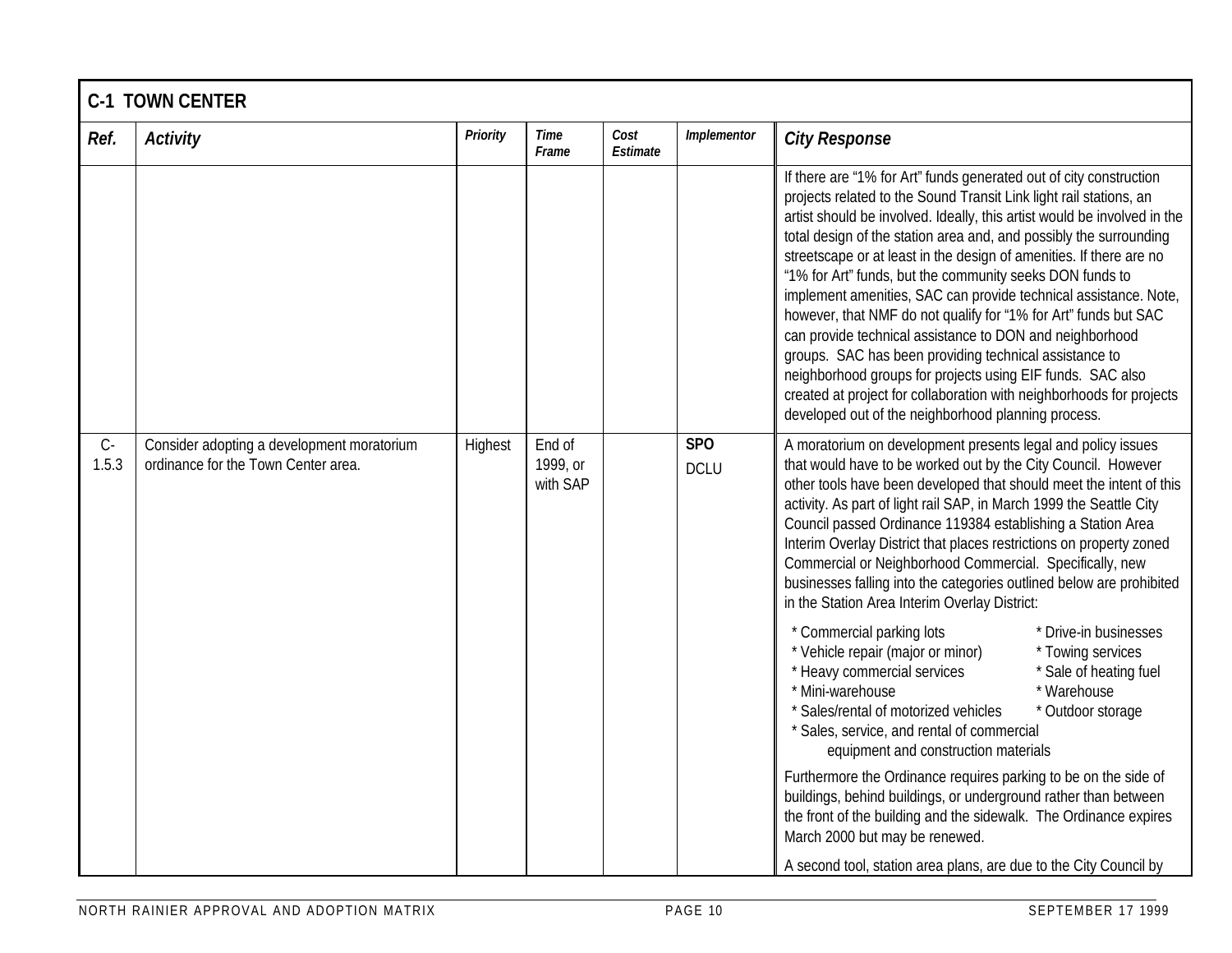|                | <b>C-1 TOWN CENTER</b>                                                                                                                                                                                                                                                                                                                                                                                                                                                                                                                                                                                                                                                                                                                                                                                 |                 |                                                                                          |                  |                                                                       |                                                                                                                                                                                                                                                                                                                                                                                                                                                                                                                                                                                                                                                                                                                                                                                                                                                                                                                                                                        |  |  |  |  |
|----------------|--------------------------------------------------------------------------------------------------------------------------------------------------------------------------------------------------------------------------------------------------------------------------------------------------------------------------------------------------------------------------------------------------------------------------------------------------------------------------------------------------------------------------------------------------------------------------------------------------------------------------------------------------------------------------------------------------------------------------------------------------------------------------------------------------------|-----------------|------------------------------------------------------------------------------------------|------------------|-----------------------------------------------------------------------|------------------------------------------------------------------------------------------------------------------------------------------------------------------------------------------------------------------------------------------------------------------------------------------------------------------------------------------------------------------------------------------------------------------------------------------------------------------------------------------------------------------------------------------------------------------------------------------------------------------------------------------------------------------------------------------------------------------------------------------------------------------------------------------------------------------------------------------------------------------------------------------------------------------------------------------------------------------------|--|--|--|--|
| Ref.           | <b>Activity</b>                                                                                                                                                                                                                                                                                                                                                                                                                                                                                                                                                                                                                                                                                                                                                                                        | <b>Priority</b> | <b>Time</b><br>Frame                                                                     | Cost<br>Estimate | Implementor                                                           | <b>City Response</b>                                                                                                                                                                                                                                                                                                                                                                                                                                                                                                                                                                                                                                                                                                                                                                                                                                                                                                                                                   |  |  |  |  |
|                |                                                                                                                                                                                                                                                                                                                                                                                                                                                                                                                                                                                                                                                                                                                                                                                                        |                 |                                                                                          |                  |                                                                       | the end of 1999, and these may include proposals to change the<br>City's zoning to achieve transit-oriented development.                                                                                                                                                                                                                                                                                                                                                                                                                                                                                                                                                                                                                                                                                                                                                                                                                                               |  |  |  |  |
| $C-$<br>1.6.1  | Include urban amenities such as seating, plaza<br>spaces, and lighting as part of station area<br>development. Develop pedestrian improvements<br>between the Town Center and the Cheasty<br>Greenbelt, the Mount Baker area, and along the<br>major arterials of Rainier Avenue South and MLK<br>Jr. Way South.                                                                                                                                                                                                                                                                                                                                                                                                                                                                                       | High            | As part of<br>Light Rail<br>constructi<br>on and as<br>new<br>developm<br>ent<br>occurs. |                  | SPO<br><b>SEATRAN</b><br>Sound<br>Transit<br><b>DPR</b><br><b>SAC</b> | The City's SAP staff, with neighborhood involvement, will consider<br>the types of amenities listed in this activity, and will look for<br>opportunities through which the light rail work can contribute to<br>improvement of the surrounding streetscape.<br>DPR supports these ideas in concept. Specific park/open space<br>amenities are being considered as the station area is designed.<br>See SAC response in C-1.5.2.                                                                                                                                                                                                                                                                                                                                                                                                                                                                                                                                        |  |  |  |  |
| $C -$<br>1.6.2 | Build new open spaces and require public/civic<br>spaces as part of new transit-oriented<br>development.                                                                                                                                                                                                                                                                                                                                                                                                                                                                                                                                                                                                                                                                                               | High            | Coordinat<br>e with<br>light rail<br>station<br>constructi<br>on.                        |                  | SP <sub>O</sub><br><b>DPR</b><br>Sound<br>Transit<br><b>SAC</b>       | The City's SAP staff, with neighborhood involvement, will consider<br>the types of amenities listed in this activity, and will look for<br>opportunities through which the light rail work can contribute to<br>improvement of the surrounding streetscape.<br>DPR supports these ideas in concept. Specific park/open space<br>amenities are being considered as the station area is designed.<br>See SAC response in C-1.5.2.                                                                                                                                                                                                                                                                                                                                                                                                                                                                                                                                        |  |  |  |  |
| $C-1.7$        | Provide connection to the regional light rail transit<br>system to the Town Center with a station near<br>South McClellan Street. Ensure that the future<br>light rail alignment mitigates impacts to this area<br>through an all-tunnel Rainier Valley alignment and<br>North Rainier/South McClellan Street Tunnel<br>Station, or services the area via a Rainier Avenue<br>South tunnel to South McClellan Street west of<br>Rainier, or through the Beacon Hill/Lander Street<br>tunnel alternative.<br>Ensure that Sound Transit, in partnership with the<br>City of Seattle and its elected officials,<br>effectively mitigates concerns related to a<br>surface and/or elevated light rail alignment.<br>The community strongly recommends that<br>mitigation strategies adequately address the | Highest         | As part of<br>Light Rail<br>constructi<br>on and as<br>new<br>developm<br>ent<br>occurs. |                  | <b>SPO</b><br><b>SEATRAN</b><br>Sound<br>Transit                      | In February 1999, the Sound Transit board voted and preliminarily<br>approved a light rail alignment that would emerge from a tunnel<br>under Beacon Hill, to an aerial station in the South McClellan area,<br>touching down to a surface alignment on MLK Jr. Way South. The<br>proposed mitigation strategies will all be reviewed and considered<br>by many city departments, including by SAP staff. Some general<br>comments on a few of the issues:<br>Sound Transit will work to ensure the mitigation of impacts<br>$\bullet$<br>resulting from construction - especially for property and<br>business owners. As appropriate, the City SAP staff efforts to<br>implement the Town Center concept will explore opportunities<br>for relocation of displaced businesses.<br>Crime and public safety at the station are being addressed<br>$\bullet$<br>through SAP staff, and will include numerous City<br>departments including SEATRAN, SPO, SPD (for CPTED |  |  |  |  |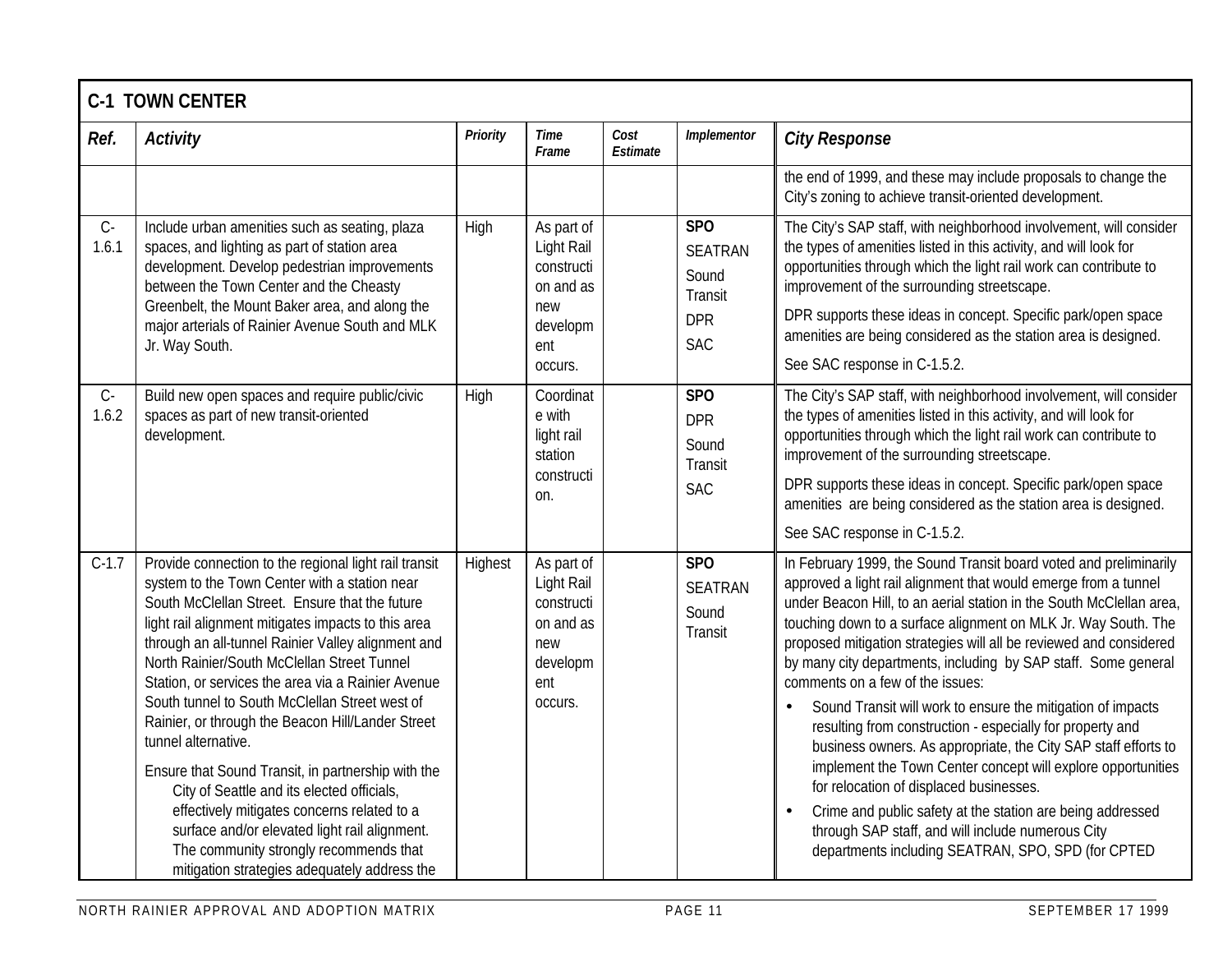|      | <b>C-1 TOWN CENTER</b>                                                                                                                                                                                                                                                                                                                                                                                                                                                                                                                                                 |                 |               |                  |             |                                                                                                                                                                                                                                                                                                                                                                                                                                                                                                                                                                                                                                                                                                                                                                                                                                   |  |  |  |  |
|------|------------------------------------------------------------------------------------------------------------------------------------------------------------------------------------------------------------------------------------------------------------------------------------------------------------------------------------------------------------------------------------------------------------------------------------------------------------------------------------------------------------------------------------------------------------------------|-----------------|---------------|------------------|-------------|-----------------------------------------------------------------------------------------------------------------------------------------------------------------------------------------------------------------------------------------------------------------------------------------------------------------------------------------------------------------------------------------------------------------------------------------------------------------------------------------------------------------------------------------------------------------------------------------------------------------------------------------------------------------------------------------------------------------------------------------------------------------------------------------------------------------------------------|--|--|--|--|
| Ref. | <b>Activity</b>                                                                                                                                                                                                                                                                                                                                                                                                                                                                                                                                                        | <b>Priority</b> | Time<br>Frame | Cost<br>Estimate | Implementor | <b>City Response</b>                                                                                                                                                                                                                                                                                                                                                                                                                                                                                                                                                                                                                                                                                                                                                                                                              |  |  |  |  |
|      | following:<br>Noise impacts to nearby residents in the<br>Cheasty Greenbelt.<br>Crime and public safety at the station site.<br>"Hide-and-ride" parking impacts in adjacent<br>low-density communities.<br>Pedestrian safety and vehicle crossings along<br>MLK Jr. Way South.<br>Relocation assistance for displaced<br>businesses to thrive and locate in North<br>Rainier. The City and Sound Transit should<br>jointly coordinate this effort to assist<br>businesses affected by the light rail alignment<br>as well as the proposed Town Center station<br>area. |                 |               |                  |             | principles), and others as appropriate.<br>City's SAP staff are discussing hide-and-ride parking and<br>parking management strategies in further detail during SAP. It<br>seems likely that light rail station operations will have an<br>impact on the operation of the local parking system. It is not<br>yet clear what this impact would be - as the station is not<br>designed and in operation. SEATRAN agree that maintaining<br>a functional parking system will need to be addressed as the<br>station goes into operation. Several parking management<br>strategies, including RPZs, can be used to deal with the<br>commuter parking problems that might be expected around a<br>station. The combination of strategies that would best address<br>station-related parking impacts are being clarified through<br>SAP. |  |  |  |  |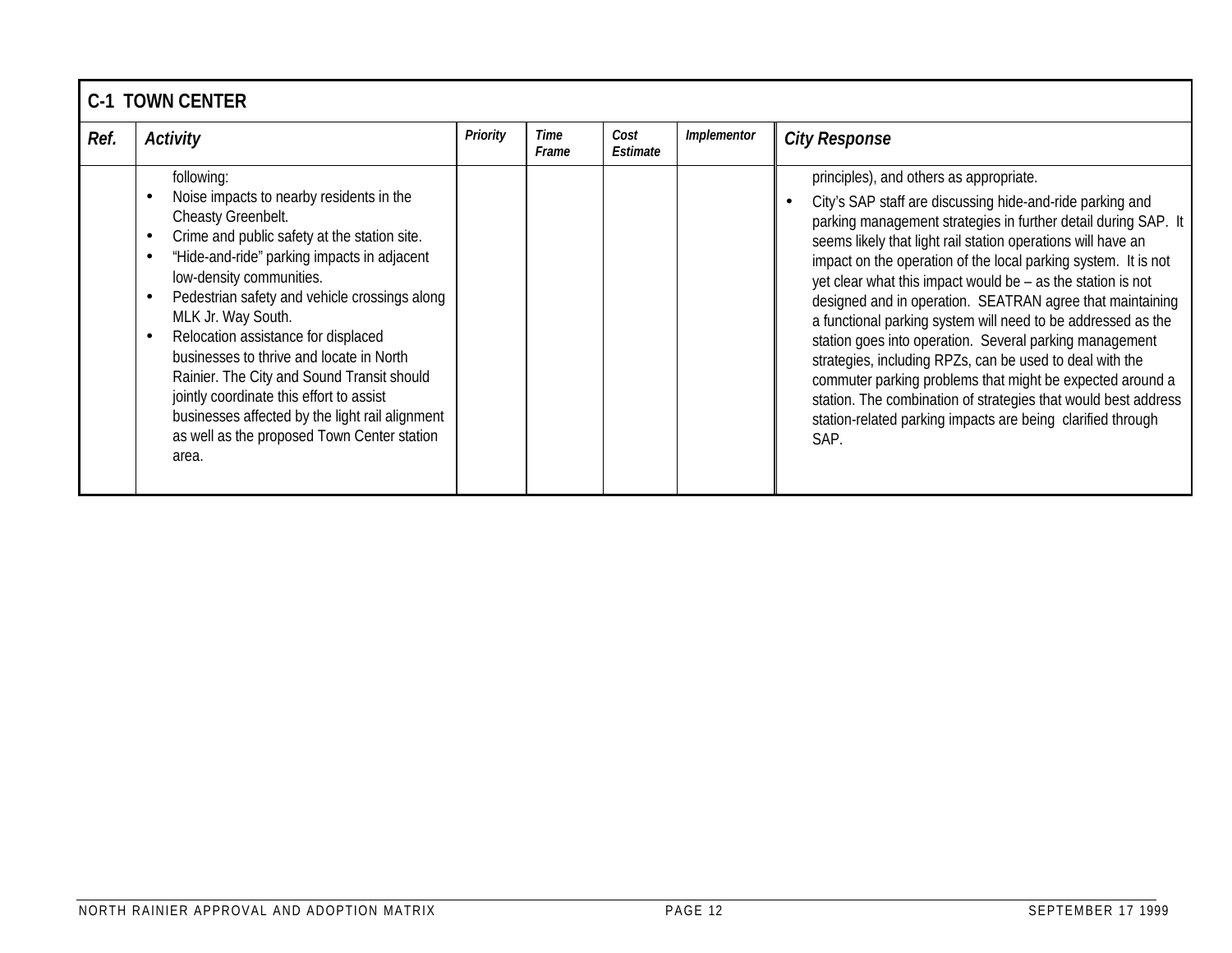## **C-2 NEW HOUSING FOR NORTH RAINIER**

Targeted Locations for Housing Development.

#### *Description*

The City's adopted Comprehensive Plan designates the North Rainier Neighborhood as a "hub urban village." This means that between 1994 and 2014, the community is expected to achieve a good influx of new jobs and population. Currently, there are over 2,000 households in the North Rainier Neighborhood. The City's growth targets estimate 1,200 new households moving into the area during that period. By 2014, this would make the total number of households more than 3,200. Also, with present zoning, this could result in as many as 2,033 new housing units, at maximum build-out allowable by code.

The community's vision for the residential environment foresees "multifamily, single family, and mixed-use housing, in clean, safe neighborhoods affordable to a broad range of people. Housing density increases near the core of the urban village and around transportation hubs. Multifamily housing is not concentrated in one area, allowing increased density while not overwhelming the community." The challenge for the North Rainier Neighborhood planning process is to determine where new, higher-density housing would be appropriate, what housing types and physical forms are most compatible, what needs to be preserved, what needs to be encouraged to retain the diverse population mix, and how sensitive transitions can be made from higher-intensity to single-family areas.

#### *Integrated City Response*

The Executive support the neighborhood's efforts to develop housing strategies that allow residents to live in 'clean, safe, affordable neighborhoods.' A number of these activities provide good policy direction (such as support for residential small lot zoning) and seek to continue or expand existing programs (such as homeownership programs, down payment assistance programs).

The Executive support the community's proposed HUV boundary, and believes the change in the boundary has the potential to augment the current existing zoning to meet the Comprehensive plan goals for housing and employment growth. City departments are already working on a number of the activities in this key strategy. Other activities will require the neighborhood to take a lead role with support from appropriate City departments.

While directed toward a single goal, the individual activities in this strategy could be implemented independently of one another. Priorities will need to be identified through the City's sector work programs to focus City efforts once resources are identified and become available.

#### **Lead Department:** OH

#### **Participating Departments:** SPO, DCLU, SPU

#### *Activities Already Underway*

1. Cheasty Boulevard between South Horton Street and South Andover Street was included in the SPU survey of landslide-prone slopes in the City. (Activity C-2.6)

#### *Tasks to be Undertaken in 1999-2000*

- 1. DCLU will review the ECA regulations later in 1999 in response to the review of Landslide Policies and the Endangered Species Act. (Activity 2.6)
- 2. DCLU will be working to refine RSL later in late 1999 or early 2000 to make it work better for the neighborhoods that want to apply it.
- 3. Identify those activities in this Key Strategy that are good candidates for next steps for implementation considering priorities, possible funding sources and departmental staffing capabilities through the sector work program.
- 4. Identify next steps for continued implementation.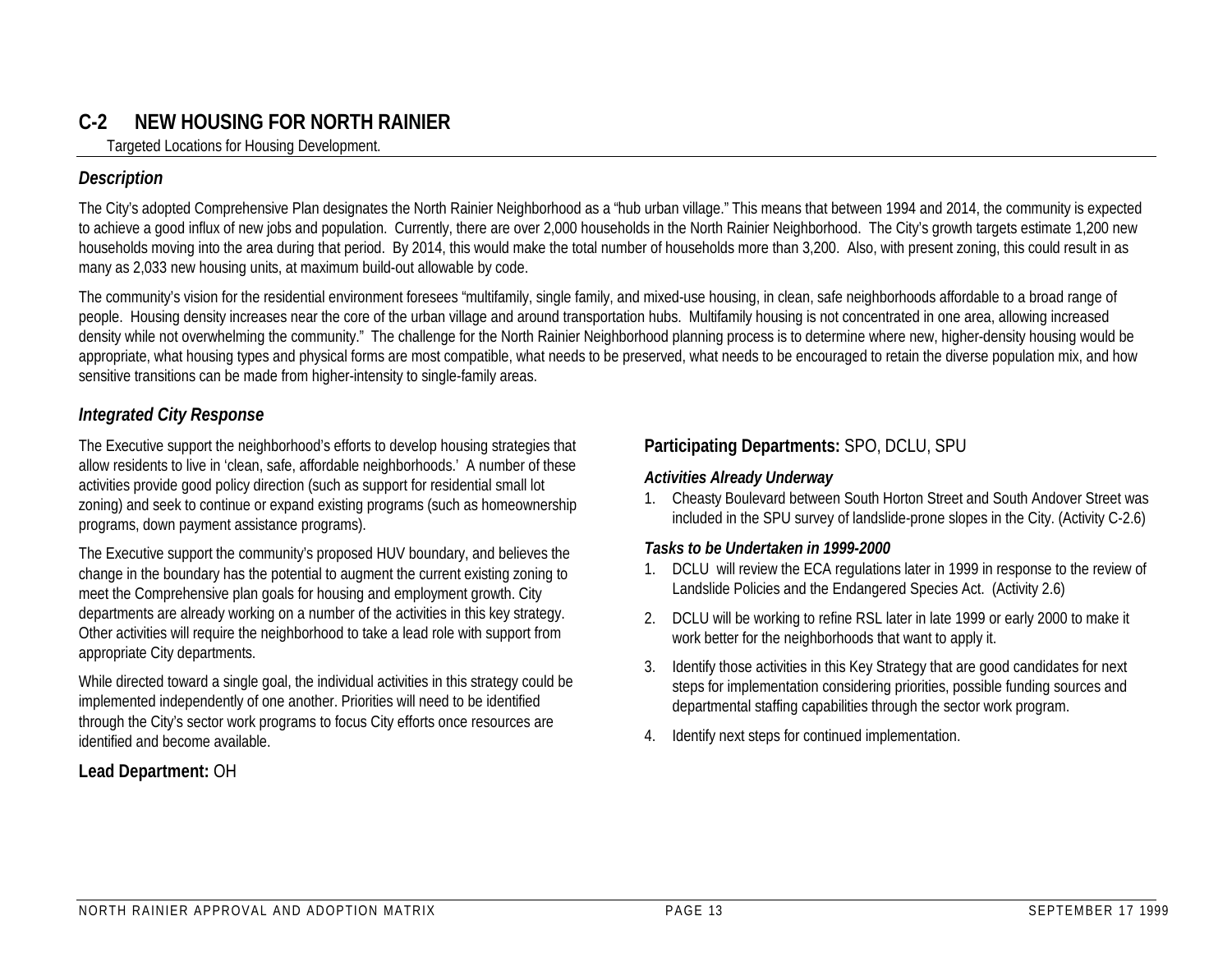|          | <b>C-2 NEW HOUSING FOR NORTH RAINIER</b>                                                                                                                                                                                                                                                                   |                 |                                                            |                  |                                                            |                                                                                                                                                                                                                                                                                                                                                                                                                                                                                                                                                             |  |  |  |  |
|----------|------------------------------------------------------------------------------------------------------------------------------------------------------------------------------------------------------------------------------------------------------------------------------------------------------------|-----------------|------------------------------------------------------------|------------------|------------------------------------------------------------|-------------------------------------------------------------------------------------------------------------------------------------------------------------------------------------------------------------------------------------------------------------------------------------------------------------------------------------------------------------------------------------------------------------------------------------------------------------------------------------------------------------------------------------------------------------|--|--|--|--|
| Ref.     | <b>Activity</b>                                                                                                                                                                                                                                                                                            | <b>Priority</b> | <b>Time</b><br>Frame                                       | Cost<br>Estimate | Implementor                                                | <b>City Response</b>                                                                                                                                                                                                                                                                                                                                                                                                                                                                                                                                        |  |  |  |  |
| Goal C-2 | multifamily residential to single family areas.                                                                                                                                                                                                                                                            |                 |                                                            |                  |                                                            | Develop housing and accompanying land use policies for North Rainier, to suggest preferences for where new, higher-density housing would be appropriate, what<br>housing types and physical forms are most compatible, what housing needs to be preserved, and how to ensure sensitive transition from higher-intensity mixed-use and                                                                                                                                                                                                                       |  |  |  |  |
| $C-2.1$  | Alter the existing City-designated urban village<br>boundaries. Modify the boundary to exclude single<br>family areas south of South Estelle Street and east<br>of 31st Avenue South. Extend boundary to include<br>all commercial and multifamily areas south of<br>Charlestown Street to Genesee Street. | High            | As part of<br>adopting<br>final plan<br>and A&A<br>Matrix. |                  | <b>SPO</b><br>City Council                                 | The neighborhood-proposed alterations to the proposed boundary<br>to exclude a SF 5000 zone near the Southwest corner of the HUV,<br>and to extend the HUV along Rainier Avenue South southwards to<br>meet the Columbia City HUV are consistent with the<br>Comprehensive Plan. The Executive supports the proposed HUV<br>boundary changes, and has submitted legislation to accomplish this<br>at the time the plan is adopted.                                                                                                                          |  |  |  |  |
| $C-2.3$  | For single family zones (SF5000) inside the urban<br>village boundary, allow for residential small lot<br>zoning that would encourage cluster housing<br>developments and bungalow courts.                                                                                                                 | Highest         | Enact as<br>adopted<br>Citywide.                           |                  | <b>DCLU</b>                                                | DCLU will be working to refine RSL later in 1999, to make it work<br>better for the neighborhoods that want to apply it and work with<br>them at the same time on the necessary rezones. A refinement of<br>RSL will involve Land Use Code text amendments, including where<br>and when the zone may be applied as long as the zone is approved<br>in a recognized neighborhood plan. This activity is not unlike the<br>land use analyses DCLU have committed to undertake for some<br>neighborhoods that may involve legislative rezones at a later date. |  |  |  |  |
| $C-2.4$  | Seek partnerships and continue to develop<br>programs such as down payment assistance and<br>home-ownership workshops, with the likes of<br>HomeSight and Southeast Effective Development<br>(SEED) to develop affordable and attractive<br>homeownership opportunities in the North Rainier<br>Valley.    | Highest         | <b>ASAP</b>                                                |                  | <b>OH</b><br>Mayor's<br>Office<br><b>OED</b><br><b>SAC</b> | OH strongly supports these proposals and looks forward to<br>participating. Also, OH and OED will continue to partner with both<br>HomeSight and Southeast Effective Development (SEED) on<br>programs and projects that develop affordable housing and<br>promote homeownership by local residents in the North Rainier<br>Valley.<br>See SAC response in C-1.5.2).                                                                                                                                                                                        |  |  |  |  |
| $C-2.6$  | Develop a Citywide strategy to preserve and<br>protect environmentally sensitive hillsides from<br>further residential development. In the North<br>Rainier neighborhood, this particularly means<br>those in the Cheasty Greenbelt.                                                                       | Highest         | <b>ASAP</b>                                                |                  | <b>DCLU</b><br>SPU                                         | DCLU will review the City's ECA regulations in 1999 in response to<br>the Landslide Policies and ESA listing of salmon. Also, DCLU has<br>increased staff working on site review, inspection, and enforcement<br>for critical areas. This may provide opportunities to help implement<br>this activity.<br>SPU preliminarily surveyed landslide prone slopes in the City in<br>order to rank locations that have significant slide histories. SPU                                                                                                           |  |  |  |  |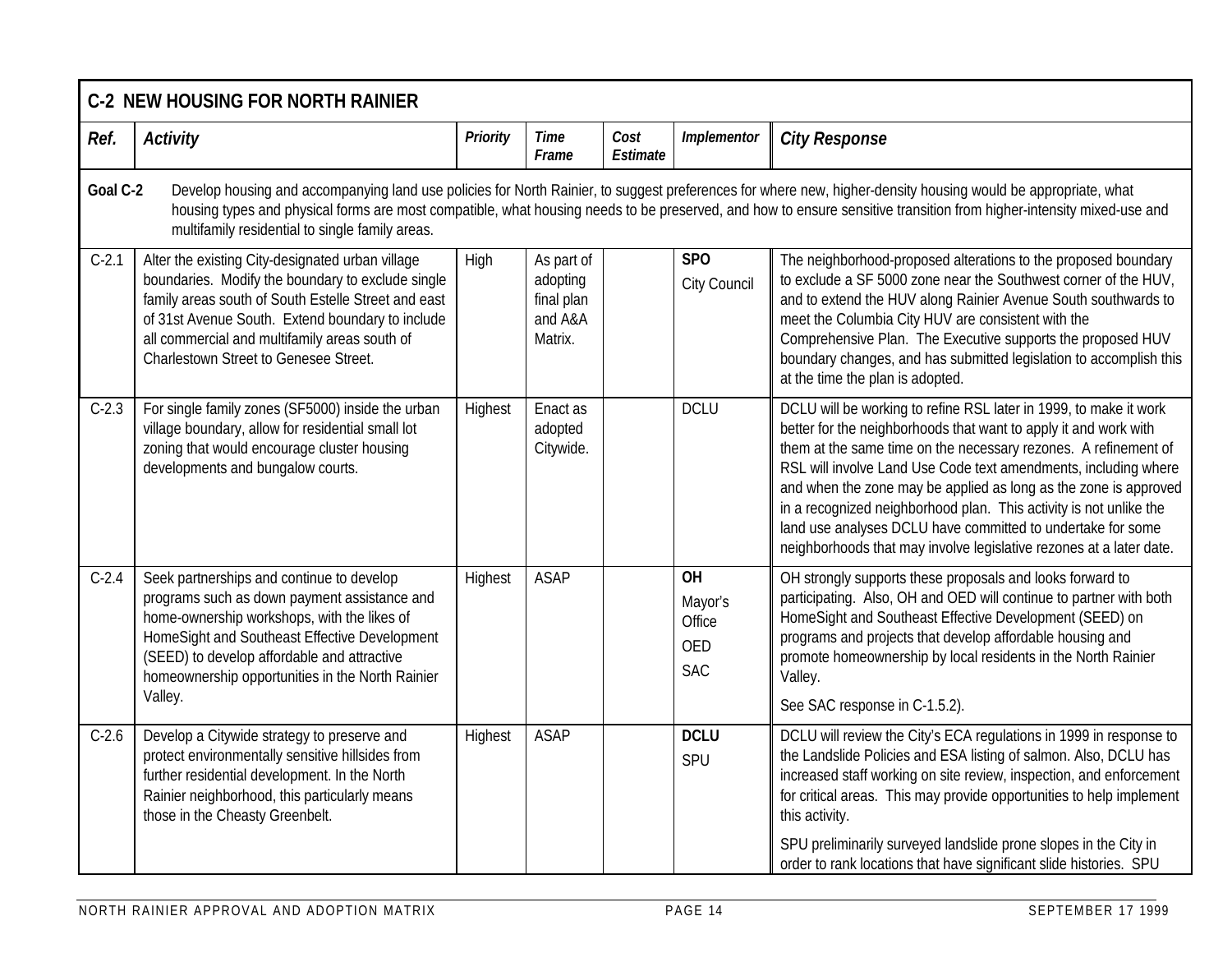|      | <b>C-2 NEW HOUSING FOR NORTH RAINIER</b> |          |               |                  |             |                                                                                                                                                                                                                                                                                                                                                                                                                                                                                                                                                                                                                                                                                                                                                                 |  |  |  |
|------|------------------------------------------|----------|---------------|------------------|-------------|-----------------------------------------------------------------------------------------------------------------------------------------------------------------------------------------------------------------------------------------------------------------------------------------------------------------------------------------------------------------------------------------------------------------------------------------------------------------------------------------------------------------------------------------------------------------------------------------------------------------------------------------------------------------------------------------------------------------------------------------------------------------|--|--|--|
| Ref. | <b>Activity</b>                          | Priority | Time<br>Frame | Cost<br>Estimate | Implementor | <b>City Response</b>                                                                                                                                                                                                                                                                                                                                                                                                                                                                                                                                                                                                                                                                                                                                            |  |  |  |
|      |                                          |          |               |                  |             | also were seeking to identify if any public surface water<br>management strategies could be employed to reduce the chances<br>of future slides in the most critical areas. Cheasty Boulevard<br>between South Horton Street and South Andover Street and 24th<br>between South Hines St. and South Spokane St. was included in<br>the survey and will be prioritized based on landslide risk along with<br>all of the other sites. In July 1999 SPU staff completed phase I of<br>the survey, and SPU is now in preliminary design to determine<br>possible solutions and the level of DPR and/or SEATRAN<br>participation that will be required. SPU is available to discuss the<br>results with the community. Contact SPU's Southeast Sector<br>Coordinator. |  |  |  |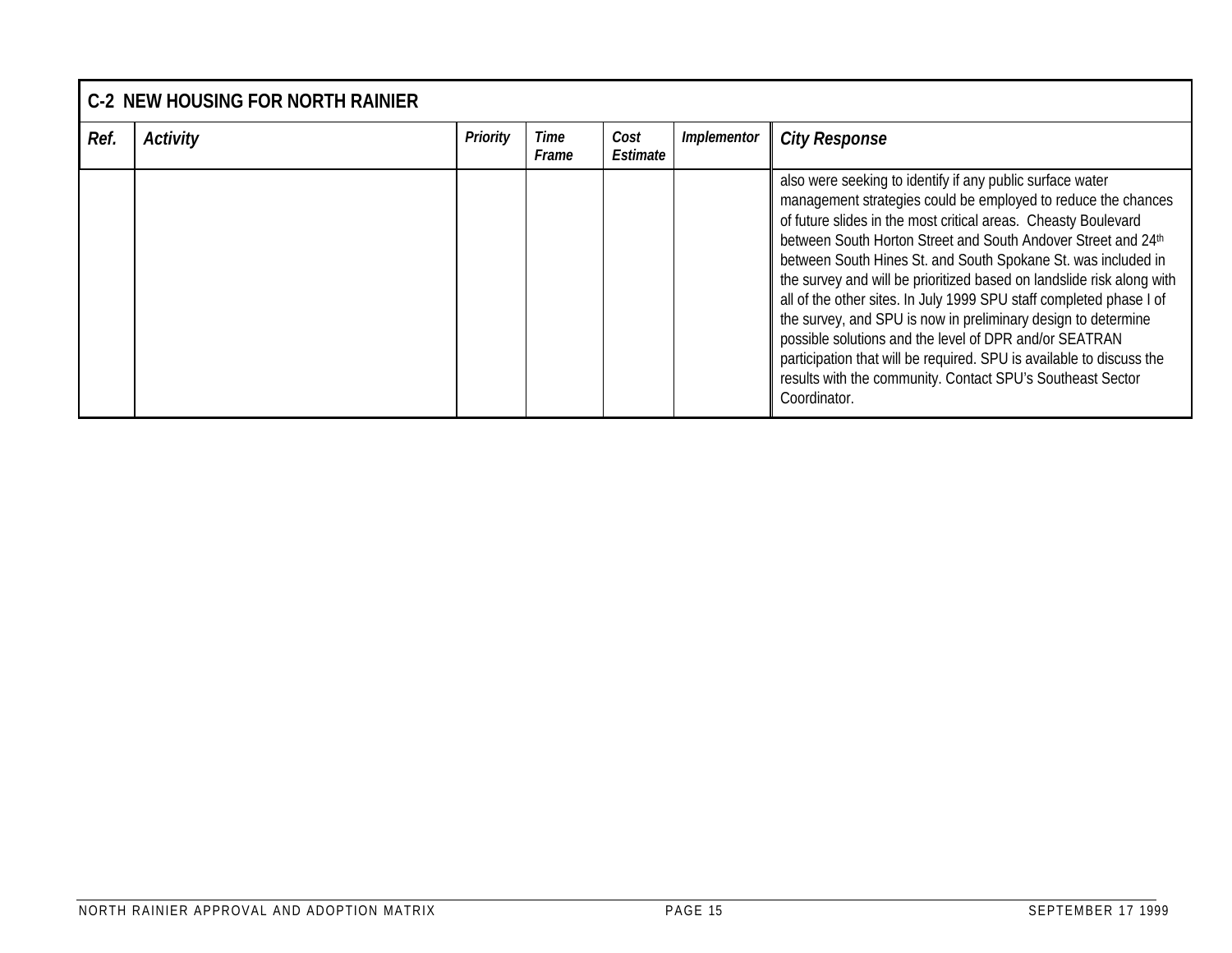## **C-3 ENCOURAGING PEDESTRIANS & BICYCLISTS**

Key streets and new paths.

#### *Description*

The North Rainier Neighborhood holds no pretension to be an existing urban village in the mold of Capitol Hill, Ballard, Wallingford, or even Columbia City. There are currently no "Main Street-style" pedestrian districts and concentrations of small commercial storefronts. However, the North Rainier Neighborhood has envisioned the possibility of such an environment as significant changes, such as the regional light rail system, occur over the coming years. To that end, the community has established, as a cornerstone of the neighborhood plan, that it promotes the needs of pedestrians and bicyclists.

#### *Integrated City Response*

The Executive strongly support this activity that is designed to improve the quality of the environment for non-motorized travel, especially in light of the significant public investment being made in light rail transit throughout North Rainier.

With the Sound Transit alignment preliminary decision made, the next stage of planning and design has begun. A number of the activities in this key strategy relate to roads that may significantly change based upon Sound Transit and SAP decisions. Currently, some of the facility changes are feasible if funding were available; others are not. As SAP continues, these activities will continue to be considered and possibilities for implementation will be pursued.

While directed toward a single goal, the individual activities in this strategy could be implemented independently of one another. Priorities will need to be identified through the City's sector work programs to focus City efforts once resources are identified and become available.

#### **Lead Department:** SEATRAN

#### **Participating Departments:** SPO, DCLU

#### *Activities Already Underway*

1. Citywide policy discussions regarding Key Pedestrian Streets are being conducted. (Activity C-3.1)

2. Station area planning will incorporate community goals, such as those proposed for the North Rainier neighborhood areas around light rail stations. As part of station area planning, the City has a consultant contract to conduct a market analysis to identify the kinds of activities and services that might be attracted to light rail station areas in Southeast Seattle and the potential for market activity associated with the future light rail alignment through the area. Planning will also include strategies to encourage that type of development in keeping with the community's vision. Station area planning is being coordinated by the Strategic Planning Office, and will be conducted from March 1999 through early 2000.

#### *Tasks to be Undertaken in 1999-2000*

- 1. SEATRAN will designate 31st Avenue South, south of South Jackson Street, a bike route. (Activity C-3.3)
- 2. Identify those activities in this Key Strategy that are good candidates for next steps for implementation considering priorities, possible funding sources and departmental staffing capabilities through the sector work program.
- 3. Identify next steps for continued implementation.

| <b>C-3 ENCOURAGING PEDESTRIANS &amp; BICYCLISTS</b> |                                                                                                                                                                               |          |               |                  |             |                      |  |  |  |
|-----------------------------------------------------|-------------------------------------------------------------------------------------------------------------------------------------------------------------------------------|----------|---------------|------------------|-------------|----------------------|--|--|--|
| Ref.                                                | Activity                                                                                                                                                                      | Priority | Time<br>Frame | Cost<br>Estimate | Implementor | <b>City Response</b> |  |  |  |
|                                                     | Goal C-3<br>Establish a priority network of key pedestrian streets and bicycle paths. New development along these streets and paths must address the needs of pedestrians and |          |               |                  |             |                      |  |  |  |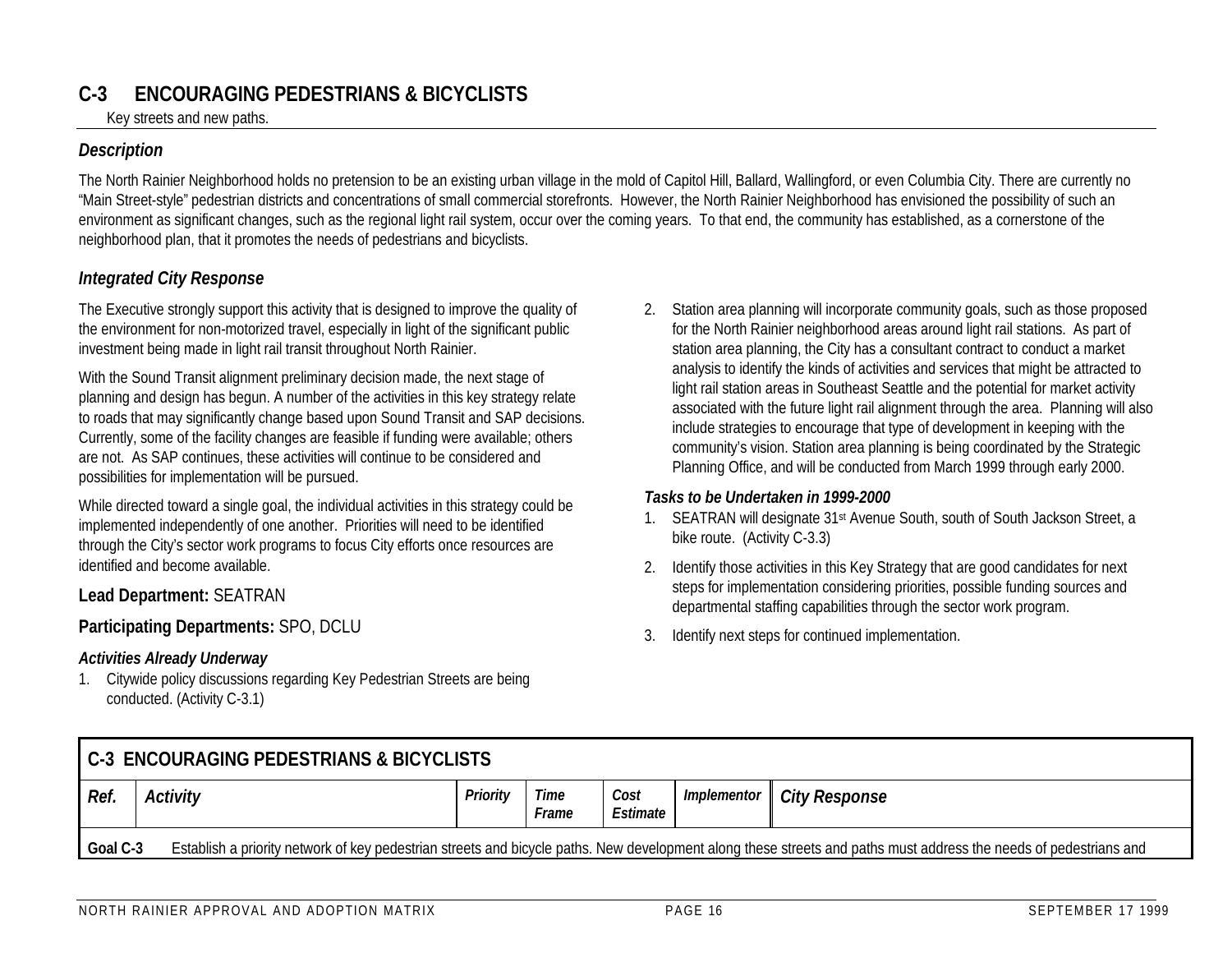|                | <b>C-3 ENCOURAGING PEDESTRIANS &amp; BICYCLISTS</b>                                                                                                                                                                                                                                                                                                       |          |                      |                  |                                                                                  |                                                                                                                                                                                                                                                                                                                                                                                                                                                                                                                                                                                                                                                                        |  |  |  |  |  |
|----------------|-----------------------------------------------------------------------------------------------------------------------------------------------------------------------------------------------------------------------------------------------------------------------------------------------------------------------------------------------------------|----------|----------------------|------------------|----------------------------------------------------------------------------------|------------------------------------------------------------------------------------------------------------------------------------------------------------------------------------------------------------------------------------------------------------------------------------------------------------------------------------------------------------------------------------------------------------------------------------------------------------------------------------------------------------------------------------------------------------------------------------------------------------------------------------------------------------------------|--|--|--|--|--|
| Ref.           | <b>Activity</b>                                                                                                                                                                                                                                                                                                                                           | Priority | <b>Time</b><br>Frame | Cost<br>Estimate | Implementor                                                                      | <b>City Response</b>                                                                                                                                                                                                                                                                                                                                                                                                                                                                                                                                                                                                                                                   |  |  |  |  |  |
|                | provide safe and easy access for bicyclists.                                                                                                                                                                                                                                                                                                              |          |                      |                  |                                                                                  |                                                                                                                                                                                                                                                                                                                                                                                                                                                                                                                                                                                                                                                                        |  |  |  |  |  |
| $C-3.1$        | Establish a Citywide definition for key pedestrian<br>streets and key bicycle paths. Define what<br>elements of street design, lane configuration, and<br>urban amenities will be required of new<br>development and invested in by the City for those<br>streets and paths prioritized by the neighborhood.                                              | Med.     |                      |                  | <b>SEATRAN</b><br><b>SPO</b><br><b>DCLU</b>                                      | A City team is looking at what the 'key pedestrian street"<br>designation means, where it would be appropriate, and how it<br>would best be implemented. The Executive will review its policies<br>on Green Streets and Key Pedestrian Streets in 1999. Once this<br>policy analysis is completed, this recommendation will be reviewed<br>again.                                                                                                                                                                                                                                                                                                                      |  |  |  |  |  |
|                |                                                                                                                                                                                                                                                                                                                                                           |          |                      |                  |                                                                                  | Regardless of classification, where communities have a clear idea<br>of what improvements they would like to pursue along streets, they<br>should present these ideas to SEATRAN for review and feedback.<br>The purpose of this review would be to check the safety and<br>operational aspects of these ideas, and to alert SEATRAN to the<br>kind of improvements communities are seeking. This will enable<br>staff to provide guidance on how to proceed in pursuing ideas that<br>seemed feasible.                                                                                                                                                                |  |  |  |  |  |
|                |                                                                                                                                                                                                                                                                                                                                                           |          |                      |                  |                                                                                  | Also, the City follows standards for bike path design, using<br>AASHTO (American Association of State Highway Transportation<br>Officials) design standards. These standards are used in the<br>development of the Seattle Bicycling Guide Map produced by<br>SEATRAN. For more information about bike path design, the City's<br>bike classification system for streets, or to suggest a specific<br>classification change for a street, interested community members<br>can contact SEATRAN's Bicycle Programs Office.                                                                                                                                               |  |  |  |  |  |
| $C -$<br>3.2.1 | Require new development to allow for a minimum<br>12-foot sidewalks with street trees, while also<br>accounting for the needs of the disabled (e.g.,<br>those wheelchair-bound, the blind). Additional<br>pedestrian amenities should be encouraged,<br>including but not limited to seating, trash cans,<br>kiosks/bulletin boards, and street lighting. | Highest  | <b>ASAP</b>          |                  | <b>DCLU</b><br><b>SEATRAN</b><br><b>OED</b><br><b>DPR</b><br>Metro<br>SPD<br>SCL | The City strongly supports the intent of accounting for the needs of<br>the disabled, however, this activity greatly extends the existing<br>requirements made on new development. Currently, 12 foot<br>sidewalks are required in downtown and not in neighborhood<br>commercial areas. Wider sidewalks as required through<br>redevelopment may happen in such a piecemeal way over a long<br>period of time as to be ineffective. This change would likely<br>necessitate a change in required setbacks throughout the<br>neighborhood that would raise significant legal issues. This activity<br>may be realized best through other programs, such as the 'Green' |  |  |  |  |  |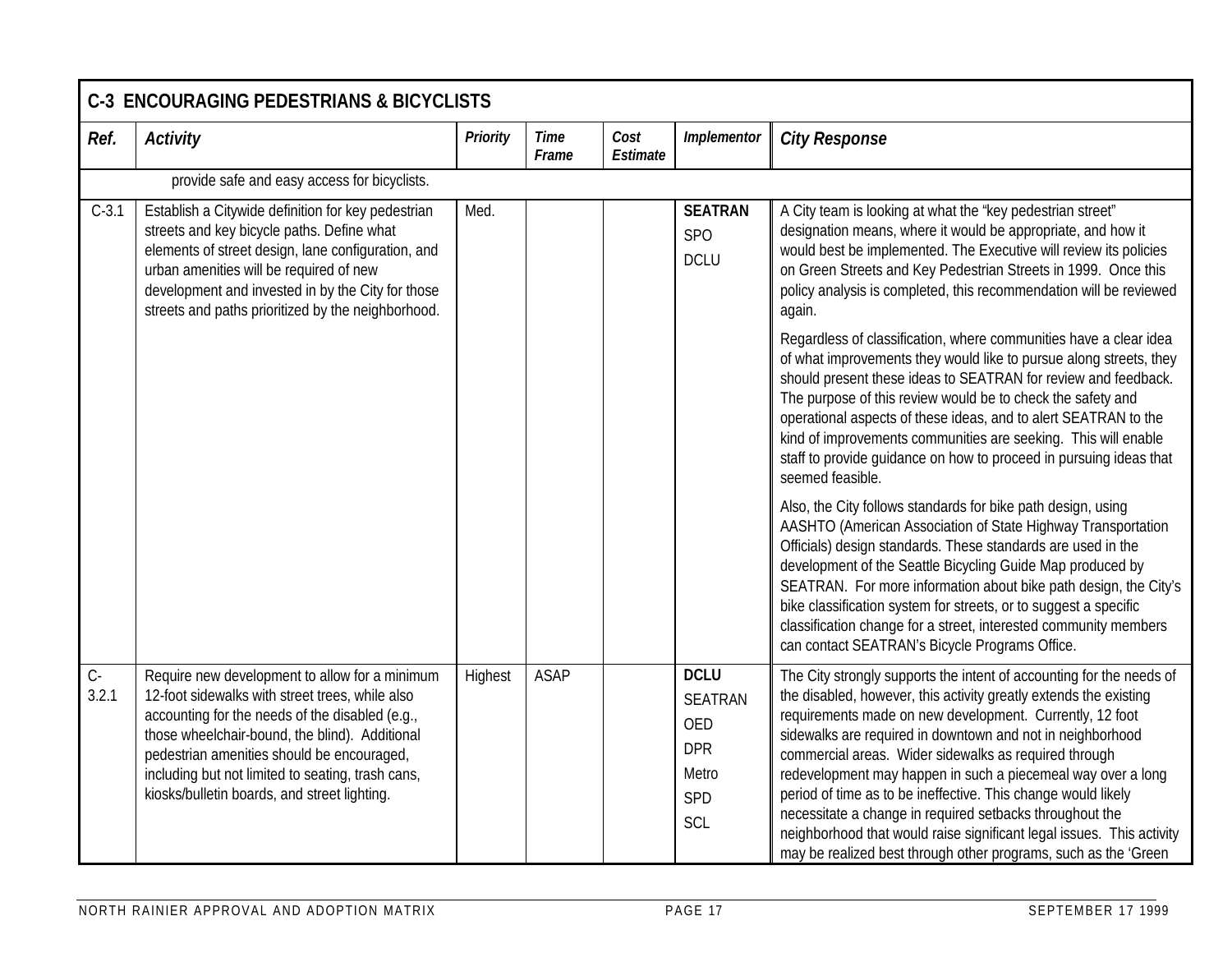| Ref. | <b>Activity</b> | <b>Priority</b> | Time<br>Frame | Cost<br>Estimate | Implementor | <b>City Response</b>                                                                                                                                                                                                                                                                                                                                                                                                                                                                                                                                                                                                                                                                                                                                                                                                                                                                                                                                                                                                                                                                  |
|------|-----------------|-----------------|---------------|------------------|-------------|---------------------------------------------------------------------------------------------------------------------------------------------------------------------------------------------------------------------------------------------------------------------------------------------------------------------------------------------------------------------------------------------------------------------------------------------------------------------------------------------------------------------------------------------------------------------------------------------------------------------------------------------------------------------------------------------------------------------------------------------------------------------------------------------------------------------------------------------------------------------------------------------------------------------------------------------------------------------------------------------------------------------------------------------------------------------------------------|
|      |                 |                 |               |                  |             | Streets' program. DCLU can work with SEATRAN and the<br>neighborhood as this concept develops.                                                                                                                                                                                                                                                                                                                                                                                                                                                                                                                                                                                                                                                                                                                                                                                                                                                                                                                                                                                        |
|      |                 |                 |               |                  |             | While still unclear as to what can be offered, an opportunity to<br>foster these types of amenities may be pursued through<br>designation as a Key Pedestrian Street (KPS) or as a Green Street<br>(see response in 3.1 related to KPS). Also, the issue of sidewalk<br>maintenance and construction has been raised in a number of<br>neighborhood plans and has been included on the citywide "Policy<br>Docket" for City Council discussion. In 1999, the City will be<br>considering whether or not it can increase funding to increase the<br>level of sidewalk maintenance and construction and how drainage<br>improvements should be paid for as policy docket issues. A second<br>and related policy docket item shall explore placing special<br>emphasis on finding options for providing sidewalks for designated<br>walking areas such as urban villages and areas that have<br>pedestrian access to them. This activity is being considered as<br>part of the policy discussion. Once this policy analysis is completed,<br>this recommendation will be reviewed again. |
|      |                 |                 |               |                  |             | Lighting issues have been raised in a number of neighborhood<br>plans and has been included on the citywide "Policy Docket" for City<br>Council discussion. This activity is being considered as part of the<br>policy discussion. The neighborhood is encouraged to develop a<br>'lighting plan" by working with SCL Service Center. The plan<br>should include the specific location and type of decorative lighting<br>fixtures that will be the basis of project feasibility and cost<br>estimates. Please reference SCL's new publication entitled<br>"Resources for Neighborhood Planning Opportunities" for more<br>details. This is available at the Neighborhood Service Center.<br>Also, SCL notes the following jurisdictional issues, as SCL does not<br>own or install all public streetlights.<br>Arterial: SCL as of 12/31/99<br>Parks: Any lighting in parks should involve DPR.<br>Metro: Lighting at Metro bus stops is Metro's jurisdiction.<br>Security: Although SCL has no formal security lighting                                                             |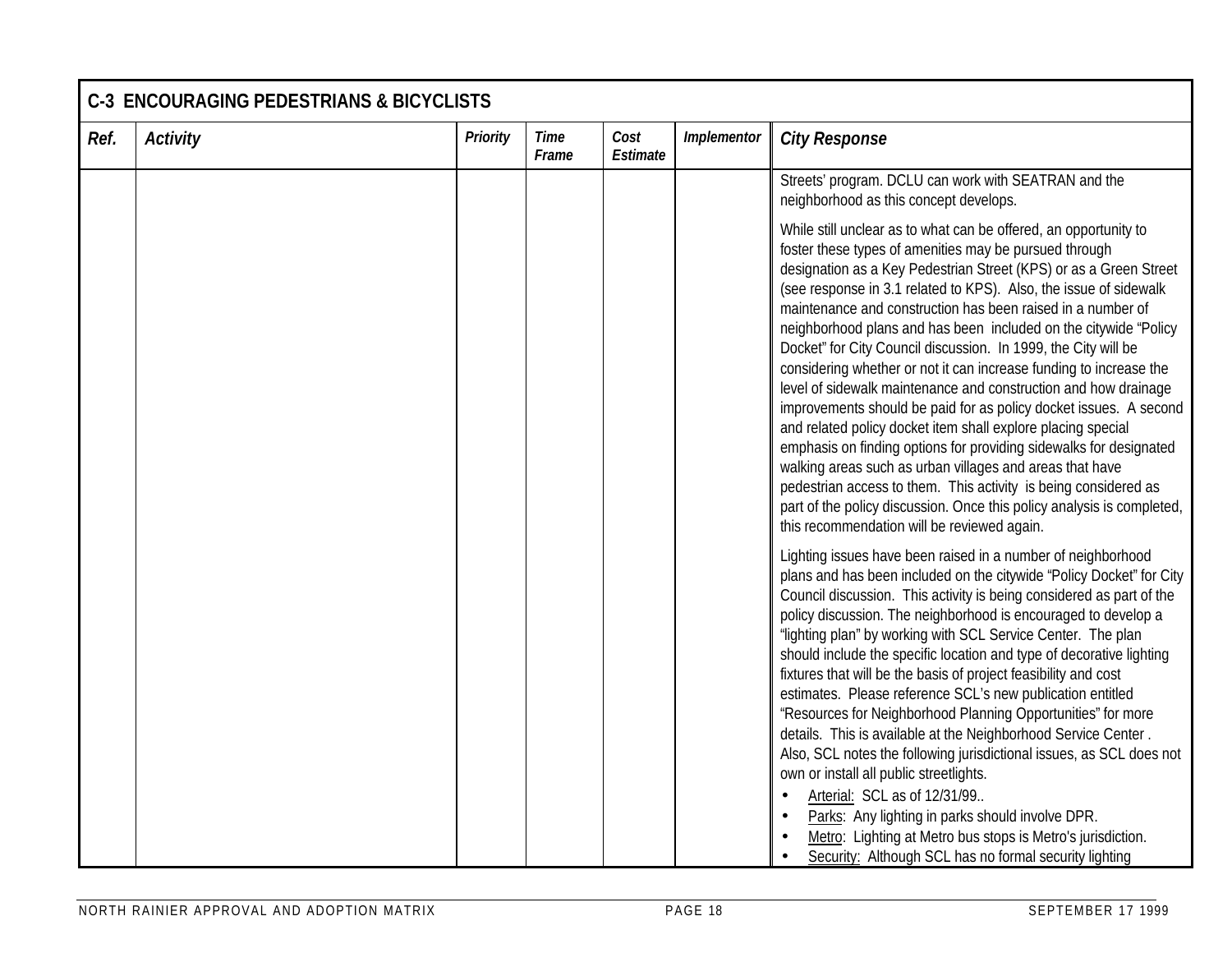|                | <b>C-3 ENCOURAGING PEDESTRIANS &amp; BICYCLISTS</b>                                                                                                                                                                                                                                                                                                                                                                                          |                 |                      |                  |                                                  |                                                                                                                                                                                                                                                                                                                                                                                                                                                                                                                                                                                                                                                                                                                                    |  |  |  |  |
|----------------|----------------------------------------------------------------------------------------------------------------------------------------------------------------------------------------------------------------------------------------------------------------------------------------------------------------------------------------------------------------------------------------------------------------------------------------------|-----------------|----------------------|------------------|--------------------------------------------------|------------------------------------------------------------------------------------------------------------------------------------------------------------------------------------------------------------------------------------------------------------------------------------------------------------------------------------------------------------------------------------------------------------------------------------------------------------------------------------------------------------------------------------------------------------------------------------------------------------------------------------------------------------------------------------------------------------------------------------|--|--|--|--|
| Ref.           | Activity                                                                                                                                                                                                                                                                                                                                                                                                                                     | <b>Priority</b> | <b>Time</b><br>Frame | Cost<br>Estimate | Implementor                                      | <b>City Response</b>                                                                                                                                                                                                                                                                                                                                                                                                                                                                                                                                                                                                                                                                                                               |  |  |  |  |
|                |                                                                                                                                                                                                                                                                                                                                                                                                                                              |                 |                      |                  |                                                  | program, SCL responds to SPD requests for additional lighting.<br>For the other listed amenities, the neighborhood may consider<br>working with the business community, the Chamber of Commerce,<br>or with OED, to develop a Business Improvement Association. This<br>group can pursue funding for these, and other, improvements.                                                                                                                                                                                                                                                                                                                                                                                               |  |  |  |  |
| $C -$<br>3.2.2 | Key Pedestrian Streets. Designate the following<br>as key pedestrian streets:<br>Rainier Avenue South from 23rd to MLK Jr.<br>$\bullet$<br>Way South.<br>South Walker Street from Rainier Avenue<br>$\bullet$<br>South to MLK Jr. Way South.<br>South McClellan Street from Rainier Avenue<br>$\bullet$<br>South to Mt. Baker Drive.<br>Cheasty Boulevard- pedestrian path.<br>$\bullet$<br>All streets within the Town Center.<br>$\bullet$ | High            | <b>ASAP</b>          |                  | <b>SEATRAN</b><br><b>SPO</b>                     | Citywide, resources for this type of work is limited. However,<br>SEATRAN believes opportunities for pursuing improvements on<br>some of these segments exists through SAP and light rail<br>construction. Streets that are within approximately 1/4 mile of a light<br>rail transit station will be examined as part of SAP - the community<br>is involved in this effort. SAP will create mechanisms to more fully<br>develop these concepts that are feasible, to which SEATRAN will<br>provide review and technical assistance. For streets that are not<br>within the SAP scope, the neighborhood will need to pursue<br>additional funding, such as a NMF. Also, see response in C-3.1<br>related to key pedestrian streets. |  |  |  |  |
| $C -$<br>3.2.3 | Develop a pedestrian network from upland<br>neighborhoods along street ends and street rights-<br>of-way to connect down to the Town Center.                                                                                                                                                                                                                                                                                                 | High-<br>Med.   | <b>ASAP</b>          |                  | <b>SEATRAN</b><br><b>SPO</b><br>Sound<br>Transit | Opportunities for implementation may come through SAP and<br>construction of the light rail system, for those streets within<br>approximately 1/4 mile of a light rail transit station, however, Sound<br>Transit will not likely be focusing on developing undeveloped right-<br>of-ways that are not close to the stations. Outside this area,<br>funding would need to be secured. This activity would need to be<br>further developed, which would be community-led. The community<br>should further develop this concept and prioritize the individual<br>street segments to be improved. With these steps done, the project<br>may be feasible to implement after funding is secured.                                        |  |  |  |  |
| $C-3.3$        | Key Bicycle Streets. The following streets should<br>be designated as bicycle lanes/paths/routes to<br>facilitate the safe and efficient movement of non-<br>motorized wheeled travelers (i.e., cyclists,<br>rollerbladers) within and through the North Rainier<br>Neighborhood.                                                                                                                                                            | Highest         | <b>ASAP</b>          |                  | <b>SEATRAN</b>                                   | SEATRAN do not have a Key Bicycle Street designation, but does<br>have bike facility standards (see response in C-3.1 related to<br>bicycle facility standards).<br>MLK Jr. Way South. With the development of the light rail system<br>on MLK Jr. Way South and a planned station at South McClellan<br>Street, it is virtually certain that the use of MLK Jr. Way South will                                                                                                                                                                                                                                                                                                                                                    |  |  |  |  |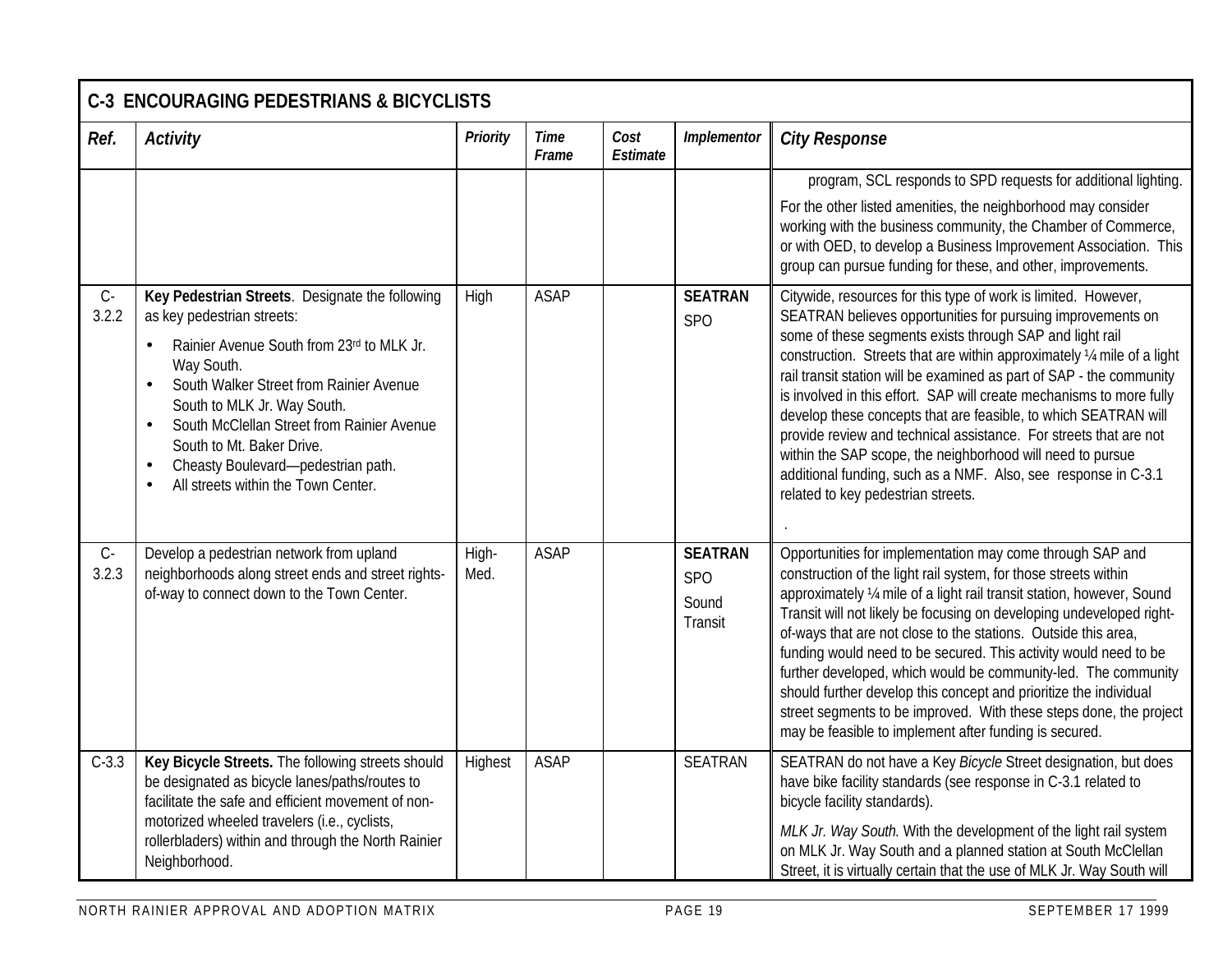| Ref. | <b>Activity</b>                                                                                                                                                                                                                                                                                                  | Priority | <b>Time</b><br>Frame | Cost<br><b>Estimate</b> | Implementor | <b>City Response</b>                                                                                                                                                                                                                                                                                                                                                                                                                                                                                                                                                                                                                                                                                                                                                                                                                                                                                                                                                |
|------|------------------------------------------------------------------------------------------------------------------------------------------------------------------------------------------------------------------------------------------------------------------------------------------------------------------|----------|----------------------|-------------------------|-------------|---------------------------------------------------------------------------------------------------------------------------------------------------------------------------------------------------------------------------------------------------------------------------------------------------------------------------------------------------------------------------------------------------------------------------------------------------------------------------------------------------------------------------------------------------------------------------------------------------------------------------------------------------------------------------------------------------------------------------------------------------------------------------------------------------------------------------------------------------------------------------------------------------------------------------------------------------------------------|
|      | MLK Jr. Way South Bicycle Lane: South<br>McClellan to South Massachusetts.<br>Mt. Baker-Cheasty Boulevard Lane.<br>$\bullet$<br>South McClellan Street Bicycle Lane: Rainier<br>Avenue South to Mt. Baker Drive South.<br>31st Avenue South from South McClellan<br>$\bullet$<br>Street to South Jackson Street. |          |                      |                         |             | change. Therefore, it makes sense to see how light rail<br>development unfolds before the City evaluates whether bike lanes<br>would be an appropriate addition on MLK Jr. Way South between<br>South Massachusetts Street and South McClellan Street. It is<br>important to note, however, that light rail will not be on this portion<br>of MLK Jr. Way South but that changes to other segments will<br>affect the use of the street system-wide. The City will strive to<br>incorporate neighborhood plan elements such as this into the<br>design of capital improvements adjacent to the light rail system, and<br>in the areas that surround and are impacted by the light rail system.<br>SEATRAN will continue to work with the community on exploring<br>options for this street, including eliminating parking and narrowing<br>the street width to install bike lanes, or retaining the parking but<br>widening the street width to install bike lanes. |
|      |                                                                                                                                                                                                                                                                                                                  |          |                      |                         |             | Mount Baker/Cheasty Boulevard paths. These streets are already<br>designated bike routes. They are not, however, wide enough to<br>have separate bicycle lanes.                                                                                                                                                                                                                                                                                                                                                                                                                                                                                                                                                                                                                                                                                                                                                                                                     |
|      |                                                                                                                                                                                                                                                                                                                  |          |                      |                         |             | South McClellan Street bicycle path. Unless the width of the street<br>changes, it will be challenging to provide a bicycle lane on South<br>McClellan. However, developing the light rail system may possibly<br>necessitate changes to this street that might affect the feasibility of<br>the proposed bicycle path. The City will strive to incorporate these<br>elements into capital improvements adjacent to the light rail system,<br>and in the areas that surround and are impacted by the light rail<br>system.                                                                                                                                                                                                                                                                                                                                                                                                                                          |
|      |                                                                                                                                                                                                                                                                                                                  |          |                      |                         |             | 31st Avenue South. In response to the plan, SEATRAN will<br>designate this street, south of South Jackson Street, a bike route.                                                                                                                                                                                                                                                                                                                                                                                                                                                                                                                                                                                                                                                                                                                                                                                                                                     |
|      |                                                                                                                                                                                                                                                                                                                  |          |                      |                         |             | Neighborhood plan requests should be considered in the City's<br>bicycle facilities planning process. Because neighborhood plan<br>requests have largely been reviewed and analyzed by Executive<br>staff and Council one neighborhood at a time, and because bicycle<br>facilities almost always cross neighborhood boundaries, it will be<br>important to step back and take a broader view. The City is not<br>intending to re-review specific decisions on specific matrix items.                                                                                                                                                                                                                                                                                                                                                                                                                                                                               |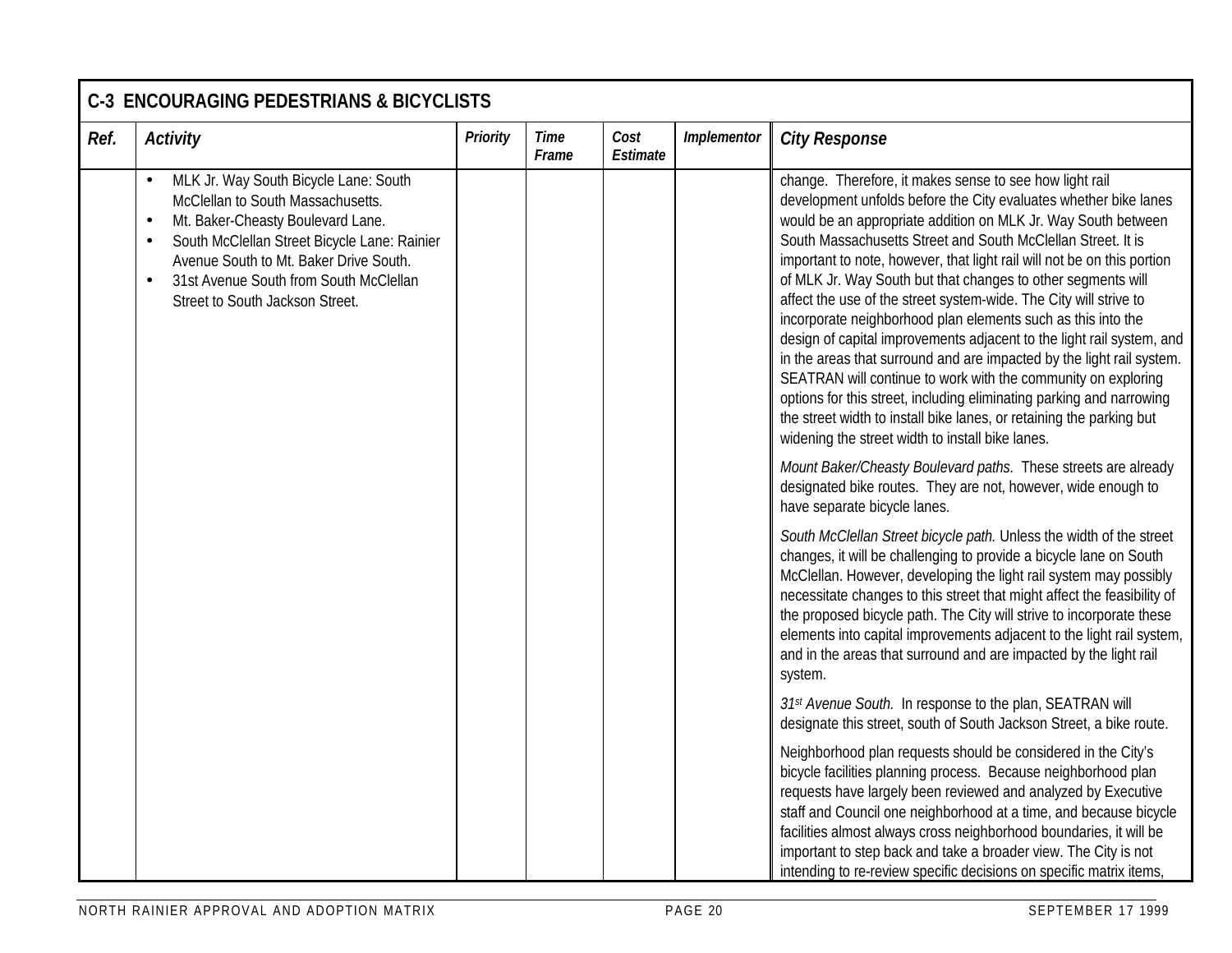|      | <b>C-3 ENCOURAGING PEDESTRIANS &amp; BICYCLISTS</b> |                 |                      |                  |             |                                                                                                                                                                                                                                                                                                                                                                                                                                                                                                                                                     |  |  |  |  |
|------|-----------------------------------------------------|-----------------|----------------------|------------------|-------------|-----------------------------------------------------------------------------------------------------------------------------------------------------------------------------------------------------------------------------------------------------------------------------------------------------------------------------------------------------------------------------------------------------------------------------------------------------------------------------------------------------------------------------------------------------|--|--|--|--|
| Ref. | <b>Activity</b>                                     | <b>Priority</b> | <b>Time</b><br>Frame | Cost<br>Estimate | Implementor | <b>City Response</b>                                                                                                                                                                                                                                                                                                                                                                                                                                                                                                                                |  |  |  |  |
|      |                                                     |                 |                      |                  |             | but to look at the broader, citywide issues.                                                                                                                                                                                                                                                                                                                                                                                                                                                                                                        |  |  |  |  |
|      |                                                     |                 |                      |                  |             | After all of the neighborhood plans have been reviewed by the City<br>Council, the Executive will comprehensively review the bicycle<br>facility requests in all the plans. This will be done as part of the first<br>annual report to the Council by the Executive on strategies<br>contained in the Transportation Strategic Plan (TSP). This review<br>of bicycle facilities and operations will examine how various<br>neighborhood plan proposals fit together within and across<br>subareas of the City, as well as City-wide and regionally. |  |  |  |  |
|      |                                                     |                 |                      |                  |             | In addition, in each semi-annual memorandum submitted to the<br>Council on nine specific TSP strategies, the response for Strategy<br>B1 will:                                                                                                                                                                                                                                                                                                                                                                                                      |  |  |  |  |
|      |                                                     |                 |                      |                  |             | (a) list requested bicycle facilities, including those identified in<br>neighborhood planning, (perhaps by subarea) along with what the<br>City has currently endorsed and is planning to complete as part of<br>the Urban Trails System and other bicycling projects;                                                                                                                                                                                                                                                                              |  |  |  |  |
|      |                                                     |                 |                      |                  |             | (b) provide a prioritized list of the additional improvements and<br>funding strategies; and                                                                                                                                                                                                                                                                                                                                                                                                                                                        |  |  |  |  |
|      |                                                     |                 |                      |                  |             | (c) provide a citywide map identifying locations where bicycle facility<br>improvements are warranted.                                                                                                                                                                                                                                                                                                                                                                                                                                              |  |  |  |  |
|      |                                                     |                 |                      |                  |             | Additionally, Comprehensive Plan policy T49.5 directs the City to<br>develop methods to evaluate the provisions and performance of<br>bicycle facilities. The Executive is currently preparing a work plan<br>for developing such methods. It is anticipated that as such<br>methods are established, they will be applied to neighborhood and<br>subarea planning and used to assess the need for additional<br>bicycle improvements.                                                                                                              |  |  |  |  |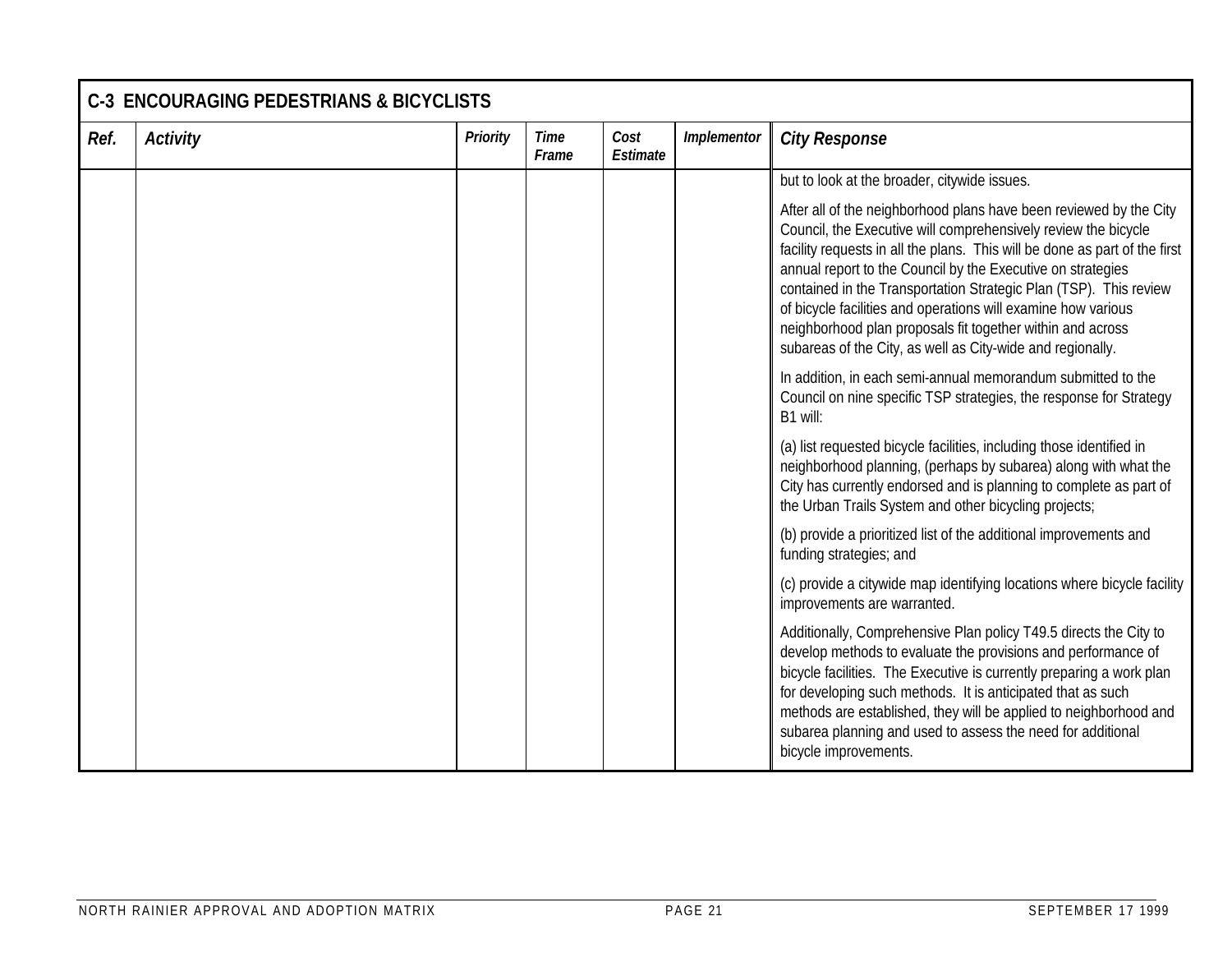## **C-4 RAINIER & MLK STREETSCAPES**

Improving the North Rainier Neighborhood's Major Arterials.

#### *Description*

Two major north-south arterials dominate the valley floor of the North Rainier Neighborhood: Rainier Avenue South and MLK Jr. Way South. The community recognizes the importance of both streets as major automobile corridors, but desires to see these roads become more friendly to transit, bicyclists, and pedestrians. Therefore, plan recommendations propose that Rainier Avenue South and MLK Jr. Way South become more like boulevards with attractive streetscapes, clearer pedestrian crossings, and where feasible, designated bicycle lanes.

#### *Integrated City Response*

The Executive support the neighborhood's desire to improve these two major roads. The City relies upon these two major arterials to carry a significant amount of traffic, and any change to these two arterials has the potential to shift traffic onto local, residential streets. While any changes will need to be carefully considered, some of the desired improvements are currently underway. SEATRAN will be upgrading crosswalks along MLK Jr. Way South and Rainier Avenue South. DCLU is reviewing strategies such as the 'in-lieu-of' program that might help develop more open space.

While directed toward a single goal, the individual activities in this strategy could be implemented independently of one another. Priorities will need to be identified through the City's sector work programs to focus City efforts once resources are identified and become available.

#### **Participating Departments:** SPO, DCLU

#### *Activities Already Underway*

1. DCLU citywide evaluation of an "Open Space in-lieu-of" program. (see description in Activity C-4A.2)

#### *Tasks to be Undertaken in 1999-2000*

- 1. SEATRAN will upgrade crosswalks to 'Ladder style' along MLK Jr. Way South and Rainier Avenue South in 1999. (Activity C-4A.3)
- 2. Identify those activities in this Key Strategy that are good candidates for next steps for implementation considering priorities, possible funding sources and departmental staffing capabilities through the sector work program.
- 3. Identify next steps for continued implementation.

|                                                                                                                                                                                                                                                                                                        | <b>C-4 RAINIER &amp; MLK STREETSCAPES</b>                                                                                                                                                                |          |                                        |                  |                                             |                                                                                                                                                                                                                                                                            |  |  |  |  |
|--------------------------------------------------------------------------------------------------------------------------------------------------------------------------------------------------------------------------------------------------------------------------------------------------------|----------------------------------------------------------------------------------------------------------------------------------------------------------------------------------------------------------|----------|----------------------------------------|------------------|---------------------------------------------|----------------------------------------------------------------------------------------------------------------------------------------------------------------------------------------------------------------------------------------------------------------------------|--|--|--|--|
| Ref.                                                                                                                                                                                                                                                                                                   | Activity                                                                                                                                                                                                 | Priority | <b>Time</b><br>Frame                   | Cost<br>Estimate | Implementor                                 | <b>City Response</b>                                                                                                                                                                                                                                                       |  |  |  |  |
| Rainier Avenue South. Recognize the importance of the street as the arterial spine of the entire Rainier Valley. Improve the street into a grand boulevard that retains its<br>Goal C4A-1<br>vistas of Mount Rainier and balances the needs of pedestrians, bicyclists, transit riders, and motorists. |                                                                                                                                                                                                          |          |                                        |                  |                                             |                                                                                                                                                                                                                                                                            |  |  |  |  |
| $C -$<br>4A.1                                                                                                                                                                                                                                                                                          | Preserve Mount Rainier vistas. Ensure that the<br>future light rail alignment travels either below<br>Rainier Avenue South, to the west of Rainier<br>Avenue South, or services the North Rainier Valley | Highest  | Coordinat<br>e<br>immediat<br>ely with |                  | <b>SPO</b><br>Light Rail<br>Review<br>Panel | In February 1999, the Sound Transit board voted and preliminarily<br>approved a light rail alignment that would emerge from a tunnel<br>under Beacon Hill, to an aerial station in the South McClellan area,<br>touching down to a surface alignment on MLK Jr. Way South. |  |  |  |  |

**Lead Department:** SEATRAN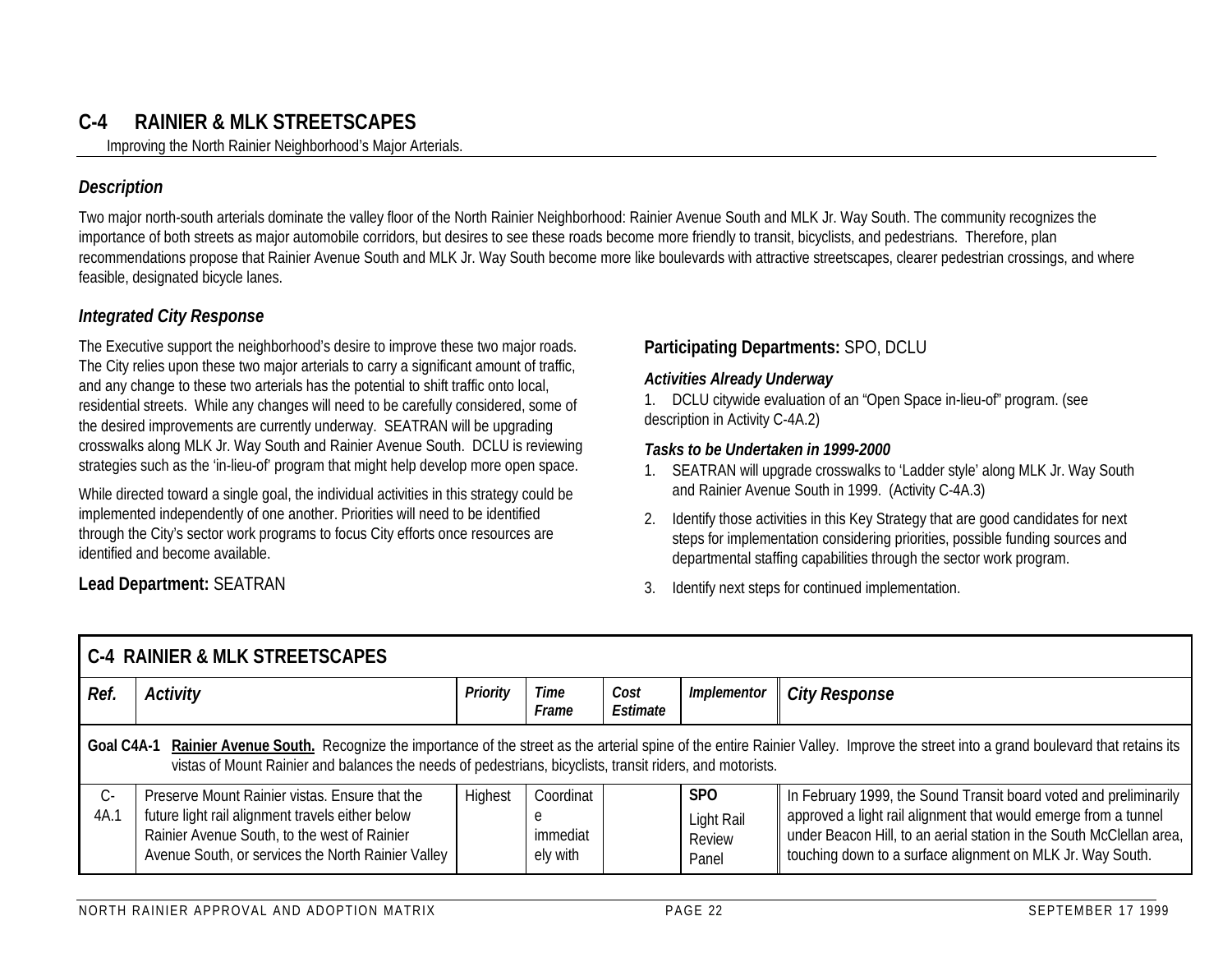|               | <b>C-4 RAINIER &amp; MLK STREETSCAPES</b>                                                                                                                                                                                                                                                                                        |          |                      |                  |                                                           |                                                                                                                                                                                                                                                                                                                                                                                                                                                                                                                                                                                                                                                                                                                                                                                                                                                                                                                                                                                                                                                                                                                              |  |  |  |
|---------------|----------------------------------------------------------------------------------------------------------------------------------------------------------------------------------------------------------------------------------------------------------------------------------------------------------------------------------|----------|----------------------|------------------|-----------------------------------------------------------|------------------------------------------------------------------------------------------------------------------------------------------------------------------------------------------------------------------------------------------------------------------------------------------------------------------------------------------------------------------------------------------------------------------------------------------------------------------------------------------------------------------------------------------------------------------------------------------------------------------------------------------------------------------------------------------------------------------------------------------------------------------------------------------------------------------------------------------------------------------------------------------------------------------------------------------------------------------------------------------------------------------------------------------------------------------------------------------------------------------------------|--|--|--|
| Ref.          | <b>Activity</b>                                                                                                                                                                                                                                                                                                                  | Priority | <b>Time</b><br>Frame | Cost<br>Estimate | Implementor                                               | <b>City Response</b>                                                                                                                                                                                                                                                                                                                                                                                                                                                                                                                                                                                                                                                                                                                                                                                                                                                                                                                                                                                                                                                                                                         |  |  |  |
|               | via the Beacon Hill/South Lander Street tunnel<br>alternative. Also explore the merits of surface and<br>tunnel alternatives as the alignment proceeds<br>south of South McClellan Street Station. Plant<br>large, mature street trees along the entire length of<br>Rainier Avenue South where there are currently no<br>trees. |          | Sound<br>Transit.    |                  | <b>SEATRAN</b><br>Sound<br>Transit<br>SCL                 | Mitigation strategies are being reviewed and considered by many<br>city departments, including by SAP staff.<br>Opportunities for funding street improvements and street trees<br>may be available through a NMF grant specifically for street trees,<br>and through SCL's Urban Tree replacement program.<br>SEATRAN's Arborist Office is willing to join with other departments<br>and the community in a discussion about developing a master<br>planting and maintenance plan for the neighborhood's street trees.                                                                                                                                                                                                                                                                                                                                                                                                                                                                                                                                                                                                       |  |  |  |
| $C -$<br>4A.2 | Create incentives through development standards<br>and other regulatory mechanisms to encourage<br>new development to build small pocket parks or<br>landscaped spaces to soften the appearance of<br>the street and allow for pedestrian refuge areas.                                                                          | High     | <b>ASAP</b>          |                  | <b>DCLU</b><br><b>SPO</b><br><b>SEATRAN</b><br><b>DPR</b> | One existing program that may provide opportunities for<br>implementation is the Open Space 'in-lieu-of" program. The Land<br>Use Code already requires open space in multifamily zones, but<br>DCLU have been looking at alternative programs that might<br>provide the option of creating open space off site in-lieu-of on-site.<br>DCLU is evaluating the 'in-lieu-of program' as part of the 1999-<br>2000 work program, and the neighborhood may benefit from<br>DCLU's lessons learned. DCLU will be working with SEATRAN<br>and DPR and the neighborhoods as this concept evolves. Other<br>potential opportunities may be through a "Green Street<br>designation," or through light rail development which might provide<br>the opportunity to fund park improvements in very close proximity<br>to the light rail stations.<br>The development of public pocket parks may be possible through<br>some type of regulatory mechanism such as open space 'in lieu<br>of," however, these spaces can be very expensive to maintain.<br>DPR can work with the community to assess opportunities for<br>more open space. |  |  |  |
| $C -$<br>4A.3 | Provide for well-marked, ladder crosswalks at more<br>intersections. Provide for decorative, paved<br>crosswalks at South Massachusetts, South Walker,<br>South McClellan, and in the Town Center area.                                                                                                                          | Highest  | 1 to 2<br>years      |                  | <b>SEATRAN</b>                                            | SEATRAN notes that there are a number of locations along<br>Rainier Avenue South that are already marked with crosswalks. In<br>response to this plan request, SEATRAN will complete the ladder<br>upgrade work for the portions of these streets south of I-90 by the<br>end of 2000.<br>Recognizing the need for crosswalks citywide, and in the North<br>Rainier area, the City doubled the amount of funding for crosswalk                                                                                                                                                                                                                                                                                                                                                                                                                                                                                                                                                                                                                                                                                               |  |  |  |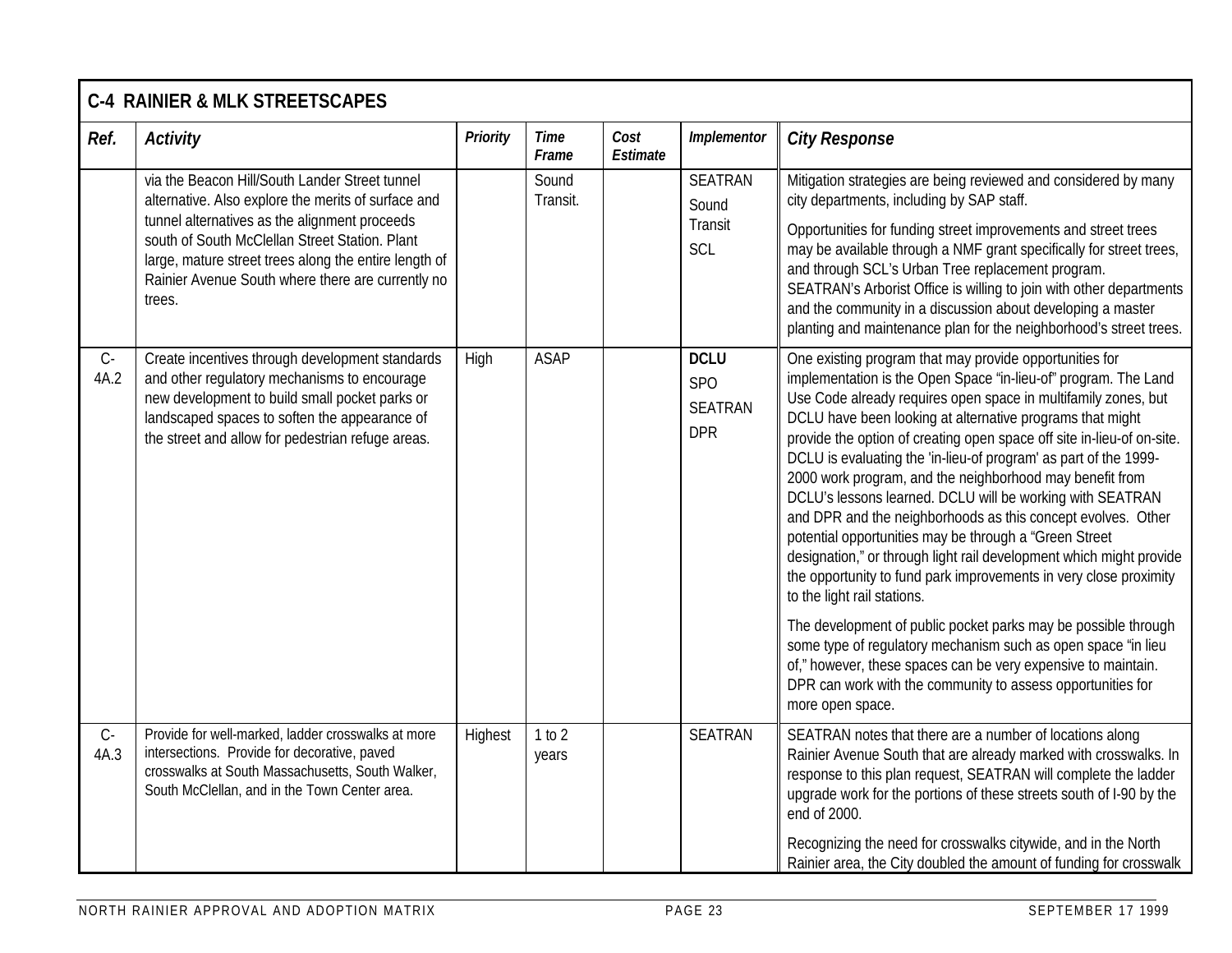|      | <b>C-4 RAINIER &amp; MLK STREETSCAPES</b> |                 |                      |                  |             |                                                                                                                                                                                                                                                                                                                                                                                                                                                                                                                                                                                                                                                                                                                                                                                                                                                                                                                                                                                                                                                                                                                                                                                                                                                                                                                                                                                                                                                                                                                                                                                                                                                                                                                                                                                                                                                                                                                                                                                                                                                                                                    |  |  |  |  |
|------|-------------------------------------------|-----------------|----------------------|------------------|-------------|----------------------------------------------------------------------------------------------------------------------------------------------------------------------------------------------------------------------------------------------------------------------------------------------------------------------------------------------------------------------------------------------------------------------------------------------------------------------------------------------------------------------------------------------------------------------------------------------------------------------------------------------------------------------------------------------------------------------------------------------------------------------------------------------------------------------------------------------------------------------------------------------------------------------------------------------------------------------------------------------------------------------------------------------------------------------------------------------------------------------------------------------------------------------------------------------------------------------------------------------------------------------------------------------------------------------------------------------------------------------------------------------------------------------------------------------------------------------------------------------------------------------------------------------------------------------------------------------------------------------------------------------------------------------------------------------------------------------------------------------------------------------------------------------------------------------------------------------------------------------------------------------------------------------------------------------------------------------------------------------------------------------------------------------------------------------------------------------------|--|--|--|--|
| Ref. | <b>Activity</b>                           | <b>Priority</b> | <b>Time</b><br>Frame | Cost<br>Estimate | Implementor | <b>City Response</b>                                                                                                                                                                                                                                                                                                                                                                                                                                                                                                                                                                                                                                                                                                                                                                                                                                                                                                                                                                                                                                                                                                                                                                                                                                                                                                                                                                                                                                                                                                                                                                                                                                                                                                                                                                                                                                                                                                                                                                                                                                                                               |  |  |  |  |
|      |                                           |                 |                      |                  |             | installation and maintenance (restriping). This means that<br>crosswalk locations will be restriped approximately every four to<br>five years, rather than the current 8 to 10 years. Additionally,<br>crosswalk maintenance work is prioritized for MLK Jr. Way South<br>and Rainier Avenue South. What this means is that SEATRAN<br>intends to restripe all of these crosswalks in 1999/2000, as<br>opposed to doing this work over the next four years. However, not<br>all intersections along MLK Jr. Way South and Rainier Avenue<br>South have marked crosswalks, it is SEATRAN's experience that<br>not all locations are well suited as marked crosswalks. A concern<br>that SEATRAN has about marked crosswalks is that in some<br>locations they can lead pedestrians, children and the elderly, in<br>particular, into thinking they are safer than they really are as they<br>enter a street to cross it. SEATRAN will look carefully at locations<br>along these streets before marking new crosswalks. If there are<br>specific locations that community members would like to nominate<br>for new crosswalks, these can be presented directly to SEATRAN.<br>Also, the issue of marking and maintaining crosswalks has been<br>raised in a number of neighborhood plans and has been included<br>on the citywide "Policy Docket" for City Council discussion. The<br>City is currently reviewing its policies on crosswalks and will report<br>to the City Council Transportation Committee on the results of the<br>study and recommend policy changes in 1999. This activity is<br>being considered as part of the policy discussion. Once this policy<br>analysis is completed, this recommendation will be reviewed<br>again.<br>SEATRAN's experience is that decorative crosswalks - using<br>materials such as pavers - are expensive to install and maintain. If<br>funding were available and the neighborhood maintained a strong<br>interest in this activity, SEATRAN could examine an intersection<br>identified by the planning group. This would be to estimate the |  |  |  |  |
|      |                                           |                 |                      |                  |             | cost and identify some basic design parameters that the<br>neighborhood group could use to determine whether to continue<br>pursuing this improvement. One funding source available for                                                                                                                                                                                                                                                                                                                                                                                                                                                                                                                                                                                                                                                                                                                                                                                                                                                                                                                                                                                                                                                                                                                                                                                                                                                                                                                                                                                                                                                                                                                                                                                                                                                                                                                                                                                                                                                                                                            |  |  |  |  |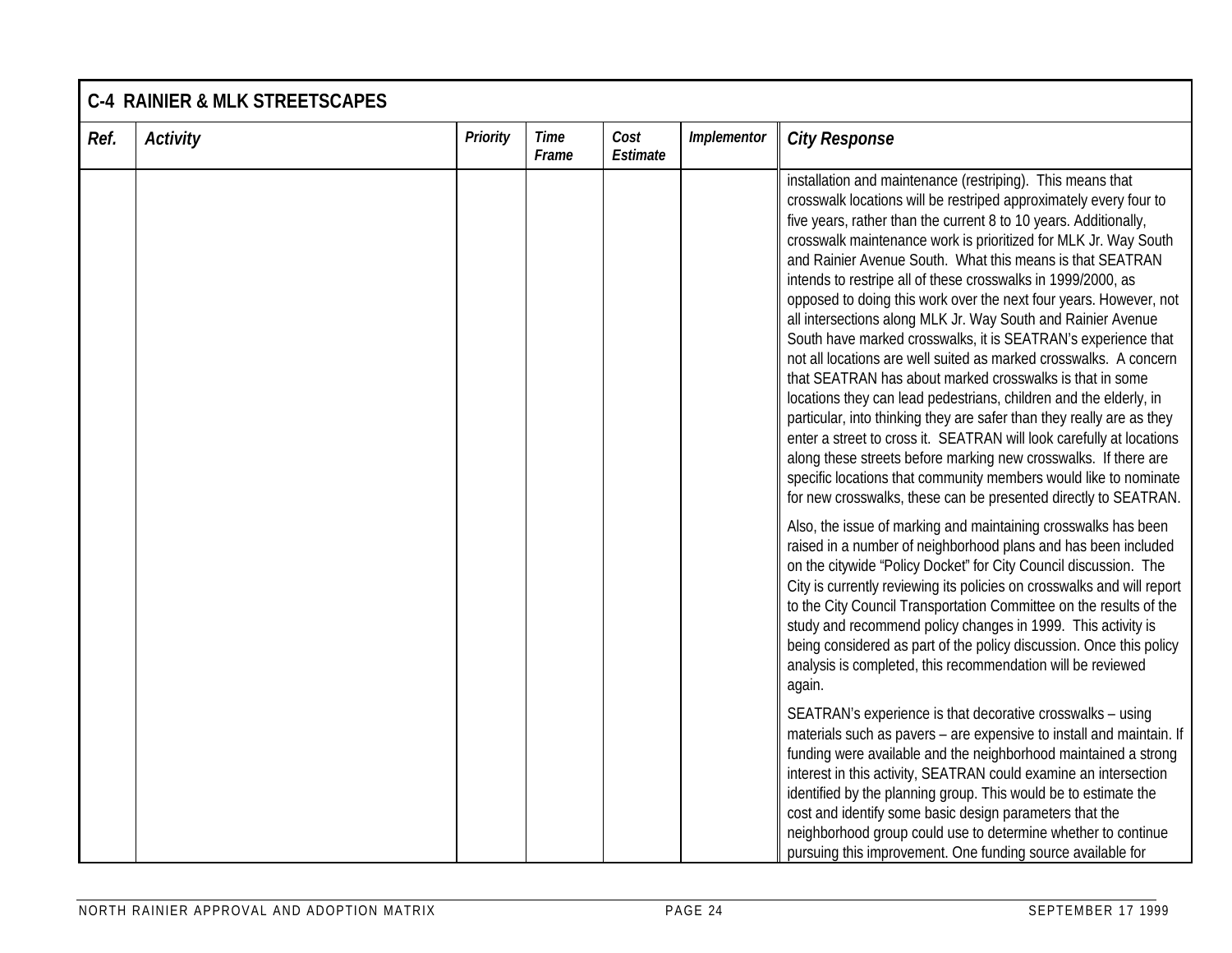|               | <b>C-4 RAINIER &amp; MLK STREETSCAPES</b>                                                                                                                                                                 |                 |                                   |                  |                         |                                                                                                                                                                                                                                                                                                                                                                                                                                                                                                                                                                                                   |  |  |  |  |
|---------------|-----------------------------------------------------------------------------------------------------------------------------------------------------------------------------------------------------------|-----------------|-----------------------------------|------------------|-------------------------|---------------------------------------------------------------------------------------------------------------------------------------------------------------------------------------------------------------------------------------------------------------------------------------------------------------------------------------------------------------------------------------------------------------------------------------------------------------------------------------------------------------------------------------------------------------------------------------------------|--|--|--|--|
| Ref.          | <b>Activity</b>                                                                                                                                                                                           | <b>Priority</b> | Time<br>Frame                     | Cost<br>Estimate | Implementor             | <b>City Response</b>                                                                                                                                                                                                                                                                                                                                                                                                                                                                                                                                                                              |  |  |  |  |
|               |                                                                                                                                                                                                           |                 |                                   |                  |                         | developing decorative crosswalks is the NMF.                                                                                                                                                                                                                                                                                                                                                                                                                                                                                                                                                      |  |  |  |  |
| $C -$<br>4A.4 | Build on Rainier Chamber's community identity<br>and beautification efforts by installing banners and<br>gateway markers.                                                                                 | High            | 1 to 5<br>years                   |                  | Community<br><b>SAC</b> | Projects like these are eligible for NMF grants. Assistance in the<br>design and development of neighborhood gateways is part of<br>SAC's work. SAC can provide technical assistance to<br>neighborhood arts councils developing artworks. If '1% for Art'<br>funds are generated from city construction projects related to the<br>Sound Transit Link light rail stations, an artist should be involved.<br>If not, but the community seeks DON funds to implement<br>amenities (such as gateways or other community-based projects),<br>SAC can provide fee-based technical assistance.         |  |  |  |  |
|               |                                                                                                                                                                                                           |                 |                                   |                  |                         | SEATRAN would want to review this proposal as it develops to<br>ensure that it would not present safety or operational problems in<br>the street or right-of-way area.                                                                                                                                                                                                                                                                                                                                                                                                                            |  |  |  |  |
| $C -$<br>4A.5 | Retain the current lane capacity of two travel lanes<br>in each direction and a center median. Where<br>business access is not needed, consider<br>developing landscaped islands in the center<br>median. | High-<br>Med.   | 1 to 5<br>years                   |                  | <b>SEATRAN</b>          | Developing landscaped medians along Rainier Avenue South is a<br>significant task, and the initial community organizing and outreach<br>is a community-led process. Medians can significantly restrict<br>access to properties along a street. In some neighborhoods,<br>SEATRAN has seen proposals for median improvements opposed<br>because of their impacts on access. Before developing a median<br>concept in detail, it would be important to check with adjacent<br>residents and businesses to ensure that this is an idea for which<br>there is consensus and strong community support. |  |  |  |  |
|               |                                                                                                                                                                                                           |                 |                                   |                  |                         | If consensus can be obtained, note that landscaped median<br>concepts are generally high-cost. Being largely aesthetic,<br>installation of landscaped medians is work that most transportation<br>CIP grant sources tend not to fund. Other funding sources will<br>likely be needed to implement this activity.                                                                                                                                                                                                                                                                                  |  |  |  |  |
|               |                                                                                                                                                                                                           |                 |                                   |                  |                         | Goal C4B-1 MLK Jr. Way South. Develop MLK Jr. Way South into an attractive, landscaped boulevard that connects the Rainier Valley to Seattle's Central Area. Establish the street<br>as friendly to bicyclists, rollerbladers, pedestrians, and transit riders by providing the necessary facilities and atmosphere to welcome these types of users.                                                                                                                                                                                                                                              |  |  |  |  |
| $C -$<br>4B.1 | Establish a planted median from South McClellan<br>to the I-90 lid, connecting with the proposed<br>median in the Central Area neighborhood. Allow                                                        | Highest         | ASAP, no<br>later than<br>2 years |                  | <b>SEATRAN</b>          | Developing landscaped medians along MLK Jr. Way South is a<br>significant task, and the initial community organizing and outreach<br>is a community-led process.                                                                                                                                                                                                                                                                                                                                                                                                                                  |  |  |  |  |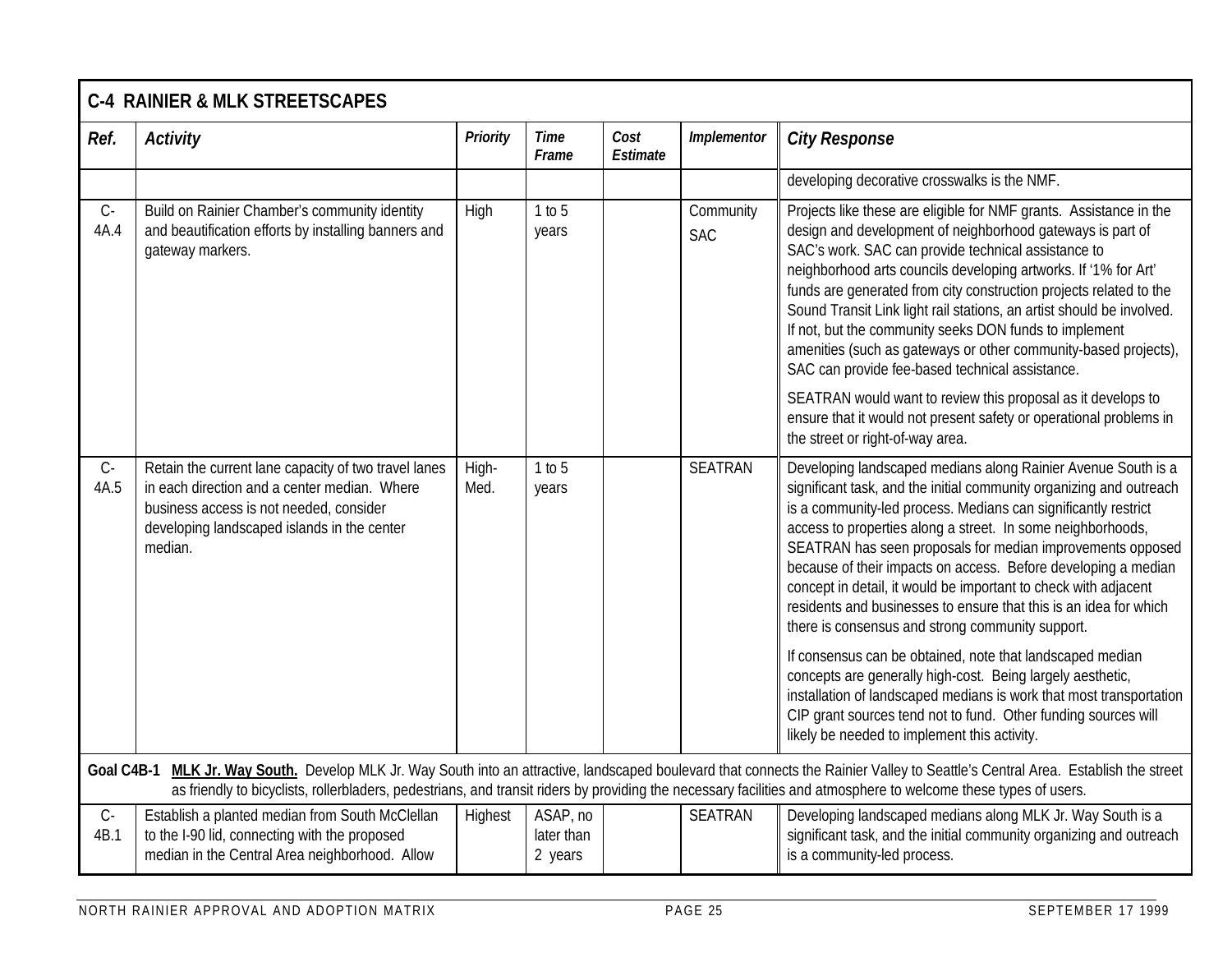|               | <b>C-4 RAINIER &amp; MLK STREETSCAPES</b>                                                                                                                                                                                                                                      |                 |                                   |                  |                |                                                                                                                                                                                                                                                                                                                                                                                                                                                                                                                                                                                                                                                                                                                                                                                                                                                                                                                                                                                                                                                                                                                                             |  |  |  |  |
|---------------|--------------------------------------------------------------------------------------------------------------------------------------------------------------------------------------------------------------------------------------------------------------------------------|-----------------|-----------------------------------|------------------|----------------|---------------------------------------------------------------------------------------------------------------------------------------------------------------------------------------------------------------------------------------------------------------------------------------------------------------------------------------------------------------------------------------------------------------------------------------------------------------------------------------------------------------------------------------------------------------------------------------------------------------------------------------------------------------------------------------------------------------------------------------------------------------------------------------------------------------------------------------------------------------------------------------------------------------------------------------------------------------------------------------------------------------------------------------------------------------------------------------------------------------------------------------------|--|--|--|--|
| Ref.          | <b>Activity</b>                                                                                                                                                                                                                                                                | <b>Priority</b> | Time<br>Frame                     | Cost<br>Estimate | Implementor    | <b>City Response</b>                                                                                                                                                                                                                                                                                                                                                                                                                                                                                                                                                                                                                                                                                                                                                                                                                                                                                                                                                                                                                                                                                                                        |  |  |  |  |
|               | for a minimum 8-foot median with one travel lane<br>each way, while still allowing left turn access at<br>each intersection and access points to local<br>businesses (similar to Sand Point Way). Continue<br>south where it does not conflict with future light rail<br>line. |                 |                                   |                  |                | SEATRAN notes that analysis of this segment would be necessary<br>to determine the feasibility and viability of a landscaped median.<br>Each street has specific constraints and opportunities (such as<br>traffic volumes, street widths, type of vehicles that use the street,<br>intersections, and adjacent property owners) that determine<br>whether a median is feasible. Also, medians can significantly<br>restrict access to properties along a street. In some<br>neighborhoods, SEATRAN has seen proposals for median<br>improvements opposed because of their impacts on access.<br>Before developing a median concept in detail, it would be<br>important to check with adjacent residents and businesses to<br>ensure that this is an idea for which there is consensus and strong<br>community support.<br>If consensus can be obtained, note that landscaped median<br>concepts are generally high-cost. Being largely aesthetic,<br>installation of landscaped medians is work that most transportation<br>CIP grant sources tend not to fund. Other funding sources will<br>likely be needed to implement this activity. |  |  |  |  |
| $C -$<br>4B.2 | Reduce traffic to one lane in each direction as<br>currently exists north of South Massachusetts.<br>Create a bicycle lane and street parking along<br>MLK Way Jr. South from South McClellan to South<br>Massachusetts.                                                       | Highest         | ASAP, no<br>later than<br>2 years |                  | <b>SEATRAN</b> | This activity could have several potentially adverse impacts on the<br>overall transportation system. The effects include potential<br>impacts on the safety and operations of MLK Jr. Way South and<br>other local streets from displaced traffic. Due to the complexity of<br>the concept, SEATRAN recommends drawing on consultant<br>assistance for further analysis. Currently, funding for this concept<br>development work does not exist. Funding opportunities may<br>exist, however, through the construction of the light rail system or<br>potentially through pursuing a NMF grant. Also, see response in<br>C-3.3 related to bike lanes.                                                                                                                                                                                                                                                                                                                                                                                                                                                                                      |  |  |  |  |
| $C-$<br>4B.3  | Make bike lanes distinctive by painting the stripe or<br>entire lane a different color.                                                                                                                                                                                        | Highest         | 1 to 2<br>years                   |                  | <b>SEATRAN</b> | This activity does not conform with national and local bicycle<br>facility standards. Therefore, for legal and safety reasons,<br>SEATRAN will continue to mark bike lanes with white edge lines.<br>SEATRAN are available to work with the community to develop<br>appropriate bicycling facilities that conform to standards and                                                                                                                                                                                                                                                                                                                                                                                                                                                                                                                                                                                                                                                                                                                                                                                                          |  |  |  |  |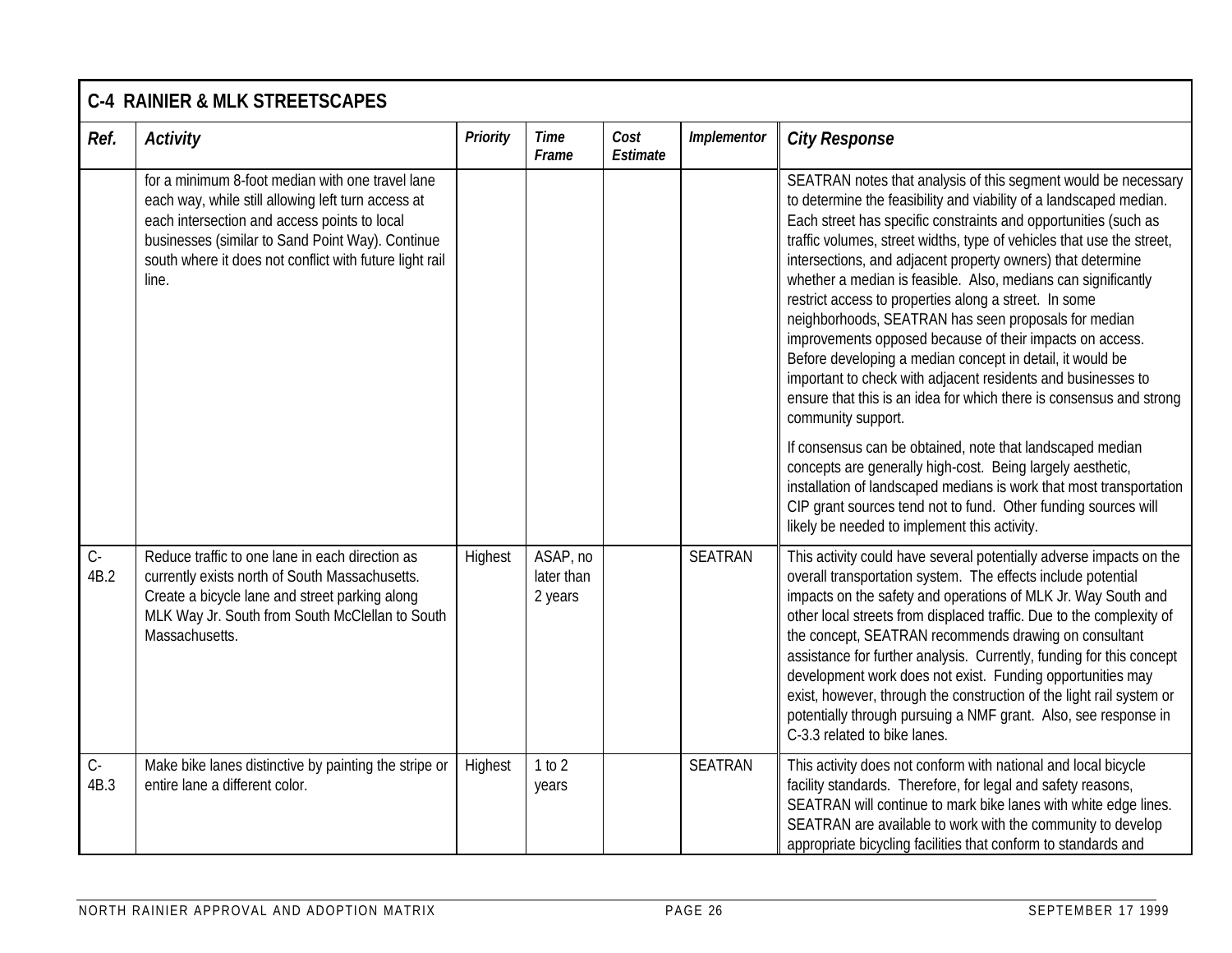|                              | <b>C-4 RAINIER &amp; MLK STREETSCAPES</b>                                                                           |                 |                      |                  |                |                                                                                                                                                                                                                                                                                                                                                                                                                                                                                                                                                                                                                                                                                                                                                                                                                                                                                                                                                                                                                                                                                                                                                                                                                                                                                                                                                                                                                                                                                                                                                                                                                                                                                                                                                                                             |  |  |  |
|------------------------------|---------------------------------------------------------------------------------------------------------------------|-----------------|----------------------|------------------|----------------|---------------------------------------------------------------------------------------------------------------------------------------------------------------------------------------------------------------------------------------------------------------------------------------------------------------------------------------------------------------------------------------------------------------------------------------------------------------------------------------------------------------------------------------------------------------------------------------------------------------------------------------------------------------------------------------------------------------------------------------------------------------------------------------------------------------------------------------------------------------------------------------------------------------------------------------------------------------------------------------------------------------------------------------------------------------------------------------------------------------------------------------------------------------------------------------------------------------------------------------------------------------------------------------------------------------------------------------------------------------------------------------------------------------------------------------------------------------------------------------------------------------------------------------------------------------------------------------------------------------------------------------------------------------------------------------------------------------------------------------------------------------------------------------------|--|--|--|
| Ref.                         | <b>Activity</b>                                                                                                     | <b>Priority</b> | <b>Time</b><br>Frame | Cost<br>Estimate | Implementor    | <b>City Response</b>                                                                                                                                                                                                                                                                                                                                                                                                                                                                                                                                                                                                                                                                                                                                                                                                                                                                                                                                                                                                                                                                                                                                                                                                                                                                                                                                                                                                                                                                                                                                                                                                                                                                                                                                                                        |  |  |  |
|                              |                                                                                                                     |                 |                      |                  |                | provide protections to bicyclists.                                                                                                                                                                                                                                                                                                                                                                                                                                                                                                                                                                                                                                                                                                                                                                                                                                                                                                                                                                                                                                                                                                                                                                                                                                                                                                                                                                                                                                                                                                                                                                                                                                                                                                                                                          |  |  |  |
| $\mathsf{C}\text{-}$<br>4B.4 | Build sidewalks along MLK Jr. Way South where<br>there are none between South Massachusetts and<br>South McClellan. | Highest         | 1 to 2<br>years      |                  | <b>SEATRAN</b> | While SEATRAN does have some funding for sidewalk<br>improvement, the amount is very small relative to the need for<br>sidewalk maintenance and repair citywide. Its use tends to be<br>focused on sidewalk locations for which the City assumes<br>maintenance responsibility. These include landings at street<br>corners, alley crossings over sidewalks, and locations where<br>sidewalk damage is caused by the roots of City street trees.<br>Otherwise, sidewalk maintenance and improvement are held as<br>the responsibility of adjacent property owners. Installation of<br>sidewalks along the east side of MLK Jr. Way South north of<br>South McClellan Street is not presently a priority for SEATRAN.<br>This is because there is a usable sidewalk along the other side of<br>the street, and because the construction of sidewalks here would<br>require installation of a large retaining wall that would be very<br>expensive.<br>The issue of sidewalk maintenance and construction has been<br>raised in a number of neighborhood plans and has been included<br>on the citywide "Policy Docket" for City Council discussion. In<br>1999, the City will be considering whether or not it can increase<br>funding to increase the level of sidewalk maintenance and<br>construction and how drainage improvements should be paid for<br>as policy docket issues. A second and related policy docket item<br>shall explore placing special emphasis on finding options for<br>providing sidewalks for designated walking areas such as urban<br>villages and areas that have pedestrian access to them. This<br>activity is being considered as part of the policy discussion. Once<br>this policy analysis is completed, this recommendation will be<br>reviewed again. |  |  |  |
|                              |                                                                                                                     |                 |                      |                  |                | If there are locations that need repair, the community can contact<br>SEATRAN's Street Use office for a review. If the review shows<br>that repairs are necessary, SEATRAN can work with the property<br>owners to have the existing sidewalks repaired.                                                                                                                                                                                                                                                                                                                                                                                                                                                                                                                                                                                                                                                                                                                                                                                                                                                                                                                                                                                                                                                                                                                                                                                                                                                                                                                                                                                                                                                                                                                                    |  |  |  |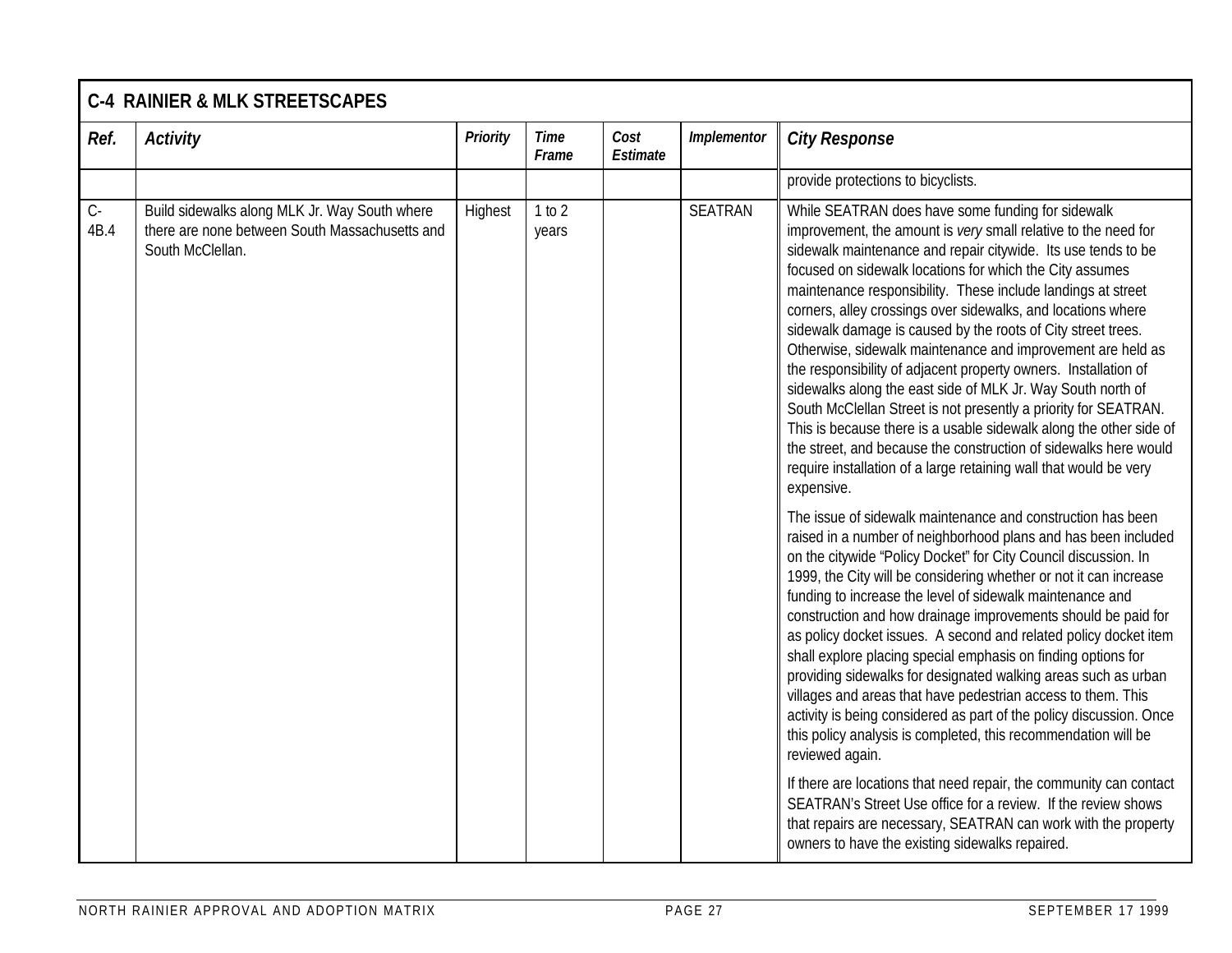## **C-5 RECLAIMING NORTH RAINIER'S OLMSTED PARKS & BOULEVARDS**

Enhancing Cheasty Boulevard and Greenbelt.

#### *Description*

In 1909, a Seattle Park Commissioners Report stated, "Under the proposed system of Olmsted Brothers, Landscape Architects, the designers of the Seattle system, it is planned to have a boulevard system of fifty miles practically belting the city, and a park system of over two thousand acres ..." Planning for parks and boulevards early in its development history has left the City of Seattle with one of the country's finest examples and best preserved systems of Olmsted Parks, Playgrounds, and Boulevards.

The North Rainier Neighborhood houses two of the boulevards of the system: Mount Baker and Cheasty. The plan called for a continuity and connection between these two boulevards linking the uplands of Beacon Hill to the shores of Lake Washington. Today, the two are connected by a pedestrian bridge just south of the intersection of Rainier Avenue South and MLK Jr. Way South. One of the top community life recommendations focuses on developing ideas and concepts for establishing Cheasty as the boulevard it was envisioned to be in the Olmsted plan, and creating some type of physical, social, and/or cultural connection to Mount Baker Boulevard.

#### *Integrated City Response*

The Executive support this activity to protect, promote, and connect these two Olmsted parks and boulevards through non-motorized travel connections, hillclimbs, lighting, and signage.

The Neighborhood Matching Fund and Neighborhood Early Implementation Fund may provide funding for some of the less expensive items. Other activities will require additional resources for further concept development and eventual implementation. Priorities will need to be identified through the City's sector work programs to focus City efforts once resources are identified and become available.

While directed toward a single goal, the individual activities in this strategy could be implemented independently of one another. Priorities will need to be identified through the City's sector work programs to focus City efforts once resources are identified and become available.

**Lead Departments:** DPR and SEATRAN

#### **Participating Departments:** SPO, SAC

#### *Tasks to be Undertaken in 1999-2000*

1. SEATRAN will hold a meeting with the community, DPR, and the NDM to discuss opportunities and constraints related to the EIF "Design and Phase I

Installation of Cheasty Boulevard Trail" project. This meeting will be held in 2000. Also, DPR will be working with the community on a design of a trail along Cheasty Boulevard from 27th Avenue South to South Della Street. This is funded through the community's Early Implementation Funding. A trail will be developed along this portion as funding allows. (Activity C-5.3. and C-5.5)

- 2. DPR has rehabilitated some of the land along South Winthrop Street that was damaged during the staging for an SPU project. In addition, (Activity 5.1)
- 3. As part of light rail construction in the South McClellan Street station area, Sound Transit is currently planning to reconstruct the pedestrian overpass on MLK Jr. Way South/Rainier Avenue South, to be a safer and more functional facility that provides a better connection between Cheasty and Mt. Baker boulevards. (Activity C-5.7)
- 4. Identify those activities in this Key Strategy that are good candidates for next steps for implementation considering priorities, possible funding sources and departmental staffing capabilities through the sector work program.
- 5. Identify next steps for continued implementation.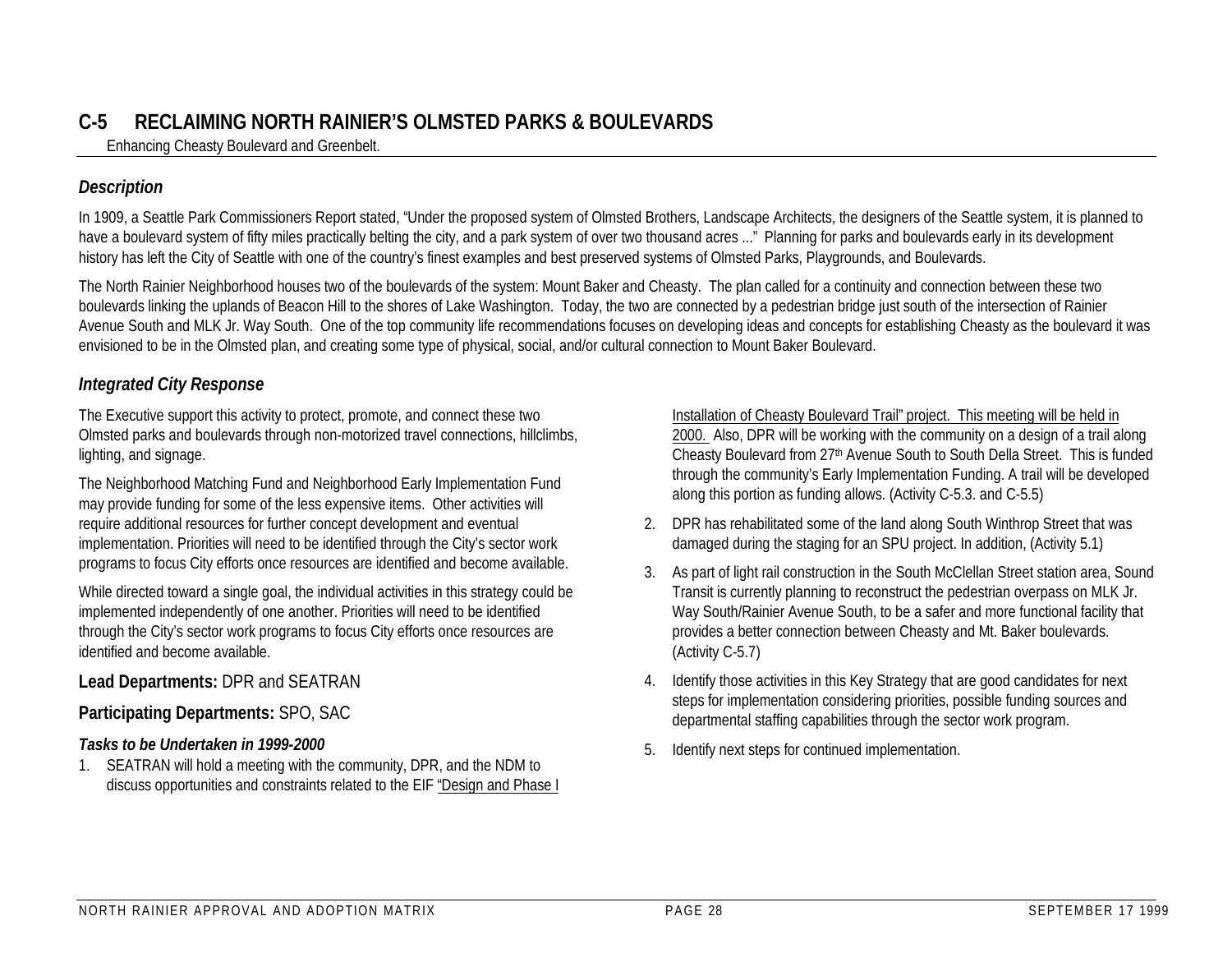|         | <b>C-5 RECLAIMING NORTH RAINIER'S OLMSTED PARKS &amp; BOULEVARDS</b>                                                                                                                                                                |                 |                                                                                   |                  |                                                 |                                                                                                                                                                                                                                                                                                                                                                                                                                                                                                                                                                                                                                                                                                                                                                                                                                                                                                                                                                                                                                                                                                                                                                                                                                                                                                                                                                                                                                                                                                                                                                                                                                                                                                                                                                                                                                                                     |  |  |  |  |  |
|---------|-------------------------------------------------------------------------------------------------------------------------------------------------------------------------------------------------------------------------------------|-----------------|-----------------------------------------------------------------------------------|------------------|-------------------------------------------------|---------------------------------------------------------------------------------------------------------------------------------------------------------------------------------------------------------------------------------------------------------------------------------------------------------------------------------------------------------------------------------------------------------------------------------------------------------------------------------------------------------------------------------------------------------------------------------------------------------------------------------------------------------------------------------------------------------------------------------------------------------------------------------------------------------------------------------------------------------------------------------------------------------------------------------------------------------------------------------------------------------------------------------------------------------------------------------------------------------------------------------------------------------------------------------------------------------------------------------------------------------------------------------------------------------------------------------------------------------------------------------------------------------------------------------------------------------------------------------------------------------------------------------------------------------------------------------------------------------------------------------------------------------------------------------------------------------------------------------------------------------------------------------------------------------------------------------------------------------------------|--|--|--|--|--|
| Ref.    | <b>Activity</b>                                                                                                                                                                                                                     | <b>Priority</b> | <b>Time</b><br>Frame                                                              | Cost<br>Estimate | <b>Implementor</b>                              | <b>City Response</b>                                                                                                                                                                                                                                                                                                                                                                                                                                                                                                                                                                                                                                                                                                                                                                                                                                                                                                                                                                                                                                                                                                                                                                                                                                                                                                                                                                                                                                                                                                                                                                                                                                                                                                                                                                                                                                                |  |  |  |  |  |
|         | Goal C-5<br>Enhance Cheasty Boulevard and Greenbelt as a means toward reclaiming and celebrating North Rainier's Olmsted Parks and Boulevards legacy.                                                                               |                 |                                                                                   |                  |                                                 |                                                                                                                                                                                                                                                                                                                                                                                                                                                                                                                                                                                                                                                                                                                                                                                                                                                                                                                                                                                                                                                                                                                                                                                                                                                                                                                                                                                                                                                                                                                                                                                                                                                                                                                                                                                                                                                                     |  |  |  |  |  |
| $C-5.1$ | Reclaim the parkland from encroachment by<br>private property owners along South Winthrop<br>Street that serves as a gateway to Cheasty<br>Boulevard. City maps show a 120-foot parkland<br>right-of-way west of MLK Jr. Way South. | High            | ASAP-<br>City<br>already<br>owns the<br>land.<br>Improvem<br>ent 1 to<br>2 years. |                  | <b>DPR</b><br><b>SEATRAN</b><br>SP <sub>O</sub> | Cheasty Boulevard and South Winthrop Street are part of the<br>historic Olmsted boulevard. Both DPR and SEATRAN need to be<br>involved in design and construction work as SEATRAN are<br>responsible for the curbs and street in-between and DPR have<br>jurisdiction for the parts of the right-of-way beyond the curbs.<br>The City supports the neighborhood's desire to reclaim parkland<br>that has been encroached upon. However, it is possible that this<br>whole section of South Winthrop Street (between MLK Jr., Way<br>South to Cheasty Boulevard) might be redesigned or redeveloped<br>through the construction and mitigation work necessary to build the<br>South McClellan Street Sound Transit Station. Therefore, any<br>projects done here will be considered as part of SAP. SAP staff<br>will work with DRP to explore the issue as they work on SAP.<br>Note that redeveloping South Winthrop Street as part of the<br>boulevard system in the area would involve a significant expense.<br>The first step would be to develop a design for that street segment<br>that is appropriate for the street and complements the Olmsted<br>system. This activity could be accomplished through a NMF grant.<br>DPR would work with the community to develop the design as DPR<br>does not have the resources to fund a design process. Also, DPR<br>has rehabilitated some of the land along South Winthrop Street<br>that was damaged during the staging for an SPU project. In<br>addition, DPR will be working with the community on a design of a<br>trail along Cheasty Boulevard from 27th Avenue South to South<br>Della Street. This is funded through the community's Early<br>Implementation Funding. A trail will be developed along this portion<br>as funding allows.<br>SEATRAN supports improving this space in the long term (see |  |  |  |  |  |
|         |                                                                                                                                                                                                                                     |                 |                                                                                   |                  |                                                 | response in C-5.5). Also, SEATRAN's work on the north side of<br>Winthrop is almost complete, and DPR will be establishing<br>plantings on this section of the street.                                                                                                                                                                                                                                                                                                                                                                                                                                                                                                                                                                                                                                                                                                                                                                                                                                                                                                                                                                                                                                                                                                                                                                                                                                                                                                                                                                                                                                                                                                                                                                                                                                                                                              |  |  |  |  |  |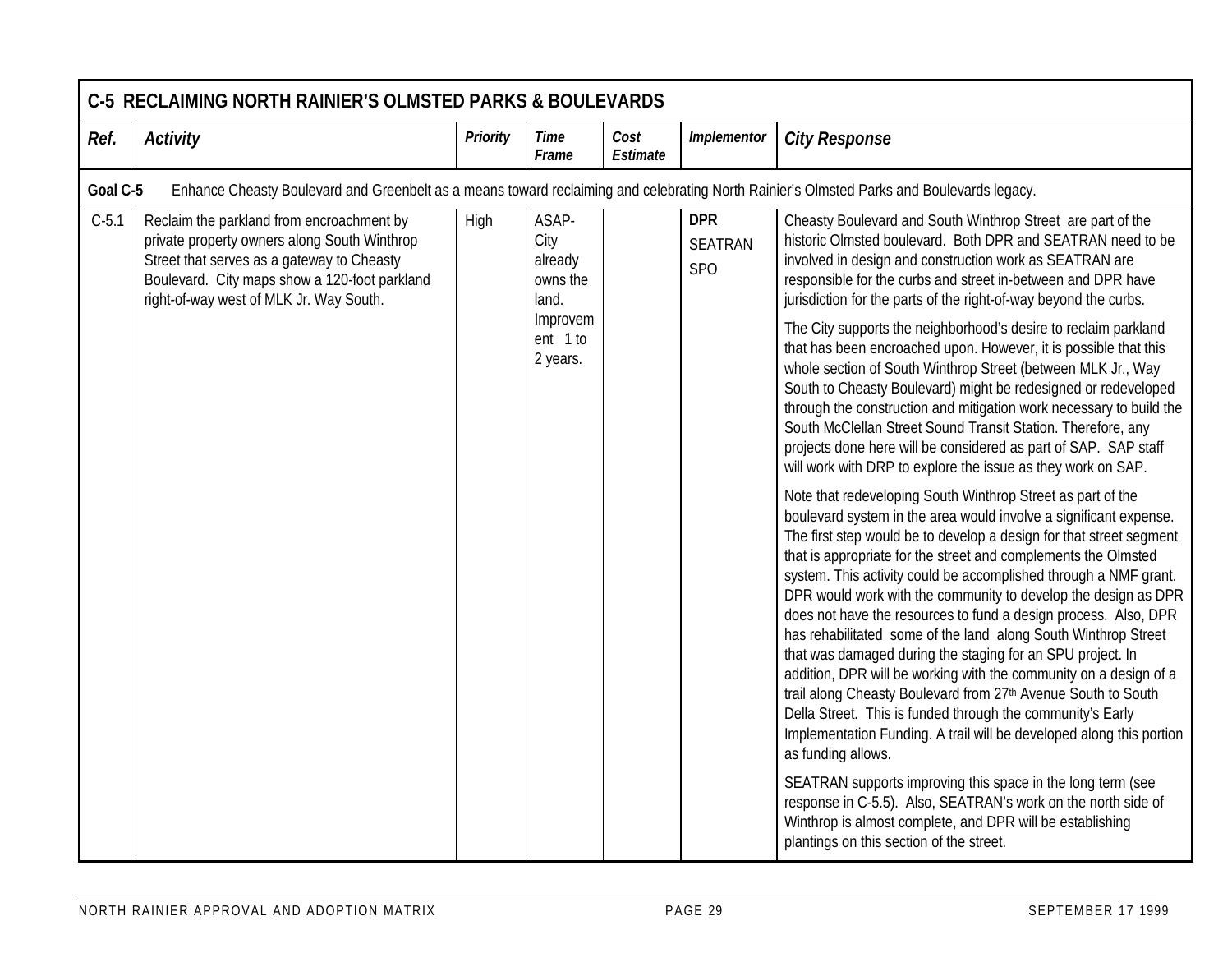|         | <b>C-5 RECLAIMING NORTH RAINIER'S OLMSTED PARKS &amp; BOULEVARDS</b>                                                                                                                                                                                                                                                   |                 |                                                                                       |                  |                              |                                                                                                                                                                                                                                                                                                                                                                                                                                                                                                                                                                                                                                                                                                                                                                                                                                                                                                                                                                                                                                                                                                                                                                                                                                                                                                                                                                                                                              |  |  |  |  |
|---------|------------------------------------------------------------------------------------------------------------------------------------------------------------------------------------------------------------------------------------------------------------------------------------------------------------------------|-----------------|---------------------------------------------------------------------------------------|------------------|------------------------------|------------------------------------------------------------------------------------------------------------------------------------------------------------------------------------------------------------------------------------------------------------------------------------------------------------------------------------------------------------------------------------------------------------------------------------------------------------------------------------------------------------------------------------------------------------------------------------------------------------------------------------------------------------------------------------------------------------------------------------------------------------------------------------------------------------------------------------------------------------------------------------------------------------------------------------------------------------------------------------------------------------------------------------------------------------------------------------------------------------------------------------------------------------------------------------------------------------------------------------------------------------------------------------------------------------------------------------------------------------------------------------------------------------------------------|--|--|--|--|
| Ref.    | <b>Activity</b>                                                                                                                                                                                                                                                                                                        | <b>Priority</b> | <b>Time</b><br>Frame                                                                  | Cost<br>Estimate | Implementor                  | <b>City Response</b>                                                                                                                                                                                                                                                                                                                                                                                                                                                                                                                                                                                                                                                                                                                                                                                                                                                                                                                                                                                                                                                                                                                                                                                                                                                                                                                                                                                                         |  |  |  |  |
|         |                                                                                                                                                                                                                                                                                                                        |                 |                                                                                       |                  |                              |                                                                                                                                                                                                                                                                                                                                                                                                                                                                                                                                                                                                                                                                                                                                                                                                                                                                                                                                                                                                                                                                                                                                                                                                                                                                                                                                                                                                                              |  |  |  |  |
| $C-5.2$ | Develop the South Winthrop Street parkland to<br>allow for tree plantings, sidewalks, and small open<br>spaces as a means of buffering and limiting<br>automobile traffic access from the single-family<br>neighborhood within the Cheasty greenbelt from<br>the proposed higher-intensity Town Center<br>development. | High            | ASAP-<br>City<br>already<br>owns the<br>land.<br>Improvem<br>ent $1$ to $2$<br>years. |                  | <b>DPR</b><br><b>SEATRAN</b> | See DPR response in C-5.1.<br>See SEATRAN response in C-5.1 related to development in<br>Cheasty, and response in C-4.B.4 related to sidewalk construction<br>and maintenance.                                                                                                                                                                                                                                                                                                                                                                                                                                                                                                                                                                                                                                                                                                                                                                                                                                                                                                                                                                                                                                                                                                                                                                                                                                               |  |  |  |  |
| $C-5.3$ | Develop alternative possibilities for Cheasty<br>Boulevard to promote non-motorized use of the<br>street and to calm existing traffic. Where feasible,<br>extend non-motorized paths onto the landscaped<br>shoulder of the right-of-way.                                                                              | Highest         | 1 to 2<br>years                                                                       |                  | <b>SEATRAN</b><br><b>DPR</b> | The neighborhood has taken an important first step towards<br>implementing this activity. The city has approved using \$28,000 of<br>North Rainier's EIF for the "Design and Phase I Installation of<br>Cheasty Boulevard Trail" project. This project seeks to promote<br>non-motorized use of Cheasty Boulevard, and proposes to design<br>a soft surface trail on park land on one side of Cheasty Boulevard<br>from the intersection of 27th Avenue South and South Winthrop<br>Street to the intersection of Cheasty Boulevard South and South<br>Della Street. Any leftover funds would be used to construct a<br>portion of the trail. This project is expected to be completed by<br>April 2000. Since DPR has jurisdiction for boulevard areas, a<br>project for improvement would need to be led through DPR.<br>SEATRAN will hold a meeting with the community, DPR, and the<br>NDM to discuss opportunities and constraints related to the EIF<br>"Design and Phase I Installation of Cheasty Boulevard Trail"<br>project. This meeting will be held in 2000.<br>Another potential method for implementing this activity may come<br>through the work being done by SEATRAN and SPU, who are<br>preparing a sidewalk demonstration project for 1999 to construct<br>and test residential street construction options. The results of this<br>project may lead to adding additional options to the Seattle Street |  |  |  |  |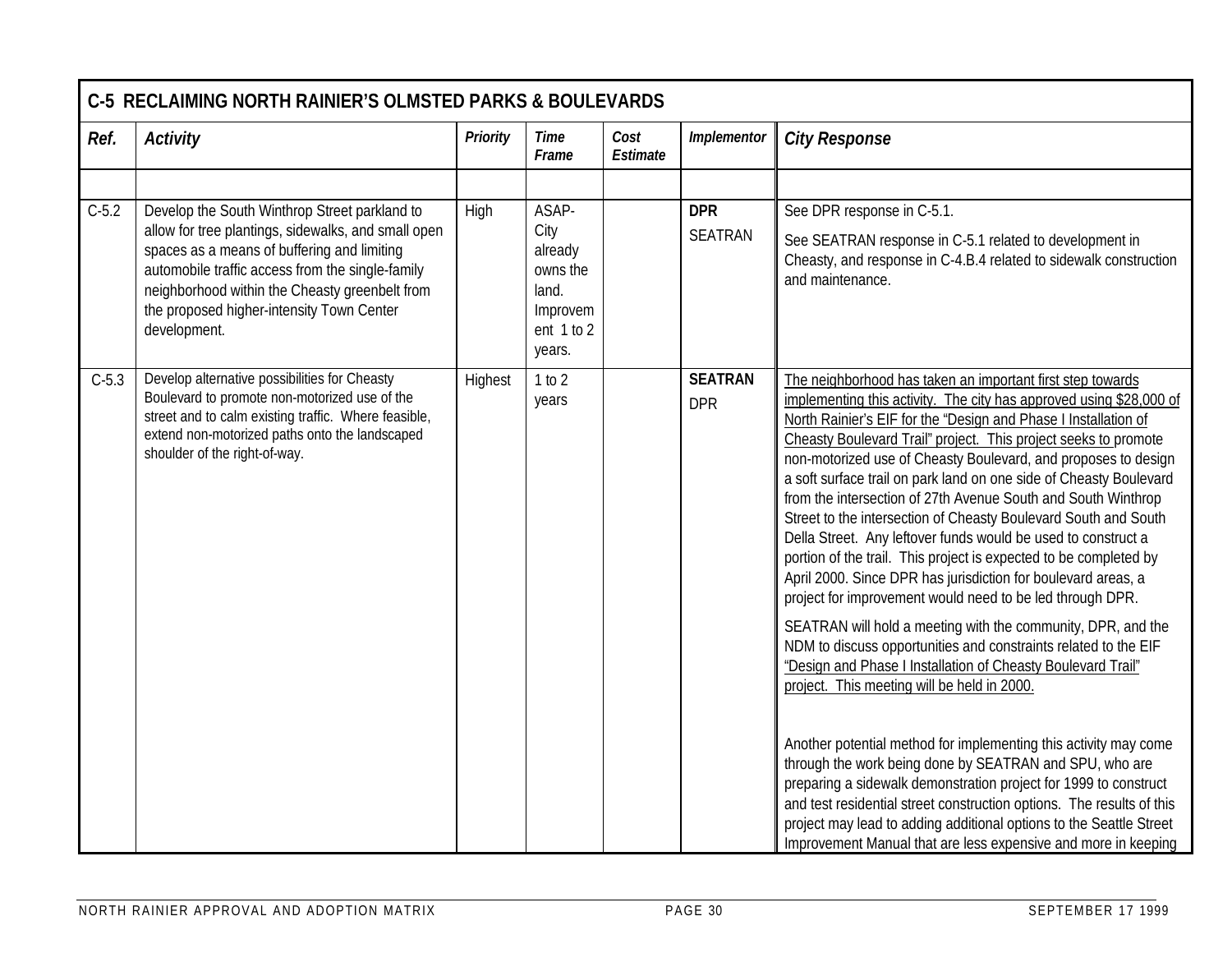|         | <b>C-5 RECLAIMING NORTH RAINIER'S OLMSTED PARKS &amp; BOULEVARDS</b>                                                                                                                                                                                                      |          |                      |                  |                                                                                    |                                                                                                                                                                                                                                                                                                                                                                                                                                                                                                                                                                                        |
|---------|---------------------------------------------------------------------------------------------------------------------------------------------------------------------------------------------------------------------------------------------------------------------------|----------|----------------------|------------------|------------------------------------------------------------------------------------|----------------------------------------------------------------------------------------------------------------------------------------------------------------------------------------------------------------------------------------------------------------------------------------------------------------------------------------------------------------------------------------------------------------------------------------------------------------------------------------------------------------------------------------------------------------------------------------|
| Ref.    | <b>Activity</b>                                                                                                                                                                                                                                                           | Priority | <b>Time</b><br>Frame | Cost<br>Estimate | Implementor                                                                        | <b>City Response</b>                                                                                                                                                                                                                                                                                                                                                                                                                                                                                                                                                                   |
|         |                                                                                                                                                                                                                                                                           |          |                      |                  |                                                                                    | with an informal, rural character on residential streets.                                                                                                                                                                                                                                                                                                                                                                                                                                                                                                                              |
| $C-5.4$ | Provide for decorative, textured crosswalks at<br>hillclimbs and street intersections.                                                                                                                                                                                    | High     | 1 to 5<br>years      |                  | <b>SEATRAN</b><br>SCL<br><b>SAC</b><br>Community                                   | See SEATRAN response in C-4A.3 regarding crosswalks, and<br>decorative crosswalks.<br>As noted in C-1.5.2, If "1% for Art" funds are generated from city<br>construction projects related to the Sound Transit Link light rail<br>stations, , an artist should be involved in these treatments. If not,<br>the community can seek NMF funds to implement amenities such<br>as signage and gateways. In this situation, SAC can provide<br>technical assistance for a fee. SEATRAN's review of Cheasty<br>(Activity C-5.5) may provide opportunities for implementing this<br>activity. |
| $C-5.5$ | Improve safety and discourage street parking and<br>loitering by placing billiards (cut-up telephone polls<br>resembling tree stumps) (like those that already<br>exist in some portions of the parkway) along the<br>landscaped parkway.                                 | High     | 1 to 2<br>years      |                  | <b>SEATRAN</b><br><b>DPR</b>                                                       | SEATRAN will hold a meeting with the community, DPR, and the<br>NDM to discuss opportunities and constraints related to the EIF<br>"Design and Phase I Installation of Cheasty Boulevard Trail"<br>project. This meeting will be held in 2000. (see C-5.3). Note that<br>SEATRAN thinks that installation of a walkway here (given its<br>length and potential need for accompanying drainage<br>improvements) could be relatively expensive. Since DPR has<br>jurisdiction for boulevard areas, a project for improvement would<br>need to be led through DPR.                        |
| $C-5.6$ | Consider allowing an at-grade crossing for<br>bicyclists and pedestrians between Mount Baker<br>and Cheasty Boulevards. Accomplish this by<br>moving the limit line on northbound Rainier Avenue<br>South south of the overhead pedestrian bridge.                        | Highest  | 1 to 2<br>years      |                  | <b>SEATRAN</b>                                                                     | This is a very wide, high-volume intersection, with complex turning<br>movements. Moving the limit line will have significant impacts on<br>capacity, and may lead to decreased safety from improperly<br>queuing vehicles. Also the large number of streets near this<br>intersection cause additional safety difficulties. For these reasons,<br>SEATRAN does not support this activity.                                                                                                                                                                                             |
| $C-5.7$ | Develop a physical connection between Mount<br>Baker and Cheasty Boulevards. Plant street trees<br>in the landscaped median of Mount Baker<br>Boulevard. Develop public artworks that could be<br>integrated into the pedestrian bridge to create a<br>community gateway. | High     | 1 to 5<br>years      |                  | <b>SEATRAN/</b><br><b>DPR</b><br><b>SAC</b><br>SP <sub>O</sub><br>Sound<br>Transit | As part of light rail construction in the McClellan station area,<br>Sound Transit is currently planning to reconstruct the pedestrian<br>overpass on MLK Jr. Way South/Rainier Avenue South, to be a<br>safer and more functional facility that provides a better connection<br>between Cheasty and Mt. Baker boulevards. Further design work<br>will occur during SAP. For any improvements to the existing<br>boulevard, SEATRAN and DPR will work with the community and                                                                                                           |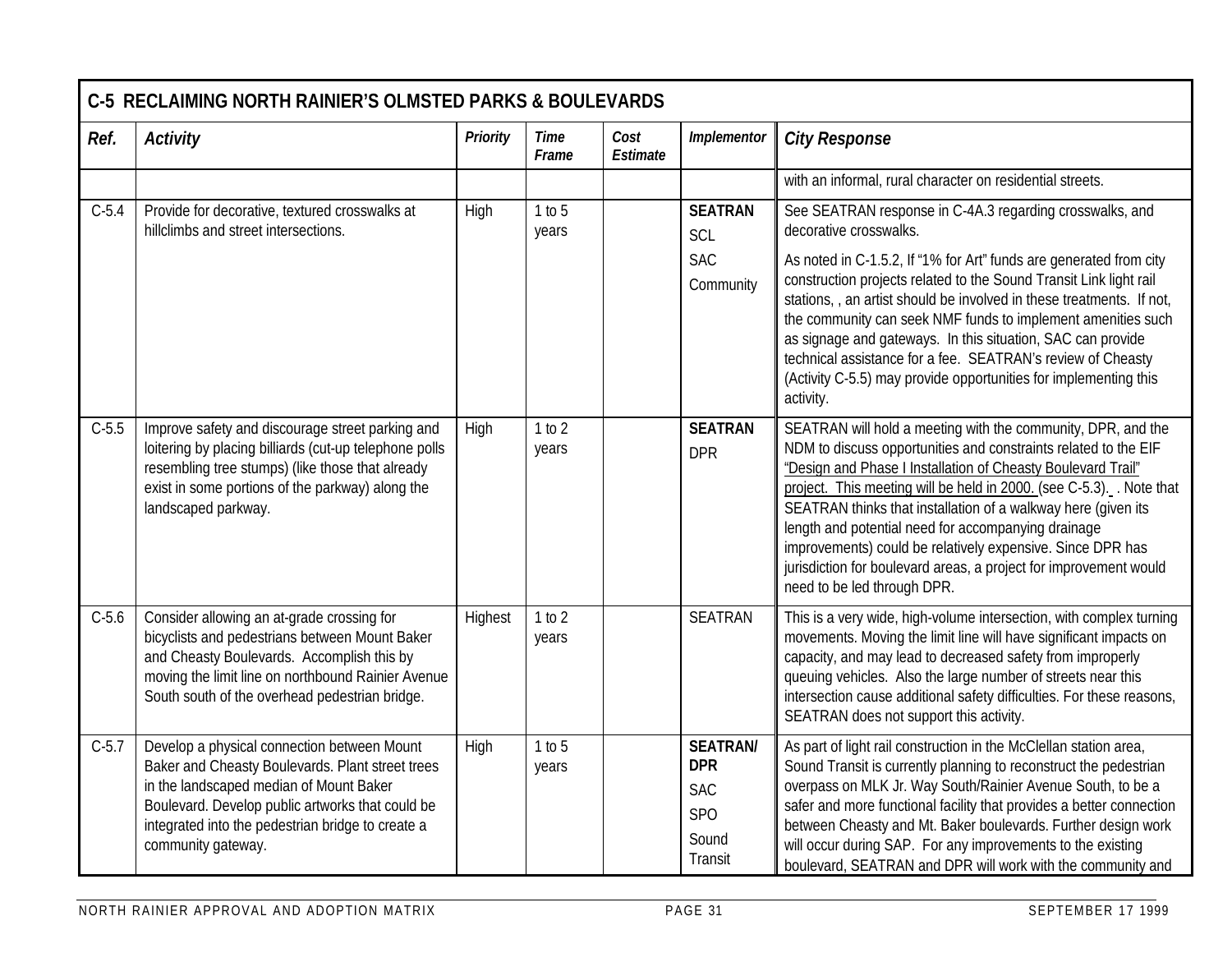|      | <b>C-5 RECLAIMING NORTH RAINIER'S OLMSTED PARKS &amp; BOULEVARDS</b>                                                                                                                                                       |          |               |                  |             |                                                                                                                                                                                                                                                                                                                                                                                                        |  |  |  |  |
|------|----------------------------------------------------------------------------------------------------------------------------------------------------------------------------------------------------------------------------|----------|---------------|------------------|-------------|--------------------------------------------------------------------------------------------------------------------------------------------------------------------------------------------------------------------------------------------------------------------------------------------------------------------------------------------------------------------------------------------------------|--|--|--|--|
| Ref. | <b>Activity</b>                                                                                                                                                                                                            | Priority | Time<br>Frame | Cost<br>Estimate | Implementor | <b>City Response</b>                                                                                                                                                                                                                                                                                                                                                                                   |  |  |  |  |
|      | As an alternative, explore the possibility of a new<br>pedestrian bridge to physically connect the two<br>boulevards; work with the City to seek such a<br>facility through Sound Transit light rail impact<br>mitigation. |          |               |                  | Community   | Friends of Seattle Olmsted Parks in reviewing proposed<br>designs/plans. The plans will be developed by Sound Transit and<br>SAP staff, with community participation, as part of the SAP<br>process.<br>SAC recommends that artists be included from the outset in any<br>design project, so that the artist is part of the design team for<br>capital construction projects. See response in C-1.5.2. |  |  |  |  |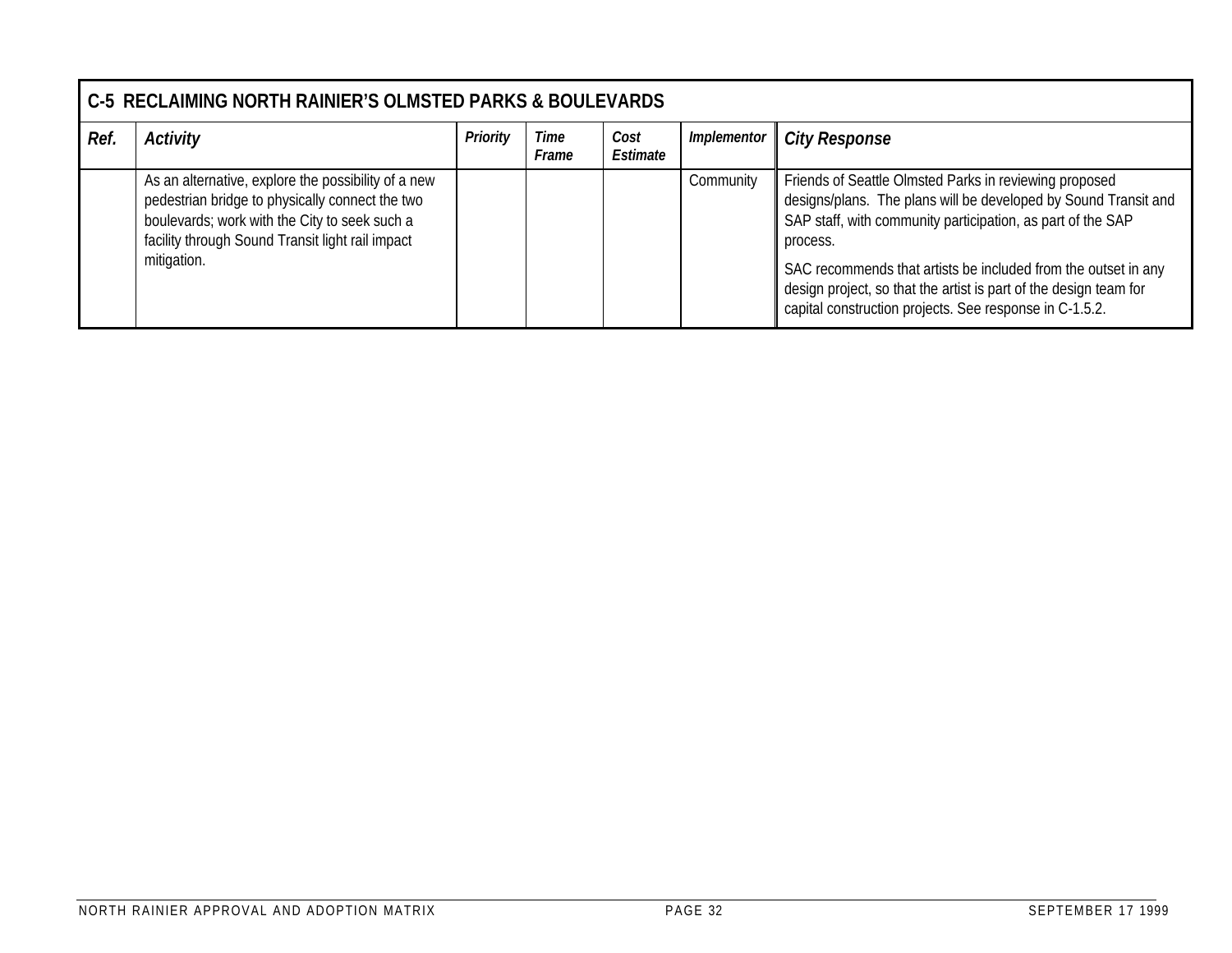## **C-6 COMMUNITY SERVICES NODE**

Housing Needs and Overall Neighborhood Accessibility.

#### *Description*

The North Rainier Neighborhood is home to several community service uses that have special needs populations. They are largely concentrated in the same part of the neighborhood, north of South Bayview Street between Rainier Avenue South and MLK Jr. Way South. The uses include Center Park Housing Complex and the Lighthouse for the Blind. Because many of the users are disabled, special considerations must be taken to address their needs. Among the most pressing of issues, include:

- Easy and efficient access to public transportation, including existing bus routes and the future light rail system.
- Access at the street level across both Rainier Avenue South and MLK Jr. Way South in order to reach commercial shopping destinations.
- Opportunities for employment and affordable housing in the immediate vicinity of these facilities.

#### *Integrated City Response*

The Executive support this activity to provide transportation services, amenities, and employment for the special-needs residents and employees at these facilities.

Some activities are underway, including OED currently working with non-profit developers in the neighborhood, station area planning, and citywide policy discussions regarding community use of public facilities.

While directed toward a single goal, the individual activities in this strategy could be implemented independently of one another. Priorities will need to be identified through the City's sector work programs to focus City efforts once resources are identified and become available.

#### **Lead Department:** DON

#### **Participating Departments:** OED, OH, SEATRAN, ESD

#### *Activities Already Underway*

1. OED currently provides ongoing support to Southeast Effective Development and HomeSight to undertake housing and economic development efforts in Southeast Seattle.

#### *Tasks to be Undertaken in 1999-2000*

- 1. Identify those activities in this Key Strategy that are good candidates for next steps for implementation considering priorities, possible funding sources and departmental staffing capabilities through the sector work program.
- 2. Station area planning will incorporate community goals, such as those proposed for the North Rainier neighborhood areas around light rail stations. As part of

station area planning, the City has a consultant contract to conduct a market analysis to identify the kinds of activities and services that might be attracted to light rail station areas in Southeast Seattle and the potential for market activity associated with the future light rail alignment through the area. Planning will also include strategies to encourage that type of development in keeping with the community's vision. Station area planning is being coordinated by the Strategic Planning Office, and will be conducted from March 1999 through early 2000.

- 3. SEATRAN will review crosswalks on South Walker Street and Rainier, South Walker Street and MLK Jr. Way South; South Hill Street and Rainier, South Hill Street and MLK Jr. Way South; and South Plum Street and Rainier, South Plum Street and MLK Jr. Way South. (Activity C\_6.3.1)
- 4. The Executive will work closely with Sound Transit to ensure Sound Transit provides adequate ADA access to local users of the proposed station within ½ mile of the station (this may include only portions of the area within ½ mile of the proposed station as the majority of facilities serving special needs populations are located to the northwest of the proposed station). In addition, OED and HSD will look for opportunities within CDBG or other fund sources, such as state or federal grants, that might be used to make improvements to streets and intersections as recommended by the community to assist the special needs residents in the community, many of whom are disabled.
- 5. Identify next steps for continued implementation.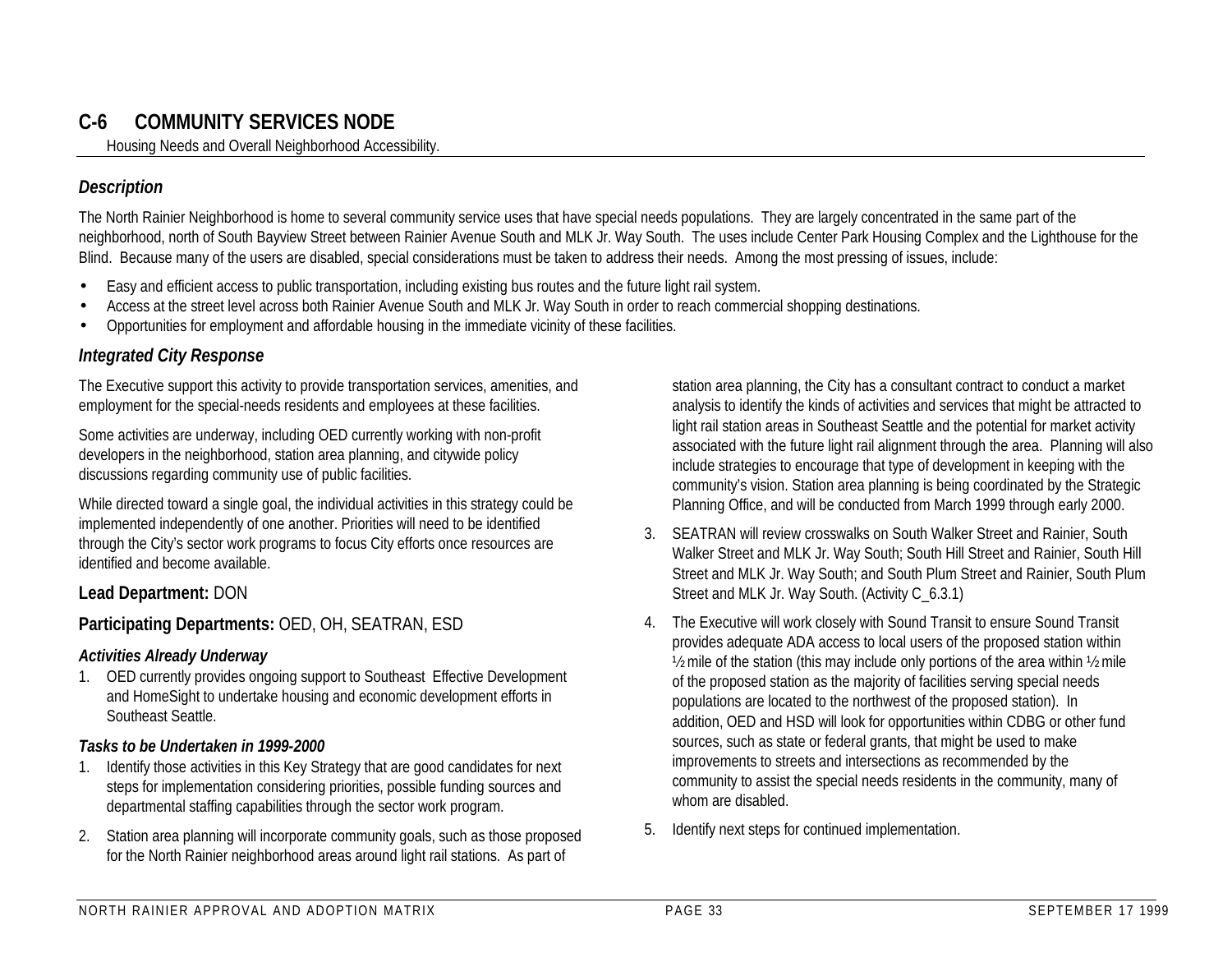|                | <b>C-6 COMMUNITY SERVICES NODE</b>                                                                                                                                                                                                                                                                                                                                                                                                                              |          |                                                         |                  |                                                           |                                                                                                                                                                                                                                                                                                                                                                                                                                                                                                                                                 |
|----------------|-----------------------------------------------------------------------------------------------------------------------------------------------------------------------------------------------------------------------------------------------------------------------------------------------------------------------------------------------------------------------------------------------------------------------------------------------------------------|----------|---------------------------------------------------------|------------------|-----------------------------------------------------------|-------------------------------------------------------------------------------------------------------------------------------------------------------------------------------------------------------------------------------------------------------------------------------------------------------------------------------------------------------------------------------------------------------------------------------------------------------------------------------------------------------------------------------------------------|
| Ref.           | <b>Activity</b>                                                                                                                                                                                                                                                                                                                                                                                                                                                 | Priority | <b>Time</b><br>Frame                                    | Cost<br>Estimate | Implementor                                               | <b>City Response</b>                                                                                                                                                                                                                                                                                                                                                                                                                                                                                                                            |
| Goal C-6       |                                                                                                                                                                                                                                                                                                                                                                                                                                                                 |          |                                                         |                  |                                                           | Provide for transit, access, and potential housing needs of users of North Rainier's community service facilities such as Center Park and Lighthouse for the Blind.                                                                                                                                                                                                                                                                                                                                                                             |
| $C-6.1$        | Provide support for local housing providers,<br>Community Development Corporations (CDC), and<br>North Rainier property owners to build land uses<br>that meet the needs of the population, including<br>special needs housing and employment centers.                                                                                                                                                                                                          | High     | $3$ to $5$<br>years                                     |                  | <b>OED</b><br>OH<br><b>SEED</b><br>HomeSight              | Existing OED programs provide opportunities for implementing this<br>activity. OED and OH currently provides ongoing support to SEED<br>and HomeSight to undertake housing and economic development<br>efforts in southeast Seattle. In addition, OED administers the<br>Community Development Float Loan and Section 108 Federal Loan<br>programs that can help to support private development projects that<br>benefit low/moderate income persons or neighborhoods.<br>OH support this activity, and look forward to working with other City |
|                |                                                                                                                                                                                                                                                                                                                                                                                                                                                                 |          |                                                         |                  |                                                           | departments and with local community groups to make City housing<br>assistance funds available, and to partner with local groups in<br>implementing these programs.                                                                                                                                                                                                                                                                                                                                                                             |
|                |                                                                                                                                                                                                                                                                                                                                                                                                                                                                 |          |                                                         |                  |                                                           | Finally, the criteria for creating new CDCs have been raised in a<br>number of neighborhood plans and has been included on the<br>citywide "Policy Docket" for City Council discussion. The Executive<br>will review the City's existing criteria for the formation of CDCs. This<br>activity is being considered as part of the policy discussion. Once<br>this policy analysis is completed, this recommendation will be<br>reviewed again.                                                                                                   |
| $C-6.2$        | Provide future transit routes that establish direct<br>and immediate access (i.e., efficient circulator<br>routes connecting North Rainier's neighborhoods<br>with the proposed light rail station and town center,<br>as well as with neighborhoods on connecting<br>arterials (down to Genessee and up to the Central<br>Area)) to the Town Center and regional light rail<br>system, as well as to the commercial area<br>anchored by Rainier Valley Square. | Highest  | Concurre<br>nt with<br>Light Rail<br>construct-<br>ion. |                  | <b>SPO</b><br><b>SEATRAN</b><br>Metro<br>Sound<br>Transit | The City's SAP staff, with neighborhood involvement, will consider<br>proposed transit changes/route proposals in further detail during<br>SAP, however, the City is not a transit service provider. See<br>response in C-1.4 related to forwarding recommendations to Metro.<br>SEATRAN will review any proposed changes to ensure that they<br>will work safely and not present traffic operations problems.                                                                                                                                  |
| $C -$<br>6.3.1 | Because several of the local streets have no<br>sidewalks and difficult crossings, make<br>improvements along Walker, Hill, and/or Plum                                                                                                                                                                                                                                                                                                                         | High     | 1 to 10<br>years.<br>Also                               |                  | <b>SEATRAN</b>                                            | The City strongly supports this activity and recognizes it as a<br>priority for the neighbhorhood. The City will implement this activity<br>through a number of ways, including station area planning and use                                                                                                                                                                                                                                                                                                                                   |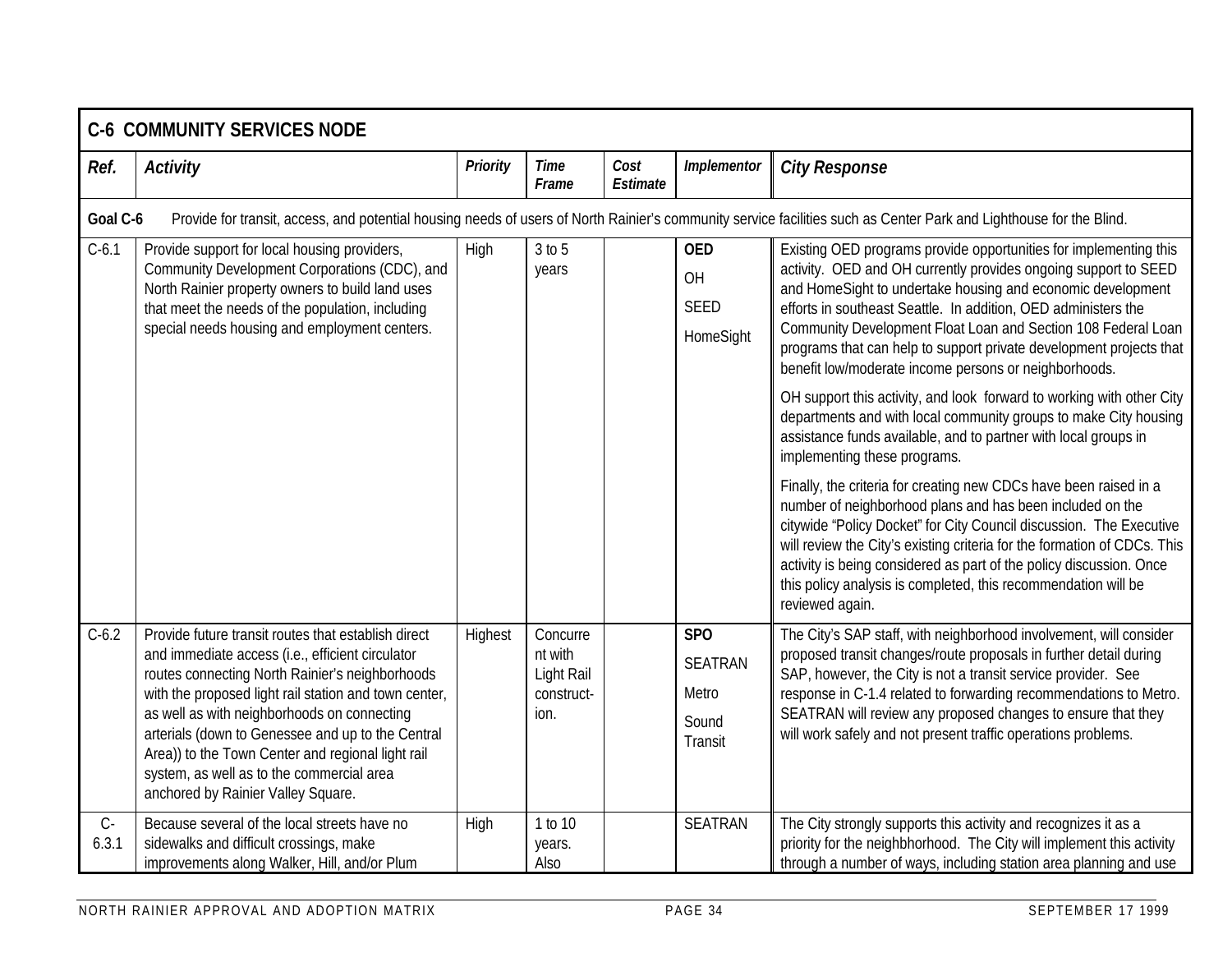|      | <b>C-6 COMMUNITY SERVICES NODE</b>                                                                                                            |          |                                              |                  |             |                                                                                                                                                                                                                                                                                                                                                                                                                                                                                                                                                                                                                                                                                            |  |  |  |  |  |
|------|-----------------------------------------------------------------------------------------------------------------------------------------------|----------|----------------------------------------------|------------------|-------------|--------------------------------------------------------------------------------------------------------------------------------------------------------------------------------------------------------------------------------------------------------------------------------------------------------------------------------------------------------------------------------------------------------------------------------------------------------------------------------------------------------------------------------------------------------------------------------------------------------------------------------------------------------------------------------------------|--|--|--|--|--|
| Ref. | <b>Activity</b>                                                                                                                               | Priority | <b>Time</b><br>Frame                         | Cost<br>Estimate | Implementor | <b>City Response</b>                                                                                                                                                                                                                                                                                                                                                                                                                                                                                                                                                                                                                                                                       |  |  |  |  |  |
|      | Streets. Enhance crossing of Rainier Avenue<br>South and MLK Jr. Way South to address the<br>needs of local users, many of whom are disabled. |          | concurren<br>t with new<br>developm<br>ents. |                  |             | of funds not typically used for street and sidewalk improvements. In<br>particular, the Executive will work closely with Sound Transit to<br>ensure Sound Transit provides adequate ADA access to local users<br>of the proposed station within 1/2 mile of the station (this may include<br>only portions of the area within 1/2 mile of the proposed station as<br>the majority of facilities serving special needs populations are<br>located to the northwest of the proposed station).                                                                                                                                                                                                |  |  |  |  |  |
|      |                                                                                                                                               |          |                                              |                  |             | In addition, OED and HSD will look for opportunities within CDBG<br>or other fund sources, such as state or federal grants, that might be<br>used to make improvements to streets and intersections as<br>recommended by the community to assist the special needs<br>residents in the community, many of whom are disabled.                                                                                                                                                                                                                                                                                                                                                               |  |  |  |  |  |
|      |                                                                                                                                               |          |                                              |                  |             | SEATRAN understands this to be a request to review six<br>intersections - South Walker Street and Rainier, South Walker<br>Street and MLK Jr. Way South; South Hill Street and Rainier, South<br>Hill Street and MLK Jr. Way South; and South Plum Street and<br>Rainier, South Plum Street and MLK Jr. Way South. SEATRAN will<br>review these locations in 2000. SEATRAN will coordinate with<br>residents through the NDM. To be effective, SEATRAN specific<br>description of the problems seen, and a neighborhood contact, with<br>phone number, that SEATRAN can communicate with if there is a<br>need for more information and to provide information back to from<br>its review. |  |  |  |  |  |
|      |                                                                                                                                               |          |                                              |                  |             | SEATRAN's safety programs tend to address problematic locations<br>with "spot" improvements directed in the immediate location of the<br>safety problem. These programs tend to focus on signing, parking<br>restrictions, street striping, etc. (i.e., street changes that can be<br>made more quickly rather than high-cost, capital work). Pedestrian<br>safety issues can be referred directly to the Pedestrian and Bicycle<br>Programs Office. Arterial traffic safety problems can be referred<br>directly to the Traffic Operations Office. Traffic safety problems on<br>non-arterials can be referred directly to the Neighborhood Traffic<br>Control Program.                   |  |  |  |  |  |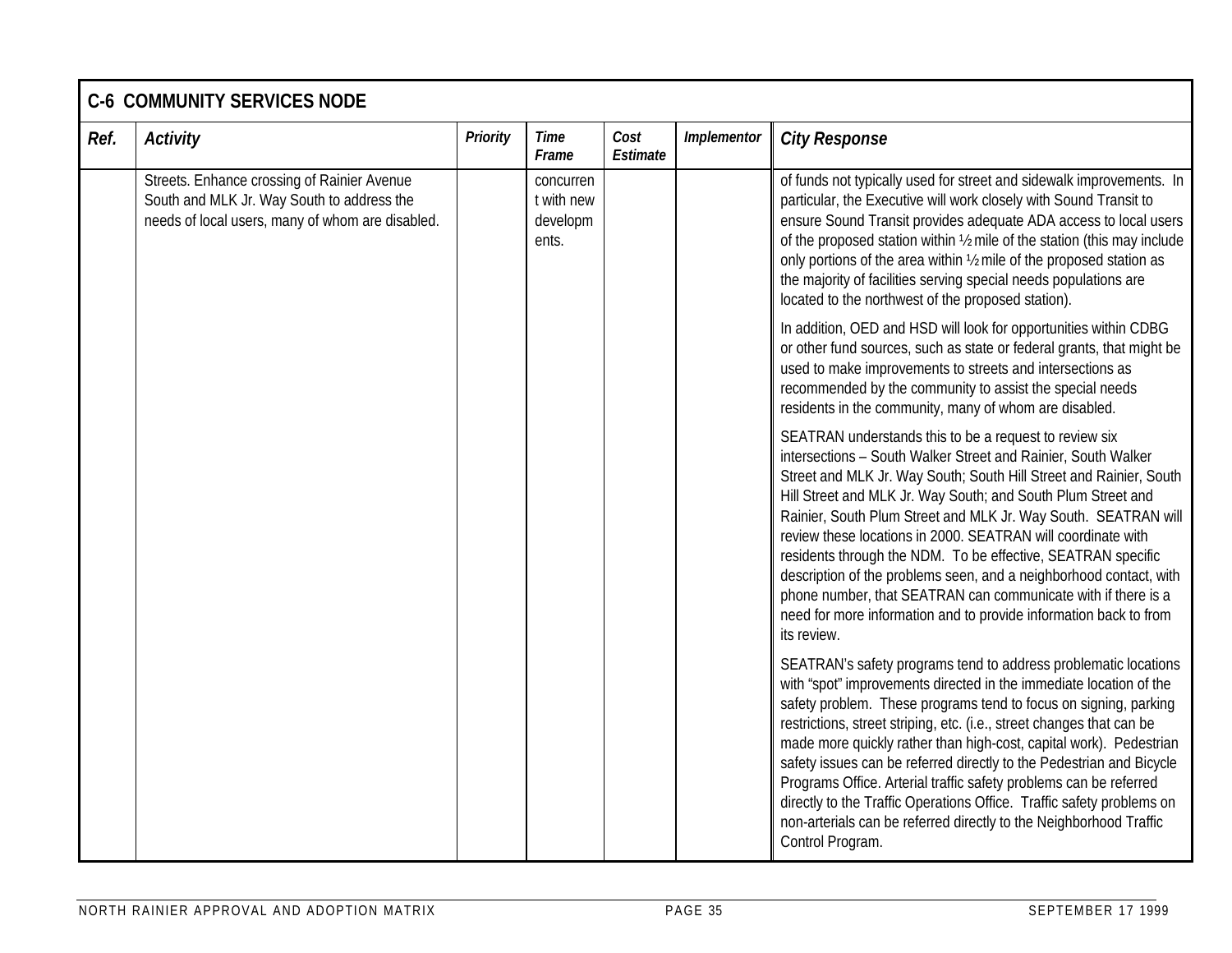|         | <b>C-6 COMMUNITY SERVICES NODE</b>                                                                                                        |                 |                     |                  |                          |                                                                                                                                                                                                                                                                                                                                                                                                                                                                                                                                                                                                                                                                                                                                                                   |  |  |  |  |  |  |
|---------|-------------------------------------------------------------------------------------------------------------------------------------------|-----------------|---------------------|------------------|--------------------------|-------------------------------------------------------------------------------------------------------------------------------------------------------------------------------------------------------------------------------------------------------------------------------------------------------------------------------------------------------------------------------------------------------------------------------------------------------------------------------------------------------------------------------------------------------------------------------------------------------------------------------------------------------------------------------------------------------------------------------------------------------------------|--|--|--|--|--|--|
| Ref.    | <b>Activity</b>                                                                                                                           | <b>Priority</b> | Time<br>Frame       | Cost<br>Estimate | Implementor              | <b>City Response</b>                                                                                                                                                                                                                                                                                                                                                                                                                                                                                                                                                                                                                                                                                                                                              |  |  |  |  |  |  |
|         |                                                                                                                                           |                 |                     |                  |                          | SEATRAN does have some funding for sidewalk improvement, but<br>the amount of this funding is very limited (see response C-4B.4).<br>Crosswalk funding has been doubled and this type of work<br>prioritized, but it is still small relative to the amount being requested<br>(see response C-4A.3).                                                                                                                                                                                                                                                                                                                                                                                                                                                              |  |  |  |  |  |  |
| $C-6.4$ | Provide an inventory of existing public and quasi-<br>public facilities that could potentially be shared<br>facilities for community use. | High-<br>Med.   | $2$ to $3$<br>years |                  | <b>ESD</b><br><b>DPR</b> | Community use of public facilities has been raised in a number of<br>neighborhood plans and has been included on the citywide "Policy<br>Docket" for City Council discussion. The Executive will review the<br>City's policies related to community centers and neighborhood<br>recommendations related to community space and provide Council<br>with a summary of options and opportunities, including potential<br>opportunities for partnerships with the School District, in 1999. This<br>activity is being considered as part of the policy discussion.                                                                                                                                                                                                    |  |  |  |  |  |  |
|         |                                                                                                                                           |                 |                     |                  |                          | Also, ESD has an inventory of City-owned property and has access<br>to a limited amount of information about other public (SSD, King<br>County, SHA) properties, which can be shared with the community.<br>"Quasi-public" would have to be defined to determine if ESD has<br>access to the desired information. Utilizing the available inventories<br>to identify properties that could accommodate community use<br>would require a detailed analysis. ESD does not currently have<br>funding or capacity in its workplan to accomplish the study but<br>could work with DON to prioritize and seek funding for this activity.<br>DPR supports this activity, but does not have funding. DPR can<br>assist with the development of a community-led NMF grant. |  |  |  |  |  |  |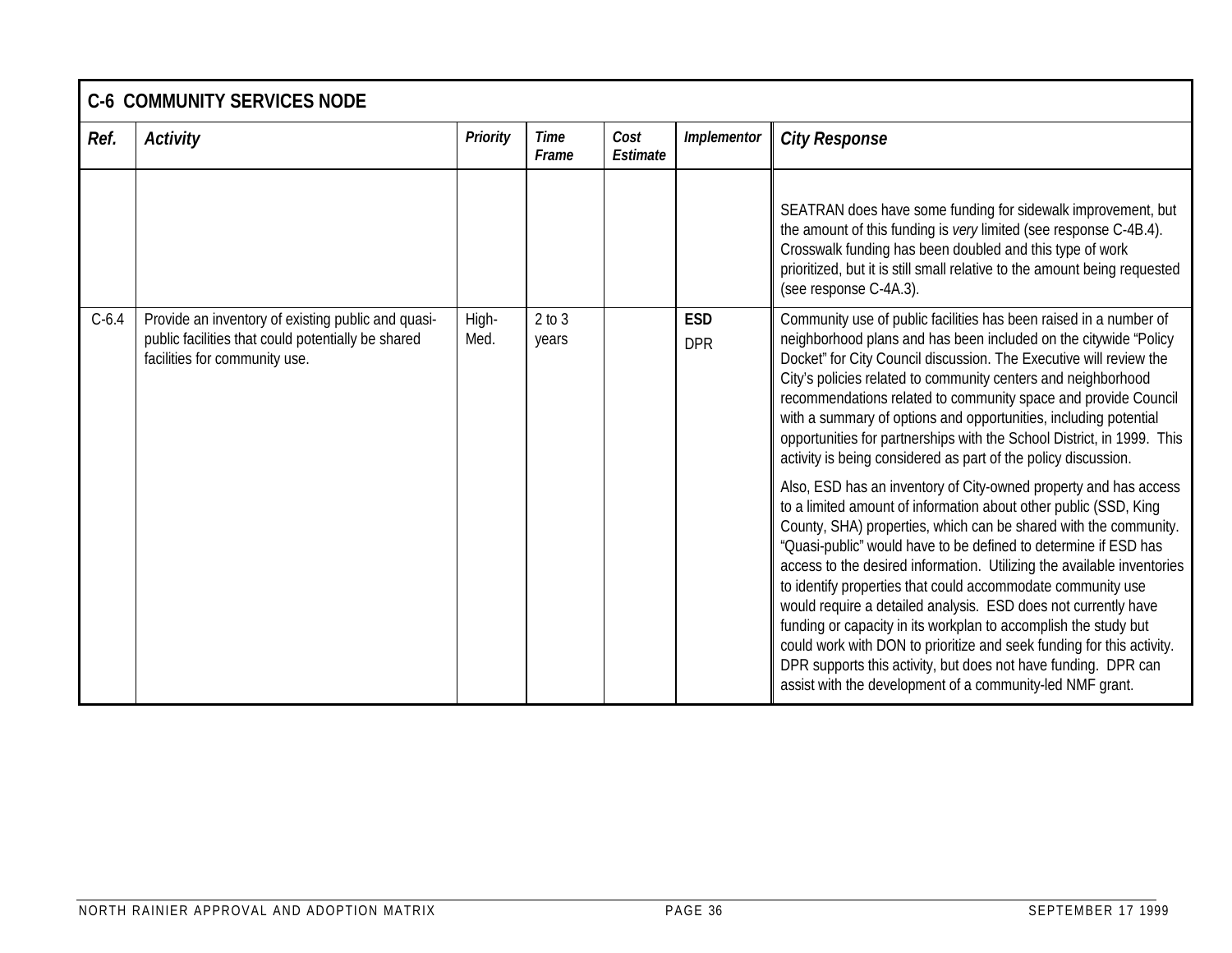## **C-7 CHARLESTOWN TO GENESEE**

Commercial Retail for the Rainier Valley.

#### *Description*

The Charlestown to Genesee corridor along Rainier Avenue South provides an existing mix of commercial retail use and general commercial/light industries. The area also consists of several vacant parcels and has potential for redevelopment of underutilized areas. On the west side of Rainier Avenue South, there exists a unique combination of older homes, smaller storefronts, and commercial uses that have adaptively reused former residential properties.

The area is currently anchored by the Rainier Valley Square (RVS) shopping center and the Darigold Facility. Future redevelopment by Southeast Effective Development of lands in the northeast quadrant of the intersection of Rainier and Charlestown creates unique opportunities for this part of the North Rainier Valley. In addition, the potential connections to historic Columbia City and its commercial storefront uses create intriguing possibilities.

Because of the potential changes to this part of North Rainier, specific action items for land use, zoning, and necessary capital facilities have been included in this neighborhood plan to address the growth and development of the commercial area extending from Charlestown to Genesee.

#### *Integrated City Response*

The Executive support this activity to attempt to address through the neighborhood plan some of the impacts and opportunities that will come with the redevelopment occurring at the Rainier Valley Square II (RVS II) site.

Currently, OED is working closely with the community and the RVS II developers. , DCLU will review neighborhood plans and neighborhood design guideline recommendations in 1999 and 2000.

While directed toward a single goal, the individual activities in this strategy could be implemented independently of one another. Priorities will need to be identified through the City's sector work programs to focus City efforts once resources are identified and become available.

#### **Lead Department:** DCLU

#### **Participating Departments:** OED, SPU, SEATRAN, SAC, SPO

#### *Activities Already Underway*

1. OED recently helped SEED secure federal funding for site acquisition for the RVS II project. OED are preparing an application to HUD for their Brownfields Economic Development Initiative (BEDI) grant program for the RVS II expansion and will pursue a Section 108 loan. (Activity C-7.1)

2. The Executive supports the proposed HUV boundary changes, and has submitted legislation to accomplish this at the time the plan is adopted.(Activity 7.4)

*3. DCLU will address neighborhood specific design guideline proposals starting 2nd quarter 1999 and ongoing throughout 2000, and DCLU will work with North Rainier to assist them in development of design guidelines. DCLU anticipates North Rainier to fit into the third phase of the process. (Activity C-7.2) Tasks to be Undertaken in 1999-2000*

- 1. DCLU is encouraging SEED and its consultants to work proactively with the neighborhood on the use and design concept in advance of filing the Master Use Permit application for the RVS II development. (Activity 7.2)
- 2. For the RVSII development, the NDM should work with DCLU to ensure that neighborhood plan elements are considered in the MUP process.
- 3.. Identify those activities in this Key Strategy that are good candidates for next steps for implementation considering priorities, possible funding sources and departmental staffing capabilities through the sector work program.
- 4. Identify next steps for continued implementation.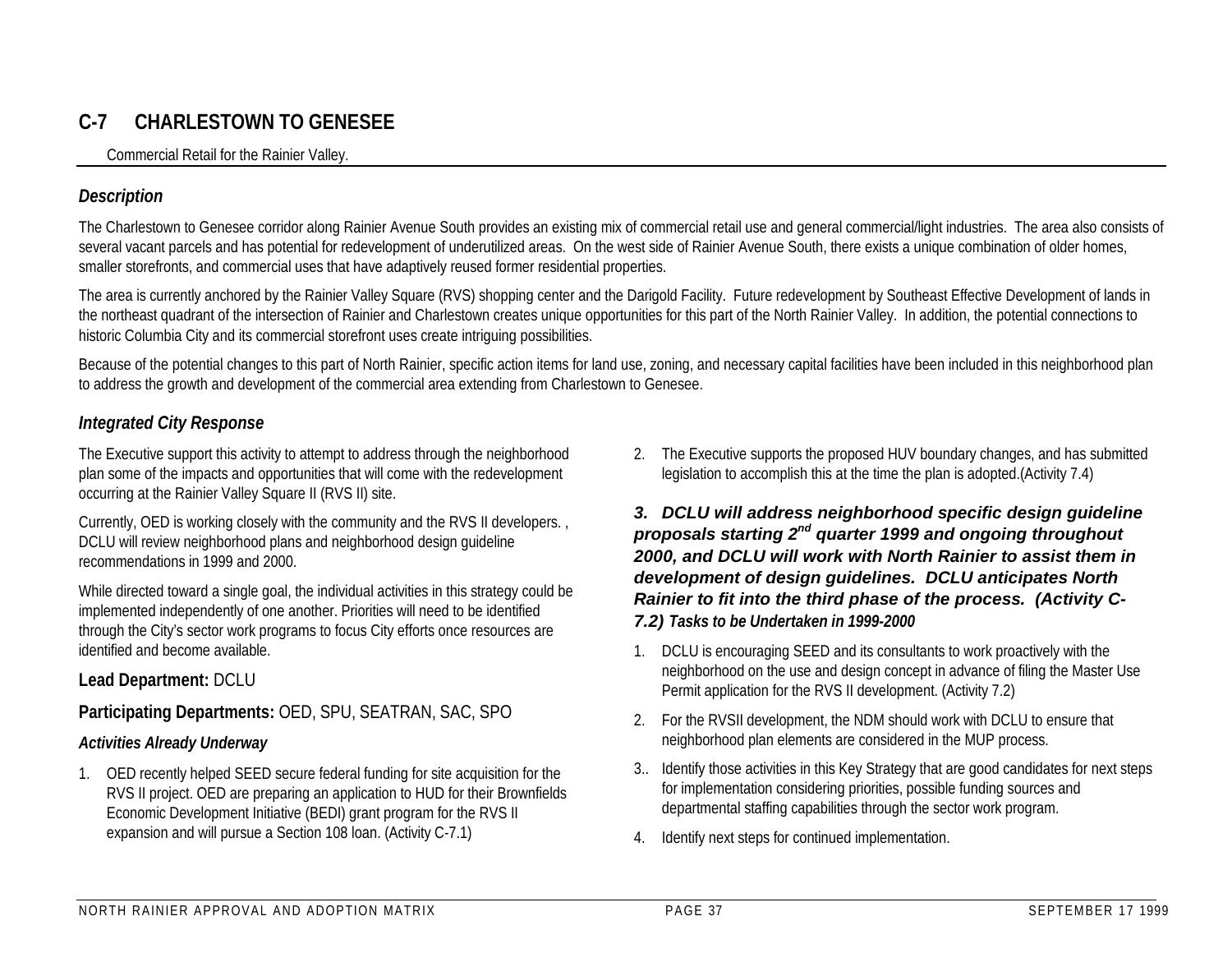|          | <b>C-7 CHARLESTOWN TO GENESEE</b>                                                                                                                                                                                                                                                                                                                                                                                                                                                                                                                                                                         |                 |                                                                                                                                                                       |                  |                                                                                 |                                                                                                                                                                                                                                                                                                                                                                                                                                                                                                                                                                                                                                                                                                                                                                                                                                                                                                                        |  |  |  |  |  |  |
|----------|-----------------------------------------------------------------------------------------------------------------------------------------------------------------------------------------------------------------------------------------------------------------------------------------------------------------------------------------------------------------------------------------------------------------------------------------------------------------------------------------------------------------------------------------------------------------------------------------------------------|-----------------|-----------------------------------------------------------------------------------------------------------------------------------------------------------------------|------------------|---------------------------------------------------------------------------------|------------------------------------------------------------------------------------------------------------------------------------------------------------------------------------------------------------------------------------------------------------------------------------------------------------------------------------------------------------------------------------------------------------------------------------------------------------------------------------------------------------------------------------------------------------------------------------------------------------------------------------------------------------------------------------------------------------------------------------------------------------------------------------------------------------------------------------------------------------------------------------------------------------------------|--|--|--|--|--|--|
| Ref.     | <b>Activity</b>                                                                                                                                                                                                                                                                                                                                                                                                                                                                                                                                                                                           | <b>Priority</b> | <b>Time</b><br>Frame                                                                                                                                                  | Cost<br>Estimate | Implementor                                                                     | <b>City Response</b>                                                                                                                                                                                                                                                                                                                                                                                                                                                                                                                                                                                                                                                                                                                                                                                                                                                                                                   |  |  |  |  |  |  |
| Goal C-7 | support the growth of this segment of the North Rainier Valley.                                                                                                                                                                                                                                                                                                                                                                                                                                                                                                                                           |                 |                                                                                                                                                                       |                  |                                                                                 | Establish opportunities for the future redevelopment of underutilized parcels to strengthen the commercial retail environment of this part of North Rainier, and explore<br>strategies for enhancing pedestrian linkages to historic Columbia City via Rainier Avenue South. Ensure installation of all necessary capital facilities and infrastructure to                                                                                                                                                                                                                                                                                                                                                                                                                                                                                                                                                             |  |  |  |  |  |  |
| $C-7.1$  | Rainier Valley Square II. Support SEED's<br>expansion of the Rainier Valley Square shopping<br>center north of South Charlestown Street, but in so<br>doing, the community recommends the City require<br>the following:<br>New roads and sidewalks within and at the<br>perimeter of redevelopment.<br>Development and implementation of a<br>$\bullet$<br>streetscape plan for South Charlestown<br>Street.<br>Installation of all necessary capital facilities,<br>$\bullet$<br>e.g., drainage, wastewater hookups, prior to<br>or concurrent with redevelopment.                                      | Highest         | Work with<br>SEED on<br>the timing<br>Οf<br>redevelop<br>ment and<br>ensure<br>developm<br>ent of<br>facilities<br>prior to or<br>concurren<br>t with the<br>project. |                  | <b>OED</b><br>SPU<br><b>SEATRAN</b><br><b>SEED</b><br><b>SAC</b><br><b>DCLU</b> | The proposed Rainier Valley Square Phase II expansion represents a<br>continued partnership among OED, SEED and Gramor Development<br>Corporation. OED recently helped SEED secure federal funding for<br>site acquisition for this project. In addition, OED is preparing an<br>application to HUD for their Brownfields Economic Development<br>Initiative (BEDI) grant program for the RVSII expansion and will<br>pursue a Section 108 loan.<br>Phase II work is expected to result in job creation, blight removal,<br>increased public safety, a strengthened local economy, and additional<br>reinvestment in commercial and residential development. Roads and<br>sidewalks are expected to be included as part of the RVS II<br>expansion.<br>The community, its stewardship organization, and the NDM should<br>continue to be involved in all future development proposals.<br>See SAC response in C-1.5.2. |  |  |  |  |  |  |
| $C-7.2$  | Potential Land Use/Zoning Changes. Support a<br>contract rezone agreement between SEED<br>and the City to change existing L2/L3 zones<br>(for the RVS II development) along the west<br>side of 36th Avenue South from Charlestown<br>to Spokane Streets, but the community<br>strongly recommends the City require the<br>following: • Require community design<br>review for the project. Develop site specific<br>design quidelines.<br>Allow input from local organizations to shape<br>$\bullet$<br>the overall site plan, and internal and external<br>pedestrian/ vehicle circulation of the site. | Highest         | <b>ASAP</b>                                                                                                                                                           |                  | <b>DCLU</b><br><b>OED</b><br><b>SEED</b>                                        | SEED will apply for a MUP for the Rainier Valley Square phase II<br>project, which may or may not call for rezoning. However, it will likely<br>require Design Review. The neighborhood is encouraged to develop<br>specific design guidelines as soon as possible for use by SEED and<br>its consultants in the development of the design concept for the site.<br>SEED is being encouraged to work proactively with the neighborhood<br>on the use and design concept in advance of filing the MUP<br>application. The pre-design review board meeting will be an<br>opportunity for the neighborhood to discuss its desires and design<br>quidelines, but hopefully it will not be the first opportunity.<br>OED supports the proposed rezone to facilitate RVS Phase II, and<br>SEED is committed to reviewing the proposed project and site plan<br>with the neighborhood.                                        |  |  |  |  |  |  |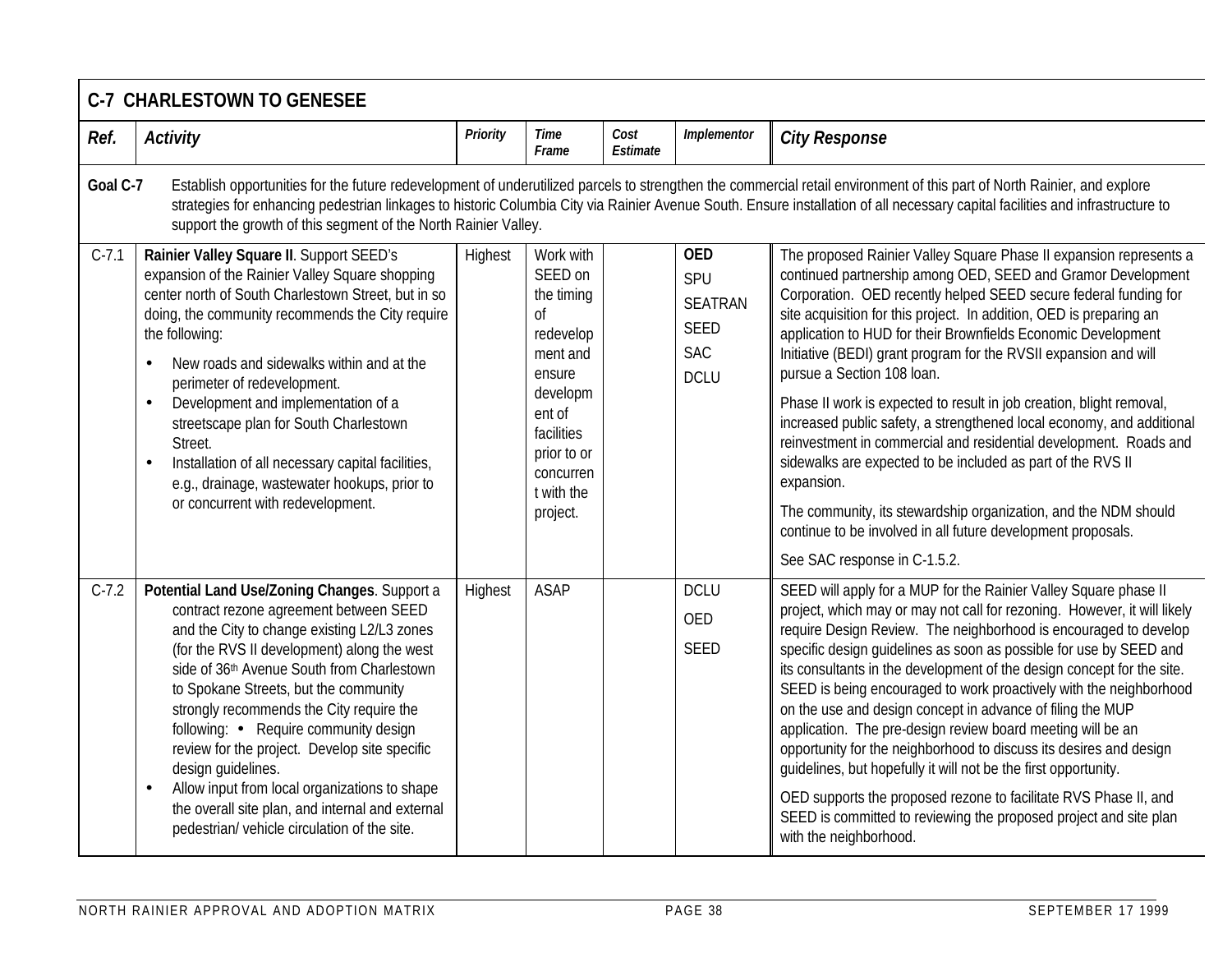# **C-7 CHARLESTOWN TO GENESEE**

| Ref.          | <b>Activity</b>                                                                                                                                                                                                                                                                                           | <b>Priority</b> | Time<br>Frame                                                                 | Cost<br>Estimate | Implementor     | <b>City Response</b>                                                                                                                                                                                                                                                                                                                                                                                                                                                                                                                                                                                                                                                                                                                                                                                                                                                                               |
|---------------|-----------------------------------------------------------------------------------------------------------------------------------------------------------------------------------------------------------------------------------------------------------------------------------------------------------|-----------------|-------------------------------------------------------------------------------|------------------|-----------------|----------------------------------------------------------------------------------------------------------------------------------------------------------------------------------------------------------------------------------------------------------------------------------------------------------------------------------------------------------------------------------------------------------------------------------------------------------------------------------------------------------------------------------------------------------------------------------------------------------------------------------------------------------------------------------------------------------------------------------------------------------------------------------------------------------------------------------------------------------------------------------------------------|
|               |                                                                                                                                                                                                                                                                                                           |                 |                                                                               |                  |                 | Also, DCLU will address neighborhood specific design guideline<br>proposals starting 2nd quarter 1999 and ongoing throughout 2000.<br>DCLU will work with neighborhoods using a three phased process,<br>which will package neighborhood proposals in sets of approximately 6<br>neighborhoods each. First, more fully developed neighborhood<br>design quideline proposals will be reviewed by DCLU and the<br>neighborhoods with the goal of Council adoption of the first package<br>before the end of 1999. In the second and third phases DCLU will<br>work with remaining neighborhoods whose guideline proposals are<br>more formulative for presentation to Council in 2000, likely in the 2nd<br>and 4th quarters. DCLU will work with North Rainier to assist them in<br>development of design guidelines. DCLU anticipates North Rainier to<br>fit into the third phase of the process. |
| $C-7.3$       | <b>Charlestown to Genesee Pedestrian Overlay</b><br>Zone. Create a Pedestrian Overlay Zone (P2)<br>along Rainier Avenue South from Charlestown to<br>Dakota Streets to connect to the proposed P2<br>zone recommended by the Columbia City<br>Neighborhood Plan.                                          | High            | Concur-<br>rent with<br>Columbia<br>City<br>Neighbor-<br>hood Plan<br>action. |                  | <b>DCLU</b>     | The pattern of existing development and topography may not easily<br>lend itself to an existing pedestrian overlay designation. It is highly<br>likely, however, that DCLU will be able to better meet the community's<br>goals using tools other than a P2 overlay. Therefore, DCLU will work<br>with the neighborhood, as part of its 2001-2002 work program, to<br>undertake a land use planning exercise and rezone analysis to<br>explore different zoning designations to see if a rezone might better<br>achieve the neighborhood's vision and meets the City's criteria for<br>rezones.                                                                                                                                                                                                                                                                                                    |
| $C -$<br>7.3B | Change the NC2-40 zoning on Rainier Avenue<br>South (between South Charleston Street and<br>South Lilac Street) to NC2/R-40.                                                                                                                                                                              | High            | Concurre<br>nt with<br>plan<br>adoption                                       |                  | <b>DCLU</b>     | A proposed ordinance amending the official zoning map has been<br>submitted to Council for consideration with the North Rainier plan.                                                                                                                                                                                                                                                                                                                                                                                                                                                                                                                                                                                                                                                                                                                                                              |
| $C-7.4$       | Extend Urban Village Boundaries. Extend the<br>North Rainier Hub Urban Village boundary to<br>include the Rainier Valley Square shopping center<br>and the Darigold manufacturing and distribution<br>plant. Include all properties in commercial and<br>multifamily zones south of Charlestown to Dakota | High-<br>Med.   | <b>ASAP</b>                                                                   |                  | SP <sub>O</sub> | This description of the urban village boundary extension not as<br>specific as the description in C-2.1. The Executive supports the<br>proposed HUV boundary changes as described in C-2.1 and have<br>submitted legislation to accomplish this at the time the plan is<br>adopted. If these two activities are not meant to be identical, the<br>community will need to forward to SPO any changes that were not                                                                                                                                                                                                                                                                                                                                                                                                                                                                                  |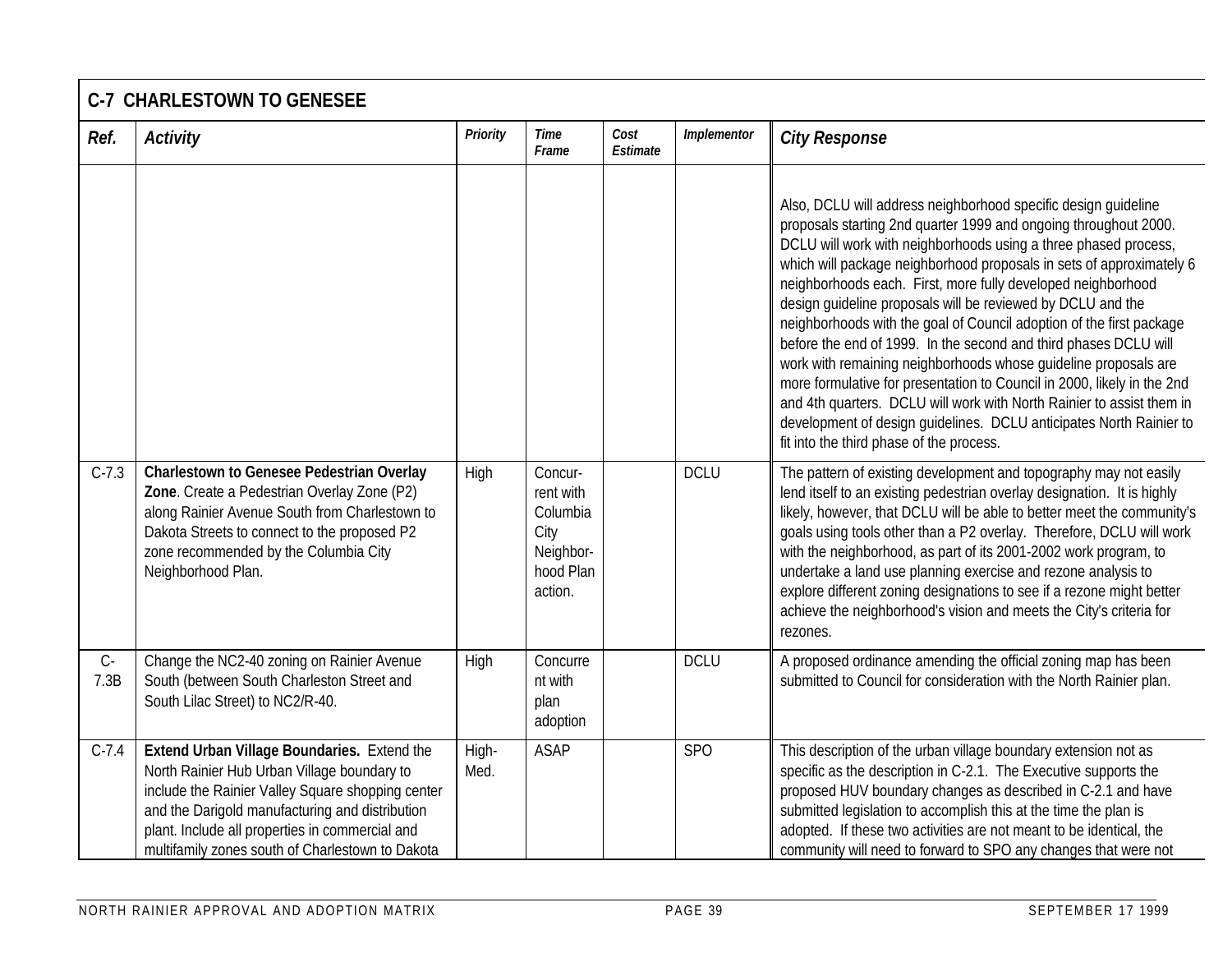# **C-7 CHARLESTOWN TO GENESEE**

| Ref.    | Activity                                                                                                                                                                                                                                                                                                                                                                                                  | Priority      | Time<br>Frame   | Cost<br>Estimate | Implementor                | <b>City Response</b>                                                                                                                                                                                                 |
|---------|-----------------------------------------------------------------------------------------------------------------------------------------------------------------------------------------------------------------------------------------------------------------------------------------------------------------------------------------------------------------------------------------------------------|---------------|-----------------|------------------|----------------------------|----------------------------------------------------------------------------------------------------------------------------------------------------------------------------------------------------------------------|
|         | in the Urban Village boundary.                                                                                                                                                                                                                                                                                                                                                                            |               |                 |                  |                            | included for further consideration by SPO.                                                                                                                                                                           |
| $C-7.5$ | Preservation of Lower Intensity Residential and<br>General Commercial Uses. Ensure preservation<br>of the existing uses in the Charlestown to Genesee<br>corridor. Create a strategy, perhaps as an<br>amendment to the P2 Overlay, that encourages<br>the rehabilitation of existing homes and general<br>commercial uses, and allows for the non-<br>conforming uses to expand their size and function. | High-<br>Med. | 1 to 3<br>years |                  | <b>DCLU</b><br><b>SEED</b> | DCLU is willing to work with the neighborhood on a pedestrian<br>concept for this area and possible solutions to the non-conforming use<br>issues when we undertake the land use planning exercise in 2001-<br>2002. |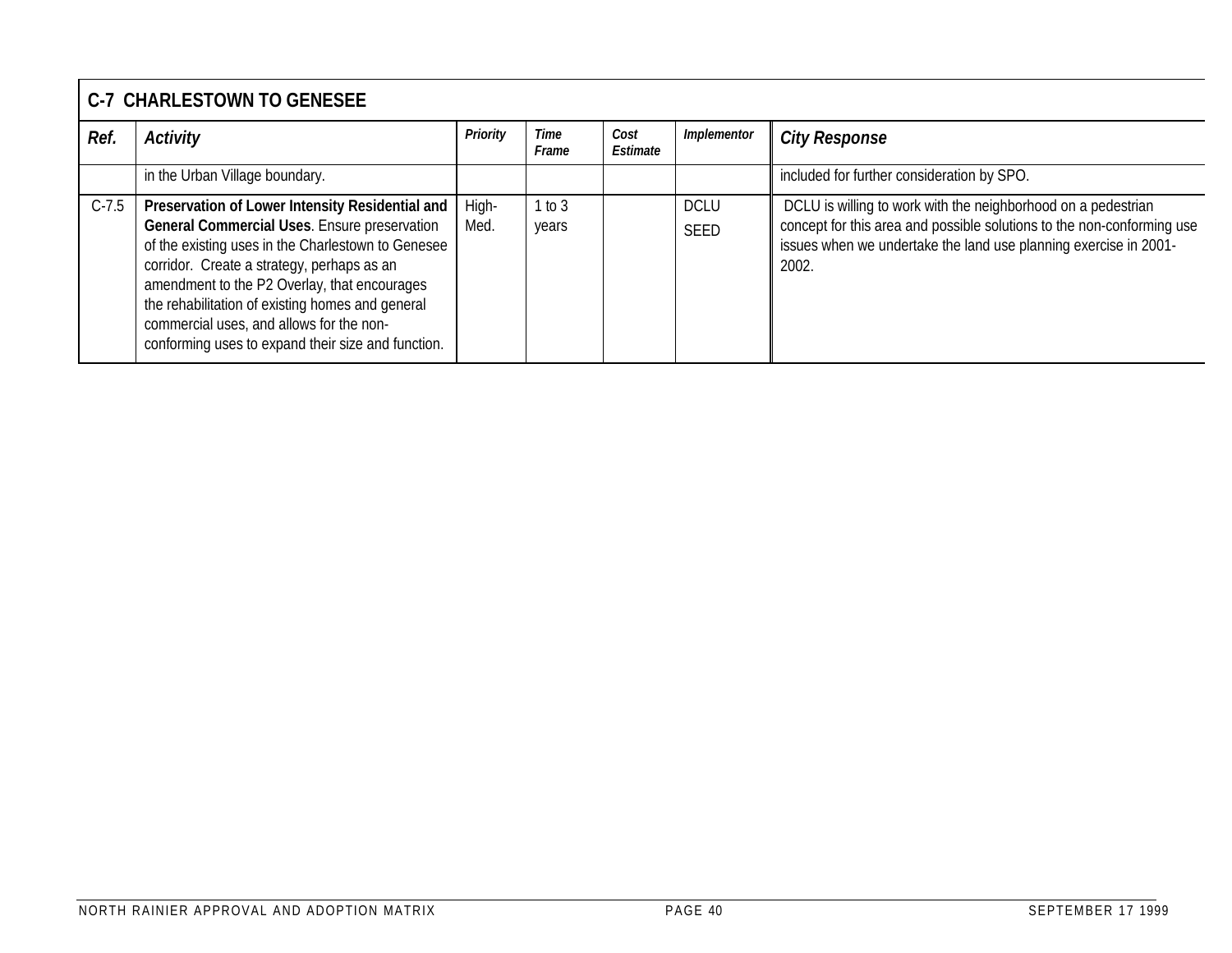## **II. Additional Activities For Implementation**

The activities listed in this section are not directly associated with a Key Strategy. The City has, when possible, identified next steps for implementations of each of these activities. The response will specify: 1) activities already under way; 2) activities for which the City agrees to initiate next steps (will include a schedule for the work); 3) activities that will be considered as part of the sector work programs in the future as opportunities arise; 4) activities for which the community must take the lead (may be supported by City departments or existing programs); 5) issues that will be on the policy docket (the docket will assign responsibility for consideration of the issue and provide a schedule for reporting back to Council); and 6) activities that the City will not support. As with the activities listed for each Key Strategy in Section I, these activities are intended to be implemented over the span of many years.

The Executive will coordinate efforts to sort through these activities. During this sorting process, the departments will work together to create sector work programs that will prioritize these activities. This may include developing rough cost estimates for each activity, identifying potential funding sources and mechanisms; establishing priorities within each plan, as well as priorities among plans; and developing phased implementation and funding strategies. The City will involve neighborhoods in a public process so that neighborhoods can help to establish citywide priorities. Activities identified in this section will be included in the City's tracking database for monitoring neighborhood plan implementation.

| #          | <b>Activity</b>                                                                                                                                                                                                                                                                                                                                                                                                                                        | Priority                  | <b>Time Frame</b>     | Cost<br>Estimate | <b>Implementor</b>      | <b>Executive Response</b>                                                                                                                                                                                                                                                                                                                                                                                                                                                                                                                                                                                                                                                                                                                                                                                                                                                                                                                                                                                                                                    | <b>City Action</b>                                         |
|------------|--------------------------------------------------------------------------------------------------------------------------------------------------------------------------------------------------------------------------------------------------------------------------------------------------------------------------------------------------------------------------------------------------------------------------------------------------------|---------------------------|-----------------------|------------------|-------------------------|--------------------------------------------------------------------------------------------------------------------------------------------------------------------------------------------------------------------------------------------------------------------------------------------------------------------------------------------------------------------------------------------------------------------------------------------------------------------------------------------------------------------------------------------------------------------------------------------------------------------------------------------------------------------------------------------------------------------------------------------------------------------------------------------------------------------------------------------------------------------------------------------------------------------------------------------------------------------------------------------------------------------------------------------------------------|------------------------------------------------------------|
|            | <b>Economic Development</b>                                                                                                                                                                                                                                                                                                                                                                                                                            |                           |                       |                  |                         |                                                                                                                                                                                                                                                                                                                                                                                                                                                                                                                                                                                                                                                                                                                                                                                                                                                                                                                                                                                                                                                              |                                                            |
| ED-<br>1.3 | Implement economic development Neighborhood<br>Revitalization Strategies being developed for<br>Southeast Seattle. Ensure fair and equitable<br>distribution of any federal Empowerment Zone<br>funding throughout Southeast Seattle. For the<br>North Rainier Valley, should it become a part of<br>the NRS program, target funding toward<br>increasing the presence of family-wage job<br>businesses and implementation of the Town<br>Center area. | Long-<br>Term<br>Priority | Long Term<br>Activity |                  | OED<br>OH<br><b>HSD</b> | The City recognizes that economic development<br>has historically been identified as a long-term<br>goal by the community (SESRA, SEED, etc.).<br>The Southeast Neighborhood Revitalization<br>Strategy (NRS), which includes the North Rainier<br>area, was passed by the Seattle City Council in<br>February 1999, and was transmitted to HUD.<br>The NRS was adopted by HUD in the summer of<br>1999. This strategy will give the City, SEED and<br>HomeSight increased flexibility in the use of<br>Federal Community Development Block Grant<br>(CDBG) dollars which are to be used on projects<br>in the North Rainier Valley and other Southeast<br>neighborhoods. The North Rainier Town Center<br>concept is specifically mentioned in the NRS<br>document. OED will work with community-based<br>organizations, SAP staff, the community, and<br>property owners to ensure coordination with<br>station area planning and consideration of<br>measures to promote economic vitality in station<br>areas and consideration of efforts to retain and | Activity is currently<br>underway with OED as<br>the lead. |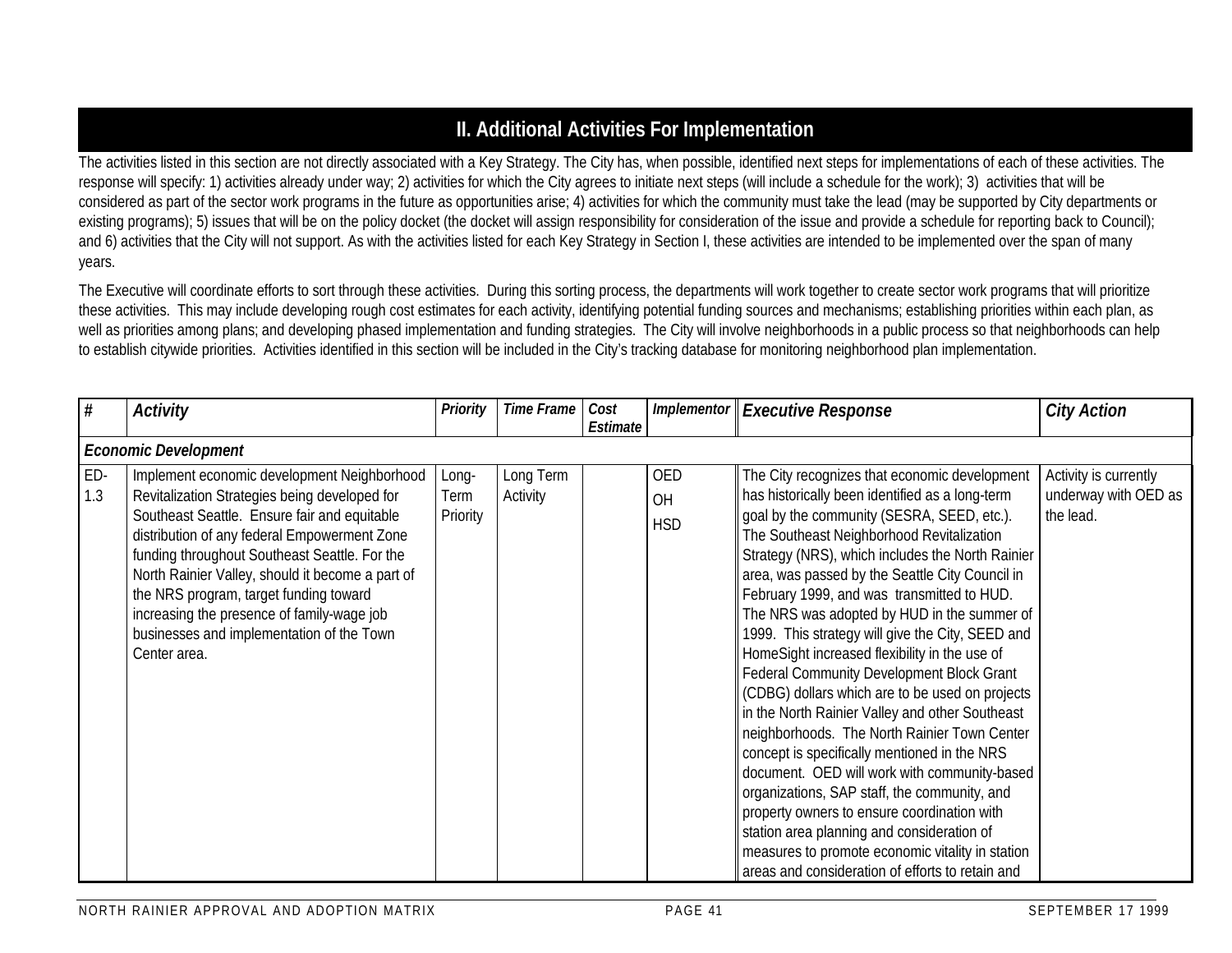| $\#$       | <b>Activity</b>                                                                                                                                                                                                                                                                                                                                                                                                                                                                                                           | <b>Priority</b>           | <b>Time Frame</b>                                                                                           | Cost<br>Estimate | Implementor                                      | <b>Executive Response</b>                                                                                                                                                                                                                                                                                                                                                                                                                                                                                                                                                                                                   | <b>City Action</b>                                                                                                  |
|------------|---------------------------------------------------------------------------------------------------------------------------------------------------------------------------------------------------------------------------------------------------------------------------------------------------------------------------------------------------------------------------------------------------------------------------------------------------------------------------------------------------------------------------|---------------------------|-------------------------------------------------------------------------------------------------------------|------------------|--------------------------------------------------|-----------------------------------------------------------------------------------------------------------------------------------------------------------------------------------------------------------------------------------------------------------------------------------------------------------------------------------------------------------------------------------------------------------------------------------------------------------------------------------------------------------------------------------------------------------------------------------------------------------------------------|---------------------------------------------------------------------------------------------------------------------|
|            |                                                                                                                                                                                                                                                                                                                                                                                                                                                                                                                           |                           |                                                                                                             |                  |                                                  | increase the presence of businesses that provide<br>living-wage jobs.                                                                                                                                                                                                                                                                                                                                                                                                                                                                                                                                                       |                                                                                                                     |
|            |                                                                                                                                                                                                                                                                                                                                                                                                                                                                                                                           |                           |                                                                                                             |                  |                                                  | Note that the City did not receive the 1999<br>federal Empowerment Zone grant.                                                                                                                                                                                                                                                                                                                                                                                                                                                                                                                                              |                                                                                                                     |
| ED-<br>2.1 | Lobby for one of the following Link Light Rail<br>alignments to minimize construction and business<br>displacement impacts in North Rainier Valley<br>(outside of the proposed Town Center): (1) South<br>Lander Street/Beacon Hill Tunnel, (2) Rainier<br>Tunnel via South Dearborn Street/Poplar Place<br>South, or (3) an all Rainier Valley tunnel.                                                                                                                                                                   | Highest                   | Coordinate<br>as part of<br>Sound<br><b>Transit</b><br>determining<br>the Locally<br>Preferred<br>Alignment |                  | SP <sub>O</sub><br>Light Rail<br>Review<br>Panel | In February 1999, the Sound Transit board voted<br>and preliminarily approved a light rail alignment<br>that would emerge from a tunnel under Beacon<br>Hill, to an aerial station in the South McClellan<br>area, touching down to a surface alignment on<br>MLK Jr. Way South.                                                                                                                                                                                                                                                                                                                                            | Activity is currently<br>underway with SPO as<br>the lead.                                                          |
| ED-<br>2.2 | Promote the Good Neighbor Fund program that<br>provides property and business owners financial<br>assistance for building facade improvements.<br>Efforts should also be made to promote the<br>retention and development of family and locally<br>owned small businesses either through existing<br>City resources or development of tax incentive or<br>special loan programs.                                                                                                                                          | High                      | <b>ASAP</b>                                                                                                 |                  | <b>OED</b><br><b>SEED</b>                        | Since 1993, OED has contributed funding to<br>SEED's Good Neighbor Fund to enable business<br>and property owners in southeast Seattle to<br>make exterior improvements to private property.<br>In 1996, OED provided additional funds to<br>support the program through its Main Street<br>Contract with SEED. In addition, Community<br>Capital Development provides loans to small<br>businesses unable to obtain conventional<br>financing.                                                                                                                                                                             | Activity is currently<br>underway with OED as<br>the lead.                                                          |
| ED-<br>2.3 | Have OED work with Rainier Valley Chamber of<br>Commerce to develop a marketing program that<br>would promote local businesses to new and<br>existing residents. Explore the potential of a<br>'Welcome Wagon" packet that provides discounts<br>to local establishments, general information about<br>local business services, advertises community<br>programs such as the Columbia City Farmers<br>Market, and promotes the unique range of ethnic<br>and one-of-a-kind uses located in the greater<br>Rainier Valley. | Long-<br>Term<br>Priority | Long Term<br>Activity                                                                                       |                  | <b>OED</b><br>Community                          | In 1998 and 1999, OED has provided a series of<br>neighborhood business district workshops, which<br>included one on marketing and public relations<br>The workshops provided participants with<br>information and instruction on how to effectively<br>market the business district, how to engage the<br>media, and how to develop an effective public<br>relations campaign.<br>Future workshops in 1999 will include financial<br>and business assistance, organizational<br>development and commercial development.<br>Also, OED can assist the Rainier Chamber of<br>Commerce with its efforts to develop a marketing | The community can<br>implement this activity<br>with assistance from<br>OED. OED will provide<br>workshops in 1999. |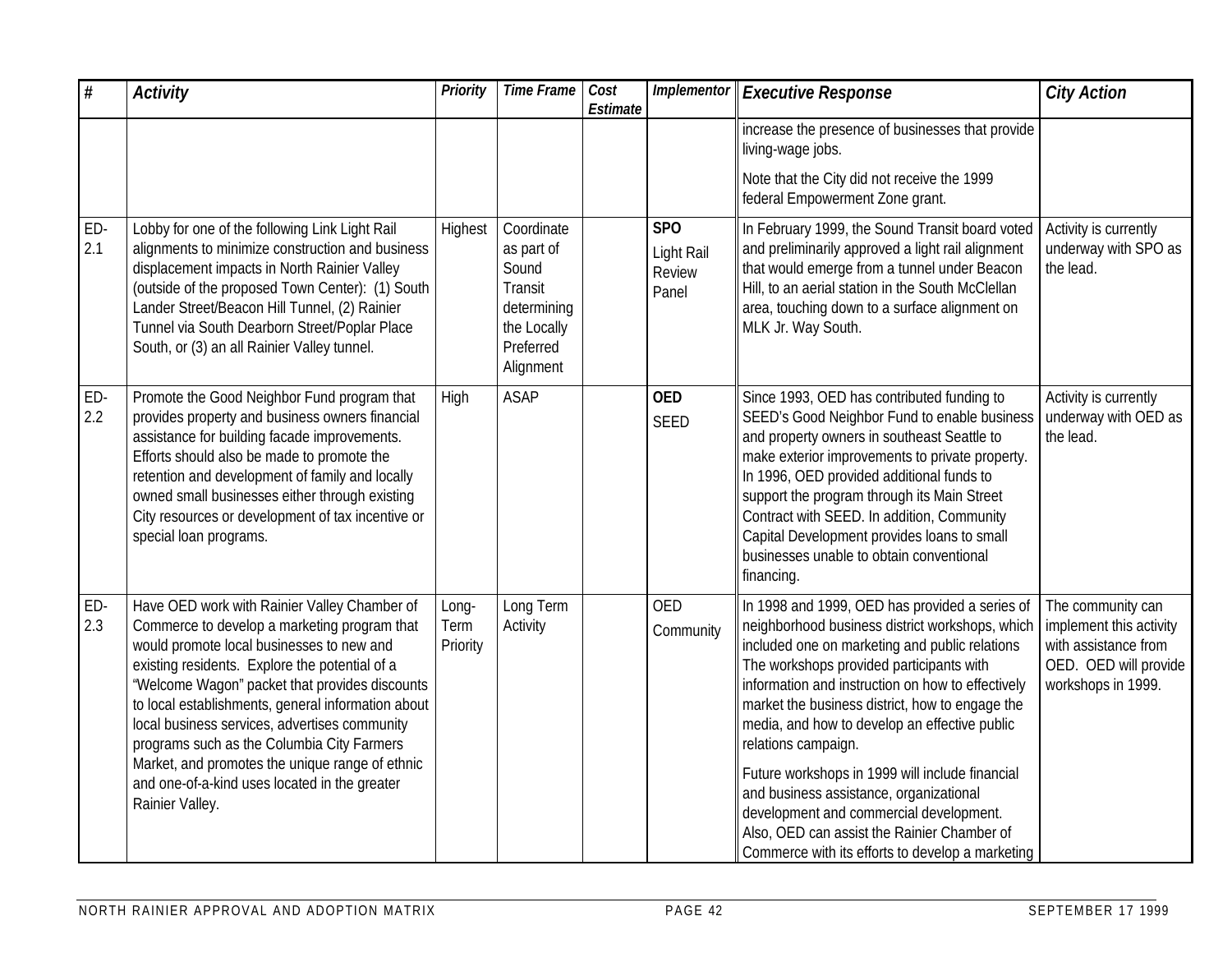| $\#$         | <b>Activity</b>                                                                                                                                                         | Priority | Time Frame   | Cost<br>Estimate | Implementor        | <b>Executive Response</b>                                                                                                                                                                                                                                                                                                                                                                                                                                                                                                                                                                                                                                                                                                                                                                                                                                                                                                                                 | <b>City Action</b>                                                                               |
|--------------|-------------------------------------------------------------------------------------------------------------------------------------------------------------------------|----------|--------------|------------------|--------------------|-----------------------------------------------------------------------------------------------------------------------------------------------------------------------------------------------------------------------------------------------------------------------------------------------------------------------------------------------------------------------------------------------------------------------------------------------------------------------------------------------------------------------------------------------------------------------------------------------------------------------------------------------------------------------------------------------------------------------------------------------------------------------------------------------------------------------------------------------------------------------------------------------------------------------------------------------------------|--------------------------------------------------------------------------------------------------|
|              |                                                                                                                                                                         |          |              |                  |                    | program that promotes local businesses. Also,<br>OED can assist through its contract with the<br>Neighborhood Business Council. This activity<br>might be a good candidate for a NMF grant.<br>NMF is available for a variety of projects<br>including those that address neighborhood<br>marketing and development, community identity,<br>and community/natural history.                                                                                                                                                                                                                                                                                                                                                                                                                                                                                                                                                                                |                                                                                                  |
| ED-<br>2.4   | Request that the City, in conjunction with SEED,<br>actively pursue the development of a movie<br>theater complex within Southeast Seattle.                             | High     | <b>ASAP</b>  |                  | <b>OED</b><br>SEED | SEED and OED are studying the feasibility of a<br>movie theater as part of the RVS Phase II.                                                                                                                                                                                                                                                                                                                                                                                                                                                                                                                                                                                                                                                                                                                                                                                                                                                              | Activity is currently<br>being studied with OED<br>as the lead.                                  |
|              | <b>Community Life</b>                                                                                                                                                   |          |              |                  |                    |                                                                                                                                                                                                                                                                                                                                                                                                                                                                                                                                                                                                                                                                                                                                                                                                                                                                                                                                                           |                                                                                                  |
| $CL-$<br>1.1 | Improve maintenance of all park properties in<br>North Rainier, and add amenities such as public<br>restrooms and drinking fountains where currently<br>there are none. | High     | 1 to 5 years |                  | <b>DPR</b>         | DPR maintains its property to the extent possible<br>given its limited resources. Additional<br>maintenance activities require additional funding.<br>If the community has specific sites for amenities,<br>DPR could strategize with the community on how<br>certain improvements might be funded.<br>Opportunities for implementing this activity may<br>be available, as DPR has major maintenance<br>projects scheduled for implementation in 1999<br>and 2000 in the North Rainier area. DPR<br>solicited input from the public, specifically<br>neighborhood planning groups in the spring of<br>1998 as part of the development of their major<br>maintenance plan.<br>Also, some parks in this area are eligible for<br>Community Block Grant funding which could<br>fund items such as benches and drinking<br>fountains. The neighborhood should contact<br>DPR's grant planners to pursue funding<br>opportunities to implement this activity. | DPR may be able to<br>implement parts of this<br>activity with existing<br>funding and programs. |
| $CL-$<br>1.2 | Have DPR work with the State to maintain and<br>continue to improve I-90 park (a.k.a. Sam Smith                                                                         | High     | <b>ASAP</b>  |                  | <b>DPR</b>         | DPR has responsibility for maintaining this park<br>through an agreement with the State. The<br>maintenance work is contracted out and the                                                                                                                                                                                                                                                                                                                                                                                                                                                                                                                                                                                                                                                                                                                                                                                                                | Activity is currently<br>being implemented                                                       |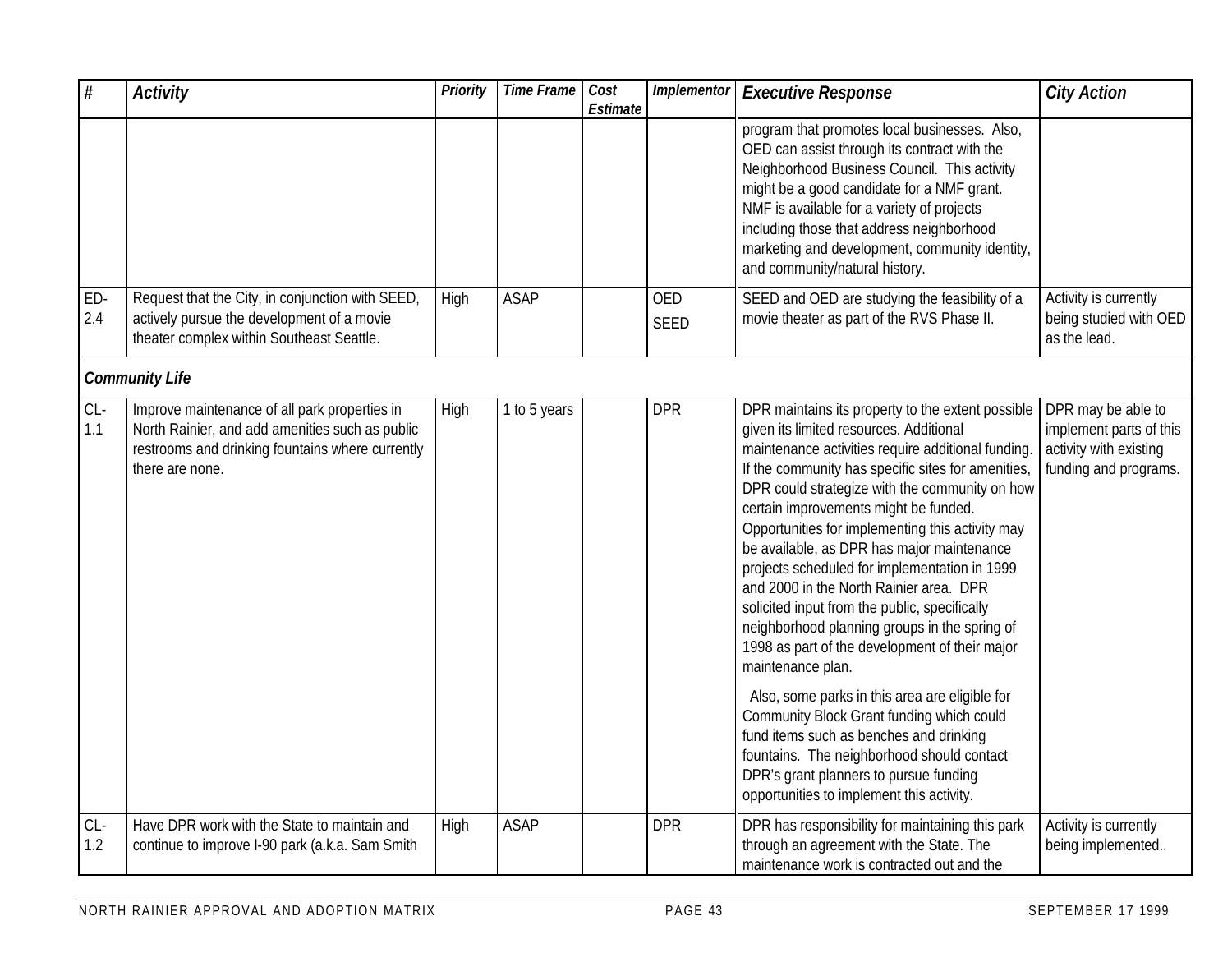| $\#$         | <b>Activity</b>                                                                                                                                                                                          | <b>Priority</b>           | <b>Time Frame</b>     | Cost<br>Estimate | Implementor                     | <b>Executive Response</b>                                                                                                                                                                                                                                                                                                                                                                                                                                                                                                                                                                                                                                                                                                                                                                                                                                                                                                                                                                                                                                                                                                                                                                                             | <b>City Action</b>                                                                                                                                                                                                                                                                                                                |
|--------------|----------------------------------------------------------------------------------------------------------------------------------------------------------------------------------------------------------|---------------------------|-----------------------|------------------|---------------------------------|-----------------------------------------------------------------------------------------------------------------------------------------------------------------------------------------------------------------------------------------------------------------------------------------------------------------------------------------------------------------------------------------------------------------------------------------------------------------------------------------------------------------------------------------------------------------------------------------------------------------------------------------------------------------------------------------------------------------------------------------------------------------------------------------------------------------------------------------------------------------------------------------------------------------------------------------------------------------------------------------------------------------------------------------------------------------------------------------------------------------------------------------------------------------------------------------------------------------------|-----------------------------------------------------------------------------------------------------------------------------------------------------------------------------------------------------------------------------------------------------------------------------------------------------------------------------------|
|              | Park).                                                                                                                                                                                                   |                           |                       |                  |                                 | State reimburses DPR for the costs of the<br>contract. DPR supports efforts to improve this<br>park and will discuss with the community what<br>additional maintenance they envision. One<br>opportunity for implementing this activity is by<br>having the community assist with maintenance<br>over the long term by becoming involved with the<br>"Adopt-A-Park" program.                                                                                                                                                                                                                                                                                                                                                                                                                                                                                                                                                                                                                                                                                                                                                                                                                                          |                                                                                                                                                                                                                                                                                                                                   |
| $CL-$<br>1.3 | Continue efforts to build City-Seattle School<br>District partnerships that will result in the joint use<br>of school facilities as community facilities,<br>including playgrounds and school buildings. | Long-<br>Term<br>Priority | Long Term<br>Activity |                  | <b>OFE</b><br>SSD<br><b>DPR</b> | OFE's 1999-2000 Education Action Agenda<br>reflects the City's commitment to enhancing the<br>partnership between the City and SSD. Some of<br>the City/SSD initiatives planned for 1999 include<br>the development of athletic fields and facilities,<br>coordination of neighborhood plans with SSD's<br>Facilities Master Plan, and continued exploration<br>of the shared efficiencies of library and media<br>resources. The Education Action Agenda is<br>envisioned as a renewable document<br>expressing, in part, joint initiatives to develop<br>shared resources for community use.<br>DPR already works very closely with the school<br>district through an existing joint use agreement.<br>The community could provide additional<br>information as to what is not being achieved by<br>the current agreement.<br>Finally, City policies related to community use of<br>SSD facilities have been raised in a number of<br>neighborhood plans and have been included on<br>the citywide 'Policy Docket" for City Council<br>discussion. This activity is being considered as<br>part of the policy discussion. Once this policy<br>analysis is completed, this recommendation will<br>be reviewed again. | Activity is currently<br>being implemented.<br>Activity is included in<br>the Policy Docket for<br>Council discussion.<br>The Executive will<br>review the City's<br>policies and present to<br>Council in mid 1999. All<br>policies should be in<br>writing and should be<br>shared with the<br>neighborhood planning<br>groups. |
| $CL-$<br>1.5 | Promote arts and culture in North Rainier,<br>including:<br>Fair-share investments of the City's 1% for                                                                                                  | Long-<br>Term<br>Priority | Long Term<br>Activity |                  | <b>SAC</b><br><b>DPR</b>        | A number of existing programs may provide<br>opportunities for implementing this activity. See<br>response in C-1.5.2. related to how SAC                                                                                                                                                                                                                                                                                                                                                                                                                                                                                                                                                                                                                                                                                                                                                                                                                                                                                                                                                                                                                                                                             | Existing programs<br>address this activity.                                                                                                                                                                                                                                                                                       |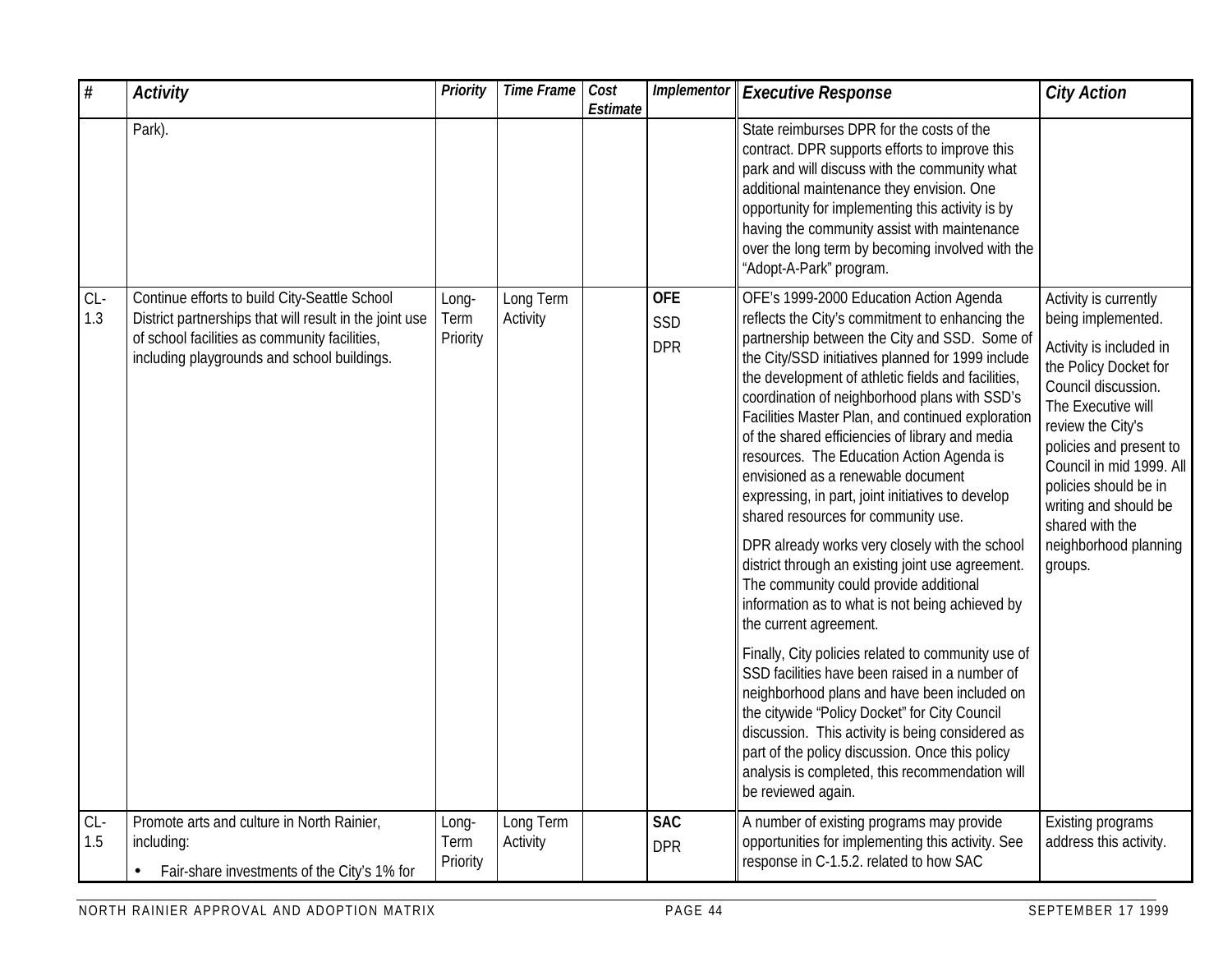| $\#$ | <b>Activity</b>                                                                                                                                                                                                                                                                                                                                                                                                                                                                                                                                                                      | Priority | <b>Time Frame</b> | Cost<br>Estimate |            | Implementor   Executive Response                                                                                                                                                                                                                                                                                                                                                                                                                                                                                                                                                                                                                                                                                                                                                                                                                                                                                                                                                                                                                                                                                                                                                                                                                                                                                                                                                                                                                                                                                                                                                                              | <b>City Action</b> |
|------|--------------------------------------------------------------------------------------------------------------------------------------------------------------------------------------------------------------------------------------------------------------------------------------------------------------------------------------------------------------------------------------------------------------------------------------------------------------------------------------------------------------------------------------------------------------------------------------|----------|-------------------|------------------|------------|---------------------------------------------------------------------------------------------------------------------------------------------------------------------------------------------------------------------------------------------------------------------------------------------------------------------------------------------------------------------------------------------------------------------------------------------------------------------------------------------------------------------------------------------------------------------------------------------------------------------------------------------------------------------------------------------------------------------------------------------------------------------------------------------------------------------------------------------------------------------------------------------------------------------------------------------------------------------------------------------------------------------------------------------------------------------------------------------------------------------------------------------------------------------------------------------------------------------------------------------------------------------------------------------------------------------------------------------------------------------------------------------------------------------------------------------------------------------------------------------------------------------------------------------------------------------------------------------------------------|--------------------|
|      | Art Programs for public projects built in the<br>North Rainier Valley. This shall include the<br>Link Light Rail system.<br>Development of Seattle Arts Commission-<br>School District partnerships to establish<br>"Artists in Residence" for local schools.<br>Establishment of "Art and Theater-in-the-<br>$\bullet$<br>Park" programs for locations such as MLK,<br>Jr. Park, Blue Dog Park, Taejon Park, and I-<br>90 Lid Park.<br>Establishment of community-serving arts and<br>$\bullet$<br>culture programs in the African American<br>Heritage Museum and Cultural Center. |          |                   |                  | <b>HSD</b> | programs work.<br>As neighborhoods plan capital construction<br>projects, they should be encouraged to<br>contact SAC about incorporating art into the<br>projects. SAC recommends that artists be<br>included from the outset in any design<br>project, so that the artist is part of the<br>design team for capital construction<br>projects. Seattle Municipal Code 20.32<br>provides for "1% for art" for all capital<br>construction projects. Also, Sound Transit is<br>taking the lead on Light Rail station design,<br>including art, through their StART program.<br>SAC participating with Design Commission<br>and Planing Commission on the Light Rail<br>Review Panel, reviewing all urban,<br>landscape and architectural design<br>elements of light rail.<br>The "Arts Support" program of SAC<br>administers Arts in Education grants.<br>Applications are made by the artist in<br>collaboration with a school, and this<br>program is funded yearly.<br>Some of the programs mentioned for parks<br>could be accomplished through community<br>initiative. DPR agrees with this idea in<br>concept but has some concerns about these<br>types of activities at Blue Dog Park as it is<br>an off-leash area. Contact the 'NMF<br>planner' at DPR to pursue this activity.<br>The "Arts Support" program can provide<br>technical assistance to neighborhood arts<br>organizations, and to communities<br>developing local arts councils. Arts Support<br>also has a funding category for Community<br>Arts Organizations. HSD supports this<br>action though it has no specific programs in |                    |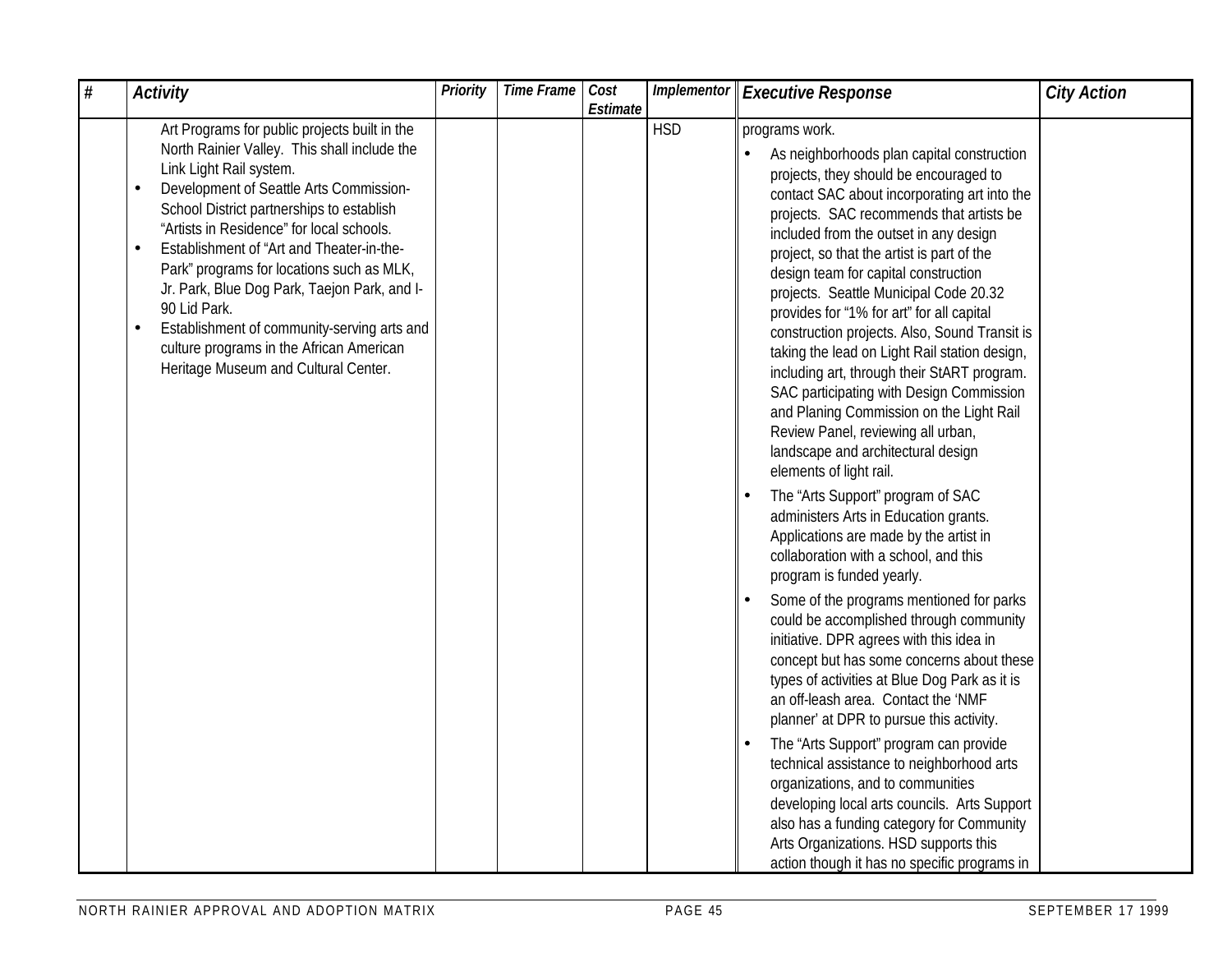| $\#$         | <b>Activity</b>                                                                                                                                                                       | Priority   | <b>Time Frame</b> | Cost<br>Estimate | Implementor                           | <b>Executive Response</b>                                                                                                                                                                                                                                                                                                                                                                                                                                                                                                                                                                                                                                                                                                                                         | <b>City Action</b>                                                                                                            |
|--------------|---------------------------------------------------------------------------------------------------------------------------------------------------------------------------------------|------------|-------------------|------------------|---------------------------------------|-------------------------------------------------------------------------------------------------------------------------------------------------------------------------------------------------------------------------------------------------------------------------------------------------------------------------------------------------------------------------------------------------------------------------------------------------------------------------------------------------------------------------------------------------------------------------------------------------------------------------------------------------------------------------------------------------------------------------------------------------------------------|-------------------------------------------------------------------------------------------------------------------------------|
|              |                                                                                                                                                                                       |            |                   |                  |                                       | which to take the lead. Also, SAC supports<br>cultural resource planning that may address<br>the African American Museum.                                                                                                                                                                                                                                                                                                                                                                                                                                                                                                                                                                                                                                         |                                                                                                                               |
| $CL-$<br>1.6 | Encourage increased public awareness of<br>environmental stewardship issues. Support and<br>complete Bradner Gardens Park, an educational<br>horticultural amenity for south Seattle. | <b>LTA</b> |                   |                  | <b>DPR</b><br><b>SPU</b><br>Community | Some City programs exist. SPU has programs<br>available to support community organizations<br>and environmental stewardship through its<br>Environmental Partnerships division. Also, the<br>Adopt-A-Park program is another means by<br>which citizens can aid DPR in some<br>maintenance activities and take on park<br>stewardship.<br>Concerning Bradner, the City has approved a                                                                                                                                                                                                                                                                                                                                                                             | DPR is working with<br>the neighborhood to<br>develop a NMF grant to<br>complete the work at<br>Bradner Park.                 |
|              |                                                                                                                                                                                       |            |                   |                  |                                       | \$22,000 EIF grant for Bradner Gardens Park<br>Improvements. The project proposes first, to<br>purchase building materials for the construction<br>of a pedestrian footbridge, entry arbor and<br>garden trellis to be designed and built by<br>students from the University of Washington<br>Architecture School. The second part of the<br>project is to use Early Implementation funding to<br>supplement a King County Youth Sports Facility<br>grant for the purchase of two new basketball<br>standards and the resurfacing of a basketball<br>court. This project is expected to be completed<br>by September 1999. DON's budget authority is<br>being increased by \$22,000 and the funds will be<br>disbursed to the Friends of Bradner Gardens<br>Park. |                                                                                                                               |
| $CL-$<br>1.7 | Restore the WPA-era fieldhouse at Colman<br>Playfield for community use.                                                                                                              | <b>LTA</b> |                   |                  | <b>DPR</b>                            | DPR is interested in the idea of restoring the<br>shelterhouse at Colman Playfield. Further<br>discussions will need to take place with the<br>neighborhood before this recommendation can<br>be implemented. Restoring this building to<br>useable shape will be very expensive and<br>potential uses should be discussed before going<br>forward with this project. Community involvement<br>would be essential for this to work. Currently, the                                                                                                                                                                                                                                                                                                                | Activity will be<br>considered as part of<br>the Southeast Sector<br>Work Program in the<br>future as opportunities<br>arise. |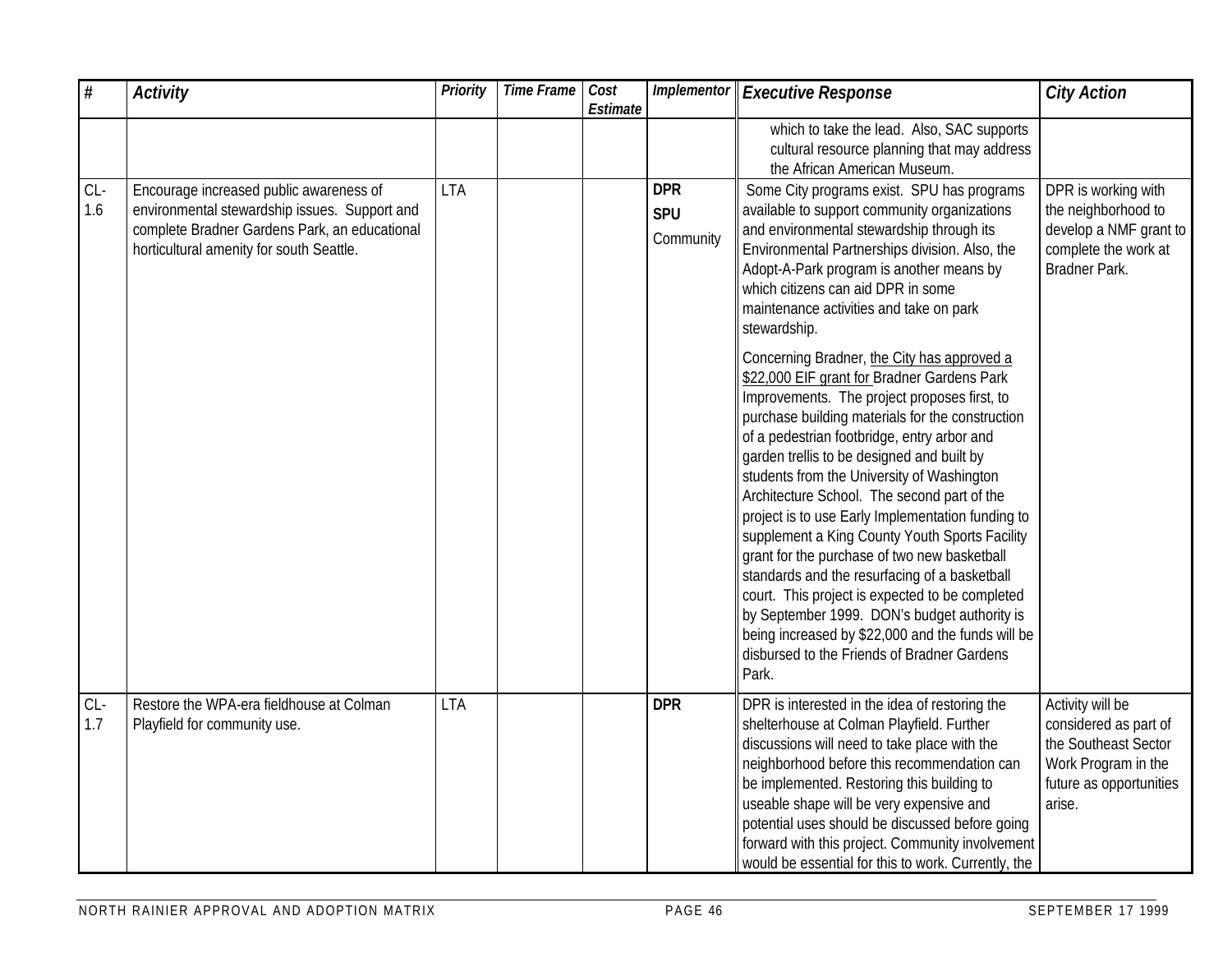| $\#$         | <b>Activity</b>                                                                                                                                                                                                                                                                                                              | <b>Priority</b> | <b>Time Frame</b> | Cost<br>Estimate | Implementor       | <b>Executive Response</b>                                                                                                                                                                                                                                                                                                                                                                                                                                                                                                                                                                                                                                                                                                            | <b>City Action</b>                                                                                                                                                                                                                             |
|--------------|------------------------------------------------------------------------------------------------------------------------------------------------------------------------------------------------------------------------------------------------------------------------------------------------------------------------------|-----------------|-------------------|------------------|-------------------|--------------------------------------------------------------------------------------------------------------------------------------------------------------------------------------------------------------------------------------------------------------------------------------------------------------------------------------------------------------------------------------------------------------------------------------------------------------------------------------------------------------------------------------------------------------------------------------------------------------------------------------------------------------------------------------------------------------------------------------|------------------------------------------------------------------------------------------------------------------------------------------------------------------------------------------------------------------------------------------------|
|              |                                                                                                                                                                                                                                                                                                                              |                 |                   |                  |                   | department does not have any funding for such a<br>project.                                                                                                                                                                                                                                                                                                                                                                                                                                                                                                                                                                                                                                                                          |                                                                                                                                                                                                                                                |
| $CL-$<br>2.1 | Increase community policing: add a police pocket<br>precinct in a storefront, as well as bicycle and<br>horse patrols.                                                                                                                                                                                                       | High            | <b>ASAP</b>       |                  | <b>ESD</b><br>SPD | Funding is the key element towards<br>implementing this activity. If funding were<br>identified, ESD would work with SPD to acquire<br>or lease a suitable site. If the community<br>identified a space that could be provided at no<br>charge, ESD would work with SPD and the<br>community to execute any necessary 'use'<br>agreements.<br>SPD continually looks for ways to increase its<br>community policing efforts. As noted above, SPD<br>does not currently have the funding to develop a<br>"police pocket precinct." If this type of "pocket<br>precinct" was made available for officers to use<br>on a "drop-in" basis, then the department would<br>encourage officers to use it when working in the<br>neighborhood. | Activity will be<br>considered as part of<br>the Southeast Sector<br>Work Program in the<br>future as opportunities<br>arise. Also, the<br>community can help<br>implement this activity<br>with assistance from<br>ESD and SPD.               |
| $CL-$<br>2.2 | Change police policy to ensure new officers are<br>hired prior to the retirement of existing officers.<br>Also, hire a diverse group of officers and create<br>incentives for police to live in neighborhoods like<br>North Rainier.                                                                                         | High            | <b>ASAP</b>       |                  | SPD               | SPD's 1999/2000 budget gives approval to hire a<br>limited number of police recruits in advance of<br>the retirement of existing officers. Also, SPD<br>currently strives to hire a diverse work force and<br>participates in the City's incentive programs that<br>encourage officers to live in communities such<br>as North Rainier.                                                                                                                                                                                                                                                                                                                                                                                              | Activity is currently<br>being implemented.                                                                                                                                                                                                    |
| $CL-$<br>2.3 | Provide decorative street lighting throughout<br>North Rainier, particularly along bus routes and<br>commercial areas. However, efforts should also<br>be made to reduce 'light pollution" in residential<br>areas. One area cited as a bad example is 42nd<br>Avenue South where lights are placed on each<br>utility pole. | Med.            | 1 to 5 years      |                  | SCL<br><b>DPR</b> | The neighborhood is encouraged to develop a<br>'lighting plan" by working with SCL Service<br>Center. The plan should include the specific<br>location and type of decorative lighting fixtures<br>that will be the basis of project feasibility and<br>cost estimates.<br>For lighting on arterials, SEATRAN needs to be<br>involved until 12/31/99, when SCL assumes<br>jurisdiction for arterial lighting. Lighting in parks<br>should involve DPR. Please reference SCL's                                                                                                                                                                                                                                                        | With community<br>assistance, SCL can<br>implement this activity.<br>Activity is included in<br>the Policy Docket for<br>Council discussion. All<br>policies should be in<br>writing and should be<br>shared with the<br>neighborhood planning |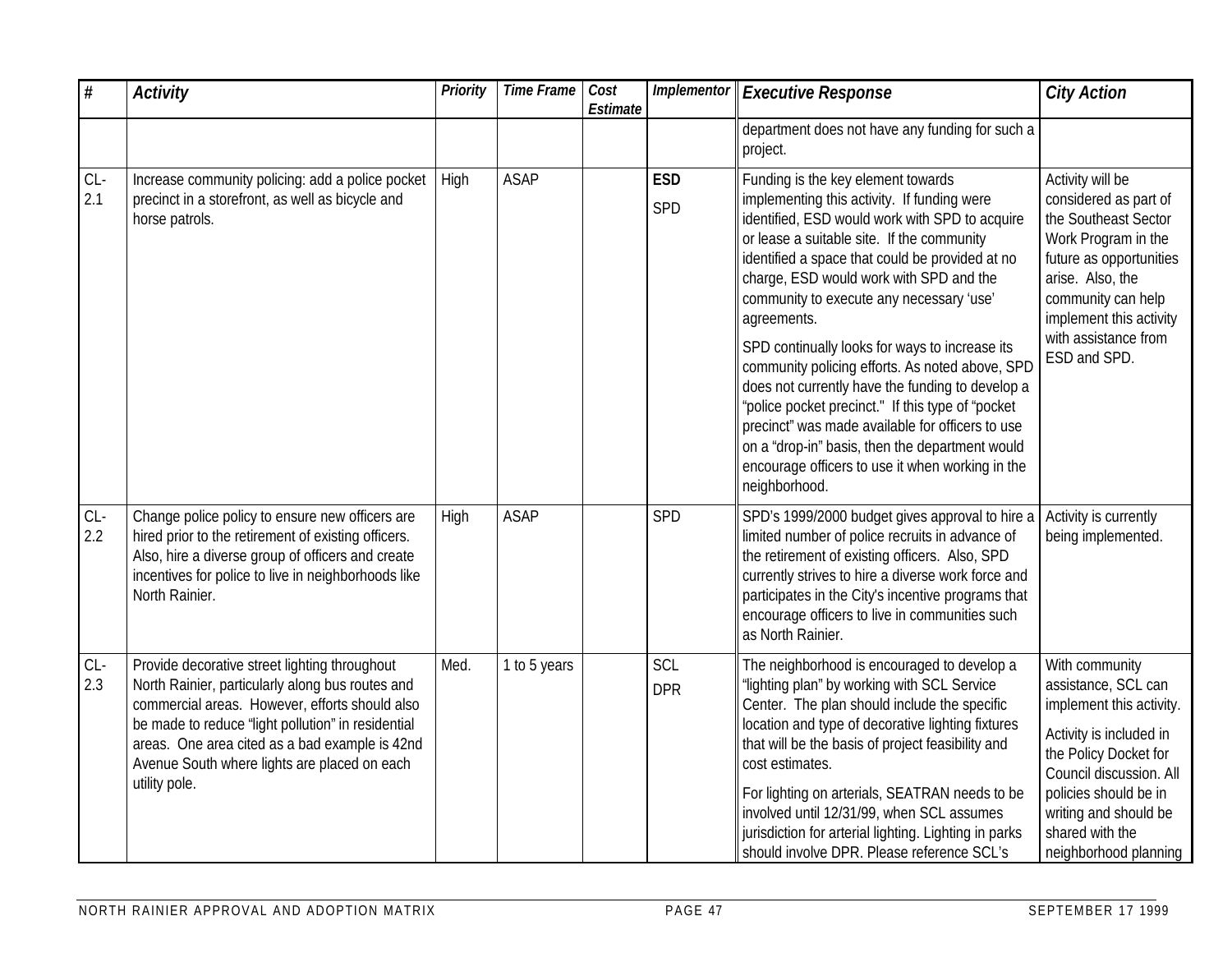| $\#$         | <b>Activity</b>                                                                                                                                           | <b>Priority</b>           | <b>Time Frame</b>     | Cost<br>Estimate | Implementor              | <b>Executive Response</b>                                                                                                                                                                                                                                                                                                                                                                                                                                                           | <b>City Action</b>                                                                                                            |
|--------------|-----------------------------------------------------------------------------------------------------------------------------------------------------------|---------------------------|-----------------------|------------------|--------------------------|-------------------------------------------------------------------------------------------------------------------------------------------------------------------------------------------------------------------------------------------------------------------------------------------------------------------------------------------------------------------------------------------------------------------------------------------------------------------------------------|-------------------------------------------------------------------------------------------------------------------------------|
|              |                                                                                                                                                           |                           |                       |                  |                          | new publication entitled "Resources for<br>Neighborhood Planning Opportunities" for more<br>details. This is available at the NSC or from<br>DON.                                                                                                                                                                                                                                                                                                                                   | groups.                                                                                                                       |
|              |                                                                                                                                                           |                           |                       |                  |                          | Also, in 1999, the Executive is reviewing its<br>policies on lighting streets, alleys, parks, etc. and<br>will provide the Council with a report, analysis<br>and recommendations. This activity is being<br>considered as part of the policy discussion. Once<br>this policy analysis is completed, this<br>recommendation will be reviewed again.                                                                                                                                 |                                                                                                                               |
|              |                                                                                                                                                           |                           |                       |                  |                          | This area (residential side streets) has already<br>been "saturated" under SCL's Saturation<br>Program. Arterial streets (especially bus routes)<br>could be reviewed to see if higher wattage or<br>other changes are possible. If bus routes run on<br>side/residential streets, SCL could investigate<br>the possibility of increasing the wattage to<br>arterial levels. This would need to be done<br>carefully to avoid light pollution problems.                             |                                                                                                                               |
|              |                                                                                                                                                           |                           |                       |                  |                          | Regarding 42nd Avenue South, it may be<br>possible to reduce lighting levels in this area but<br>the help of the local community needs to be<br>enlisted to negotiate with residents on<br>acceptable solutions. For additional jurisdictional<br>information, see response in C-3.2.1.                                                                                                                                                                                             |                                                                                                                               |
| $CL-$<br>2.4 | Create a multipurpose facility where area youth<br>can 'hang out" yet also develop computer skills,<br>search for jobs, get career/vocational counseling. | Long-<br>Term<br>Priority | Long Term<br>Activity |                  | <b>HSD</b><br><b>DON</b> | Parts of this project could be submitted as a<br>NMF request. A NMF application would be<br>appropriate for capital expenses or one-time<br>costs but not for ongoing staffing, rent or other<br>ongoing program costs. Also, HSD has a major<br>role in the Weed and Seed Program, which<br>shares an interest in aligning services for young<br>people in SE Seattle. The HSD operated<br>Summer Youth Employment Program (SYEP) is<br>an additional resource on youth employment | Activity will be<br>considered as part of<br>the Southeast Sector<br>Work Program in the<br>future as opportunities<br>arise. |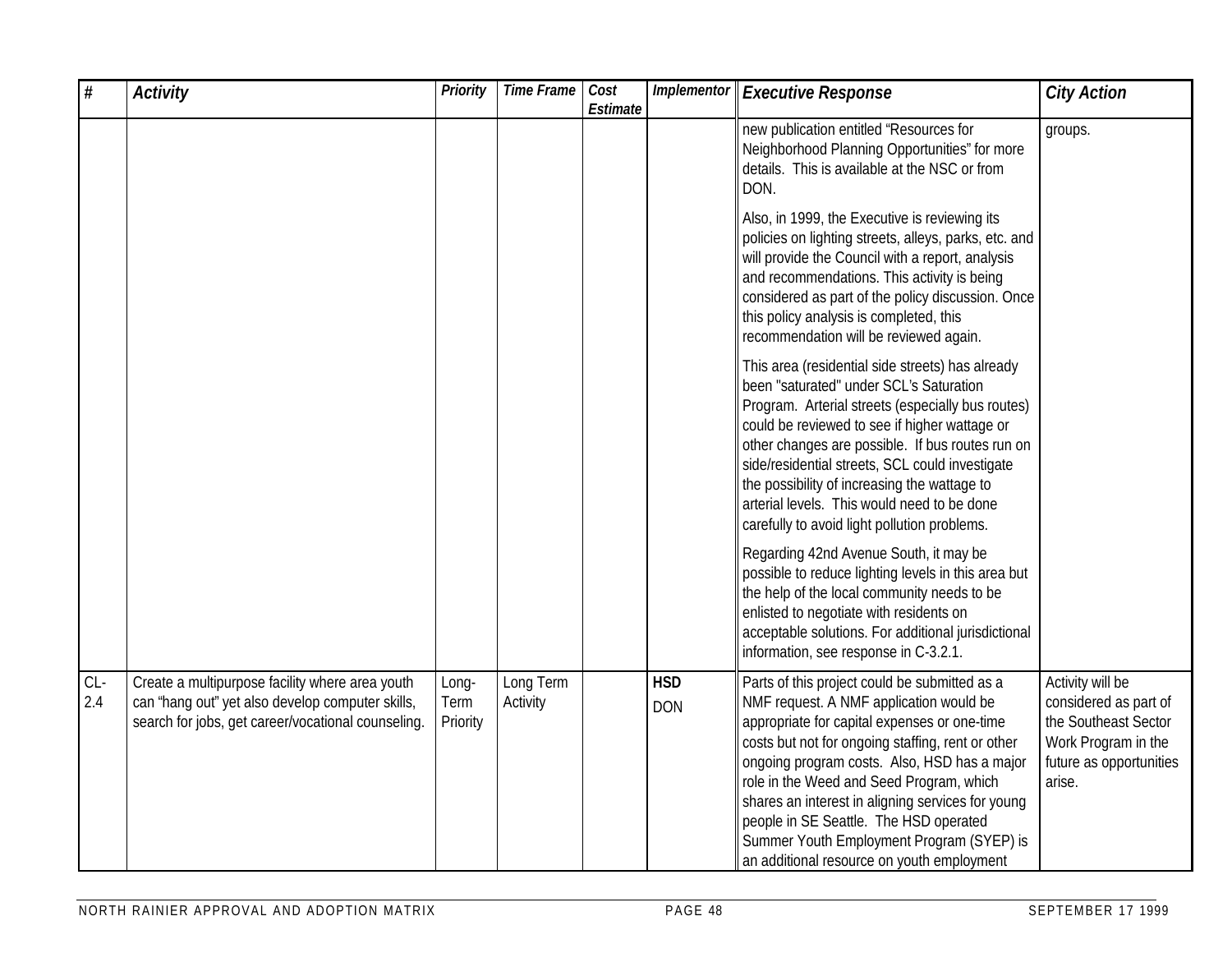| $\overline{\overline{t}}$ | <b>Activity</b>                                                                                                                                                                                                                                                                                                                                                                                                                                                                            | <b>Priority</b> | <b>Time Frame</b> | Cost<br>Estimate |                                              | <b>Implementor Executive Response</b>                                                                                                                                                                                                                                                                                                                                                                                                                                                                                                                                                                                                                                                                                                                                                                                                                    | <b>City Action</b>                                                                                                                                                                                                                                                                                         |
|---------------------------|--------------------------------------------------------------------------------------------------------------------------------------------------------------------------------------------------------------------------------------------------------------------------------------------------------------------------------------------------------------------------------------------------------------------------------------------------------------------------------------------|-----------------|-------------------|------------------|----------------------------------------------|----------------------------------------------------------------------------------------------------------------------------------------------------------------------------------------------------------------------------------------------------------------------------------------------------------------------------------------------------------------------------------------------------------------------------------------------------------------------------------------------------------------------------------------------------------------------------------------------------------------------------------------------------------------------------------------------------------------------------------------------------------------------------------------------------------------------------------------------------------|------------------------------------------------------------------------------------------------------------------------------------------------------------------------------------------------------------------------------------------------------------------------------------------------------------|
|                           |                                                                                                                                                                                                                                                                                                                                                                                                                                                                                            |                 |                   |                  |                                              | issues. Community based agencies with which<br>HSD contracts, such as Asian Counseling and<br>Referral Services and SE Youth and Family<br>Services (and others) could be potential partners<br>in the development of the center.                                                                                                                                                                                                                                                                                                                                                                                                                                                                                                                                                                                                                        |                                                                                                                                                                                                                                                                                                            |
|                           |                                                                                                                                                                                                                                                                                                                                                                                                                                                                                            |                 |                   |                  |                                              | Lastly, the YMCA, Meredith-Mathews branch,<br>with support from Boeing and Microsoft, is<br>creating a pilot project to serve middle school<br>kids and the community. Since the pilot program<br>is developed for middle school students it is<br>moving with the South Shore School to the<br>former Sharples School on South Graham<br>Street. The pilot will feature educational<br>enrichment activities such as a leadership class<br>for 7th graders, technology training for students<br>and staff including the after school use by<br>community members of the computer lab, and<br>the establishment of a virtual YMCA at the<br>school. The YMCA program will be open to the<br>public during after school hours and will replicate<br>existing YMCA programs. If the pilot is<br>successful, the program may be placed at other<br>schools. |                                                                                                                                                                                                                                                                                                            |
| $CL-$<br>3.1.1            | Institute programs that increase community<br>beautification and fight littering. Request Seattle<br>Public Utilities to actively promote Adopt-a-<br>Programs among local businesses and Franklin<br>High School. Work with local school leadership to<br>create a school "Community Service Corps" to be<br>responsible for clean-ups around campus and the<br>neighboring business district, plant and steward<br>trees, and improve the overall appearance of the<br>surrounding area. | High-<br>Med.   | 1 to 3 year       |                  | <b>SPU</b><br><b>DON</b><br>SSD<br>Community | Community beautification and anti-littering<br>programs/projects are good candidates for NMF<br>DON is available to assist citizens in developing<br>project ideas, applying for funds, and<br>implementing projects.<br>SPU has existing programs to work with<br>community groups to accomplish these<br>objectives. The Environmental Partnership<br>Team will assist the community in organizing<br>such efforts. These efforts are most successful<br>when locally sponsored with SPU support. The<br>utility will evaluate the current coverage of trash<br>cans in the Franklin H.S. area and adjacent<br>commercial areas to increase the number, where                                                                                                                                                                                          | Activity is currently<br>being implemented.<br>Program expansion will<br>be considered as part<br>of the Southeast Sector<br>Work Program in the<br>future as opportunities<br>arise. SPU will<br>evaluate the need for<br>additional trashcans.<br>The Executive will<br>forward this activity to<br>SSD. |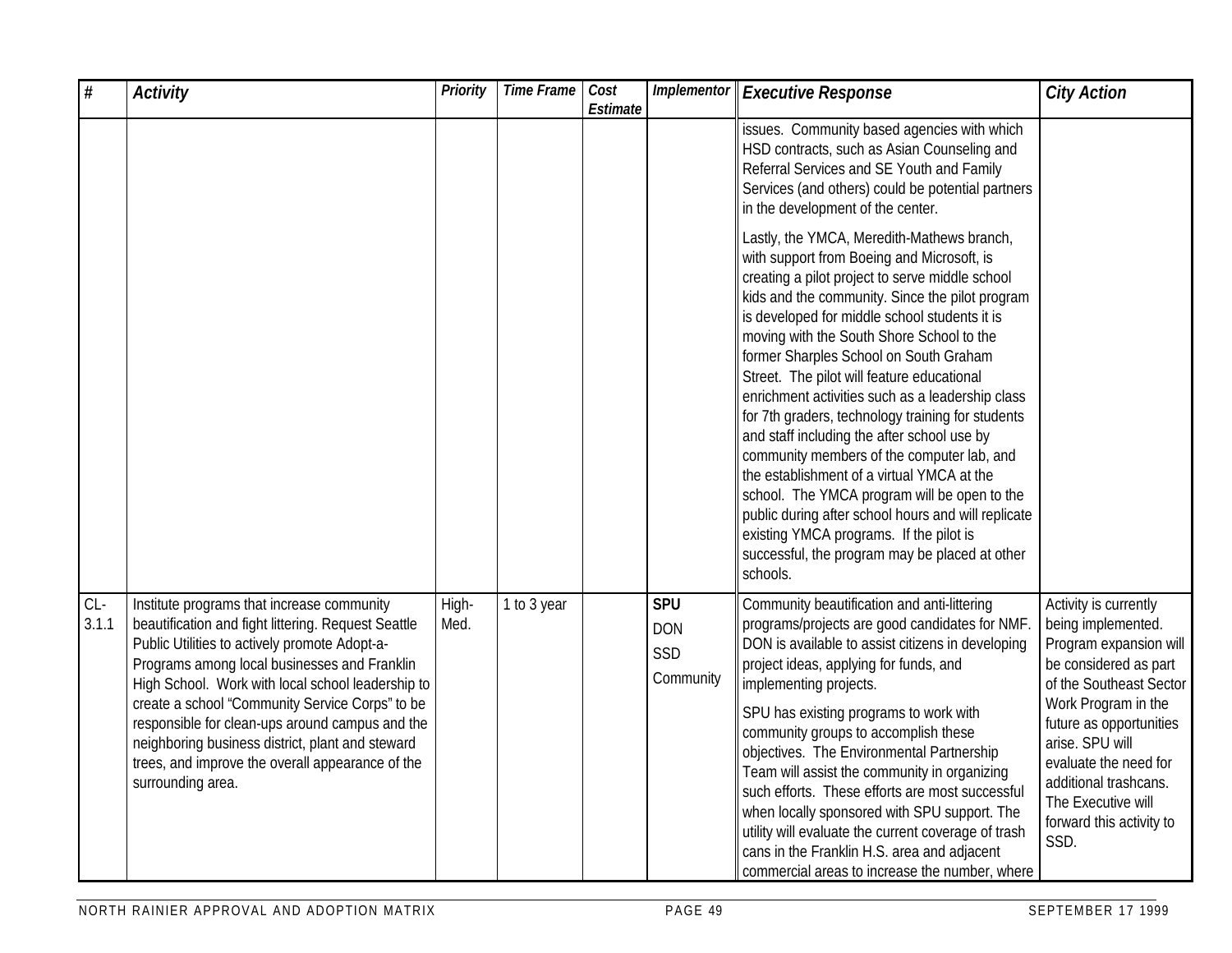| $\#$           | <b>Activity</b>                                                                                                                                                                                                                                                                                                                                                           | Priority                  | <b>Time Frame</b>     | Cost<br>Estimate | <b>Implementor</b>                                        | <b>Executive Response</b>                                                                                                                                                                                                                                                                                                                                                                                                                                                                                                                                                                                                                                                                                                                                                                                                                                                                                                                                          | <b>City Action</b>                                                                                                                                                                                                                   |
|----------------|---------------------------------------------------------------------------------------------------------------------------------------------------------------------------------------------------------------------------------------------------------------------------------------------------------------------------------------------------------------------------|---------------------------|-----------------------|------------------|-----------------------------------------------------------|--------------------------------------------------------------------------------------------------------------------------------------------------------------------------------------------------------------------------------------------------------------------------------------------------------------------------------------------------------------------------------------------------------------------------------------------------------------------------------------------------------------------------------------------------------------------------------------------------------------------------------------------------------------------------------------------------------------------------------------------------------------------------------------------------------------------------------------------------------------------------------------------------------------------------------------------------------------------|--------------------------------------------------------------------------------------------------------------------------------------------------------------------------------------------------------------------------------------|
|                |                                                                                                                                                                                                                                                                                                                                                                           |                           |                       |                  |                                                           | needed, to the degree that capacity in the area<br>will permit. It has been SPU's experience that<br>increased cans and signage require organized<br>community support to achieve maximum result.<br>Also, the Executive will forward this activity to<br>SSD.                                                                                                                                                                                                                                                                                                                                                                                                                                                                                                                                                                                                                                                                                                     |                                                                                                                                                                                                                                      |
| $CL-$<br>3.1.2 | Provide trash receptacles conveniently located<br>throughout the Rainier Avenue South Business<br>District and near Franklin H.S.                                                                                                                                                                                                                                         | High                      | <b>ASAP</b>           |                  | <b>SPU</b><br>SSD                                         | See CL-3.1.1.                                                                                                                                                                                                                                                                                                                                                                                                                                                                                                                                                                                                                                                                                                                                                                                                                                                                                                                                                      | See CL-3.1.1.                                                                                                                                                                                                                        |
| $CL-$<br>3.2   | Request Seattle Public Utilities to post "Littering<br>Fine" signs in and around the commercial area<br>and adjacent to Franklin High School. To<br>discourage littering, waste cans should be placed<br>intermittently in these locations as well.                                                                                                                       | Long-<br>Term<br>Priority | Long Term<br>Activity |                  | SPU                                                       | See CL-3.1.1.                                                                                                                                                                                                                                                                                                                                                                                                                                                                                                                                                                                                                                                                                                                                                                                                                                                                                                                                                      | See CL-3.1.1.                                                                                                                                                                                                                        |
| $CL-$<br>3.3   | Ensure the adaptive reuse of the Colman School<br>as a building of architectural significance. Severe<br>deterioration demands immediate action. Restore<br>the building to a use that can insure its viability.<br>The prominent location of it makes it an indicator<br>of the health and vitality of the North Rainier<br>Neighborhood and the greater Rainier Valley. | High                      | 1 to 3 years          |                  | SP <sub>O</sub><br><b>DON</b><br><b>DPR</b><br><b>OED</b> | The Mayor's office is the lead on siting the<br>African American Heritage Museum and Cultural<br>Center and Colman is under consideration as a<br>site.<br>The Mayor's Office staff has met with the NDM<br>to develop a strategy for action that includes a<br>number of potential partnerships and options.<br>Development of this strategy should be complete<br>in September 1999. SSD has communicated<br>with the African American Heritage Museum and<br>Cultural Center board indicating that the sale<br>agreement for the building will need to be<br>consummated by October 31, 1999. Therefore,<br>any plan developed by the City and/or the<br>neighborhood will be contingent on the action<br>taken by the board to purchase or abandon the<br>building.<br>If this activity includes designating the Colman<br>School for landmark status, DON's Urban<br>Conservation and the Landmarks Board should<br>be included as implementors to ensure the | Activity will be<br>considered as part of<br>the Southeast Sector<br>Work Program in the<br>future as opportunities<br>arise.<br>With community<br>assistance, SPO can<br>assist researching the<br>feasibility of this<br>activity. |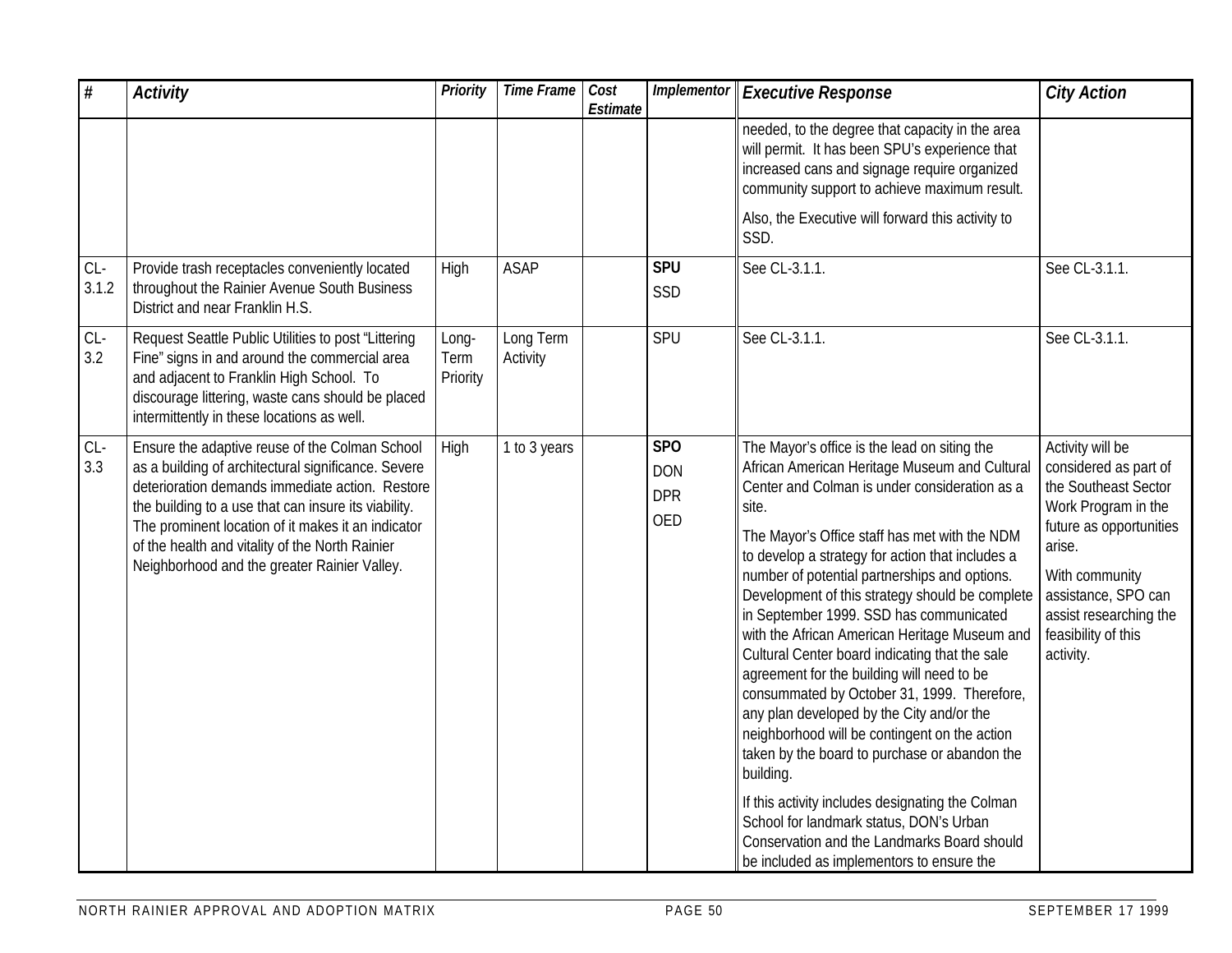| $\#$         | <b>Activity</b>                                                                                                                                                                                                                                                                                                                                                                                                                                                                                                                                                                                                                                                                                                                                                                                                                                                                                                                                                                                               | <b>Priority</b> | Time Frame   | Cost<br>Estimate | Implementor                                                                          | <b>Executive Response</b>                                                                                                                                                                                                                                                                                                                                                                                                                                                                                                                                                                                                                                                                                                                                                                                                                                                                                                                                                                                                                                                                                                                                                                                                                                                                                                                                                                                                                                                                                                                                      | <b>City Action</b>                                                                                                            |
|--------------|---------------------------------------------------------------------------------------------------------------------------------------------------------------------------------------------------------------------------------------------------------------------------------------------------------------------------------------------------------------------------------------------------------------------------------------------------------------------------------------------------------------------------------------------------------------------------------------------------------------------------------------------------------------------------------------------------------------------------------------------------------------------------------------------------------------------------------------------------------------------------------------------------------------------------------------------------------------------------------------------------------------|-----------------|--------------|------------------|--------------------------------------------------------------------------------------|----------------------------------------------------------------------------------------------------------------------------------------------------------------------------------------------------------------------------------------------------------------------------------------------------------------------------------------------------------------------------------------------------------------------------------------------------------------------------------------------------------------------------------------------------------------------------------------------------------------------------------------------------------------------------------------------------------------------------------------------------------------------------------------------------------------------------------------------------------------------------------------------------------------------------------------------------------------------------------------------------------------------------------------------------------------------------------------------------------------------------------------------------------------------------------------------------------------------------------------------------------------------------------------------------------------------------------------------------------------------------------------------------------------------------------------------------------------------------------------------------------------------------------------------------------------|-------------------------------------------------------------------------------------------------------------------------------|
|              |                                                                                                                                                                                                                                                                                                                                                                                                                                                                                                                                                                                                                                                                                                                                                                                                                                                                                                                                                                                                               |                 |              |                  |                                                                                      | review of any adaptive reuse proposals.                                                                                                                                                                                                                                                                                                                                                                                                                                                                                                                                                                                                                                                                                                                                                                                                                                                                                                                                                                                                                                                                                                                                                                                                                                                                                                                                                                                                                                                                                                                        |                                                                                                                               |
|              |                                                                                                                                                                                                                                                                                                                                                                                                                                                                                                                                                                                                                                                                                                                                                                                                                                                                                                                                                                                                               |                 |              |                  |                                                                                      | DPR should be listed as one of the implementors<br>for this long-term activity as some uses may fall<br>under the department's activities/programming.                                                                                                                                                                                                                                                                                                                                                                                                                                                                                                                                                                                                                                                                                                                                                                                                                                                                                                                                                                                                                                                                                                                                                                                                                                                                                                                                                                                                         |                                                                                                                               |
| $CL-$<br>3.4 | Continue to allow and facilitate the ease of<br>developing City street ends and other City<br>properties for open space purposes. Target<br>locations along shoreline, but also at hillclimbs on<br>both Mount Baker/Leschi and Beacon Hill streets.<br>Recommendations include:<br>Streamline Street Use Permit processing.<br>$\bullet$<br>Develop street ends above the Tennis<br>$\bullet$<br>Center: Hill, Plum and Holgate Streets.<br>Street ends in and around the Cheasty<br>Greenbelt.<br>York substation located east of MLK Jr. Way<br>$\bullet$<br>South and west of Rainier: restore to former<br>park status and develop it into a "usable"<br>open space.<br>The non-grid pattern of streets in the<br>neighborhood has created small, often triangular,<br>undeveloped parcels on street corners and at<br>street ends. One possibility for the small areas is<br>to consider having larger shade trees if the areas<br>provide enough space for trees larger than<br>standard street trees. | High-<br>Med.   | 1 to 2 years |                  | <b>SEATRAN</b><br><b>DPR</b><br><b>SPO</b><br>SCL<br>ESD (for<br>York)<br><b>NRN</b> | Development of street end projects would be a<br>community-led activity. Projects in the right-of-<br>way require review for Street Use permits. The<br>purpose of Street Use permit review is to ensure<br>that improvements would not present safety or<br>maintenance problems. To be able to give<br>feedback on ideas for projects in these areas,<br>SEATRAN would need to be presented with<br>improvement concepts for these locations.<br>The York substation located at 3650 Renton<br>Avenue South is vacant and will become surplus<br>property in 1999. Following the prescribed City<br>property disposition process, SCL will notify ESD<br>when the York substation is available. The City<br>will work with city departments and interested<br>neighborhood groups to evaluate and make<br>recommendations on the disposition of the<br>property - this work will consider and attempt to<br>incorporate neighborhood goals. Please contact<br>the SCL's Real Property Manager to pursue this<br>activity.<br>DPR supports these ideas in concept. Some of<br>these activities will have impacts for the<br>department in terms of maintenance<br>responsibility - these issues should be<br>addressed as part of the planning process and<br>additional resources may be needed. When the<br>substation becomes vacant, and if it is<br>appropriate for development as a park, DPR can<br>work with the community to strategize funding for<br>acquisition. Currently, DPR does not have<br>funding for acquisition; a future bond may be an | Activity will be<br>considered as part of<br>the Southeast Sector<br>Work Program in the<br>future as opportunities<br>arise. |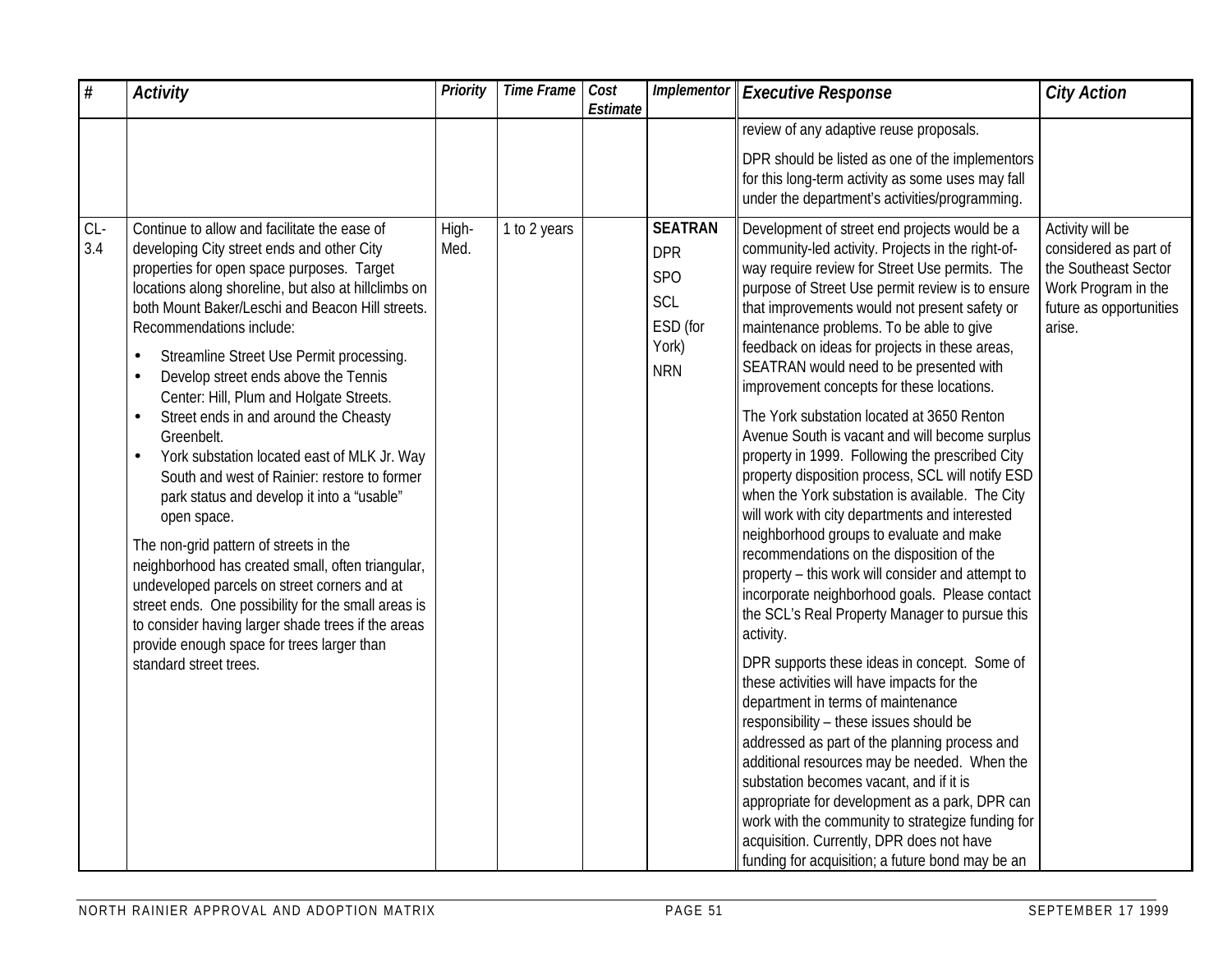| #            | <b>Activity</b>                                                                                                                                                                                                                                                                                                                                                                                                                                                                                                                                                                                                                                                                    | Priority      | Time Frame Cost | Estimate | <b>Implementor</b>                      | <b>Executive Response</b>                                                                                                                                                                                                                                                                                                                                                                                                                                                                                                                                                                                                                                                                                                                                                                                                                                                                                                                                                                                                                                                                 | <b>City Action</b>                                                              |
|--------------|------------------------------------------------------------------------------------------------------------------------------------------------------------------------------------------------------------------------------------------------------------------------------------------------------------------------------------------------------------------------------------------------------------------------------------------------------------------------------------------------------------------------------------------------------------------------------------------------------------------------------------------------------------------------------------|---------------|-----------------|----------|-----------------------------------------|-------------------------------------------------------------------------------------------------------------------------------------------------------------------------------------------------------------------------------------------------------------------------------------------------------------------------------------------------------------------------------------------------------------------------------------------------------------------------------------------------------------------------------------------------------------------------------------------------------------------------------------------------------------------------------------------------------------------------------------------------------------------------------------------------------------------------------------------------------------------------------------------------------------------------------------------------------------------------------------------------------------------------------------------------------------------------------------------|---------------------------------------------------------------------------------|
|              |                                                                                                                                                                                                                                                                                                                                                                                                                                                                                                                                                                                                                                                                                    |               |                 |          |                                         | appropriate funding source.                                                                                                                                                                                                                                                                                                                                                                                                                                                                                                                                                                                                                                                                                                                                                                                                                                                                                                                                                                                                                                                               |                                                                                 |
|              |                                                                                                                                                                                                                                                                                                                                                                                                                                                                                                                                                                                                                                                                                    |               |                 |          |                                         | SEATRAN's Arborist office can provide the<br>neighborhood with technical assistance to<br>develop a street tree plan which will help<br>implement this activity.                                                                                                                                                                                                                                                                                                                                                                                                                                                                                                                                                                                                                                                                                                                                                                                                                                                                                                                          |                                                                                 |
| $CL-$<br>3.5 | Identify possible sites for new community<br>gardens. Explore the potential of developing an<br>open space/community garden in-lieu fee where<br>developers can pay a fee in exchange for relaxing<br>building/land use code open space requirements<br>for direct identifiable community use. Potential<br>locations identified during the planning process<br>include:<br>Vacant lands adjacent to the Tennis Center<br>on MLK Jr. Way South.<br>Lands north of Rainier Valley Square just<br>$\bullet$<br>east of Rainier Avenue South.<br>Near Center Park and the Lighthouse for the<br>Blind.<br>Hillside near Mt. Baker apartments along<br>MLK Jr. Way South right-of-way. | High-<br>Med. | 1 to 5 years    |          | <b>DON</b><br><b>DPR</b><br><b>DCLU</b> | DON P-Patch program staff are available to<br>assess these sites within the next two months for<br>their suitability as P-Patches/community<br>gardens. Currently, P-Patch staff assess sites<br>annually all over the City as sites are suggested<br>by neighborhood groups.<br>P-Patch and the Friends of P-Patch have<br>developed a set of criteria to evaluate a site's P-<br>Patch suitability. The criteria evaluate physical<br>characteristics (sun and water access),<br>programmatic criteria (what populations will the<br>garden serve) and neighborhood qualities<br>(neighborhood organization, waitlist size, existing<br>gardens). A number of gardens currently serve<br>this area, Bradner Park Gardens, Colman Park,<br>Judkins P-Patch, Estelle St and a new P-Patch<br>in Courtland Place. Mt. Virgin also has a<br>community garden. Note that staff believe that<br>none of these existing gardens have sufficient<br>demand that would ordinarily justify staff time to<br>develop new gardens in the area.<br>It should be noted that commitment to a site by a | With community<br>assistance, DON P-<br>Patch staff can study<br>this activity. |
|              |                                                                                                                                                                                                                                                                                                                                                                                                                                                                                                                                                                                                                                                                                    |               |                 |          |                                         | community group would still be required. This<br>would figure into the overall feasibility of a site. If<br>a group is available that is committed to<br>organizing and building the P-Patch, then staff<br>would work with that group as quickly as<br>possible.                                                                                                                                                                                                                                                                                                                                                                                                                                                                                                                                                                                                                                                                                                                                                                                                                         |                                                                                 |
|              |                                                                                                                                                                                                                                                                                                                                                                                                                                                                                                                                                                                                                                                                                    |               |                 |          |                                         | P-Patch are reluctant to develop a P-Patch on<br>the hillside at Mt. Baker apartments. Staff have<br>examined this site, and development of the steep                                                                                                                                                                                                                                                                                                                                                                                                                                                                                                                                                                                                                                                                                                                                                                                                                                                                                                                                     |                                                                                 |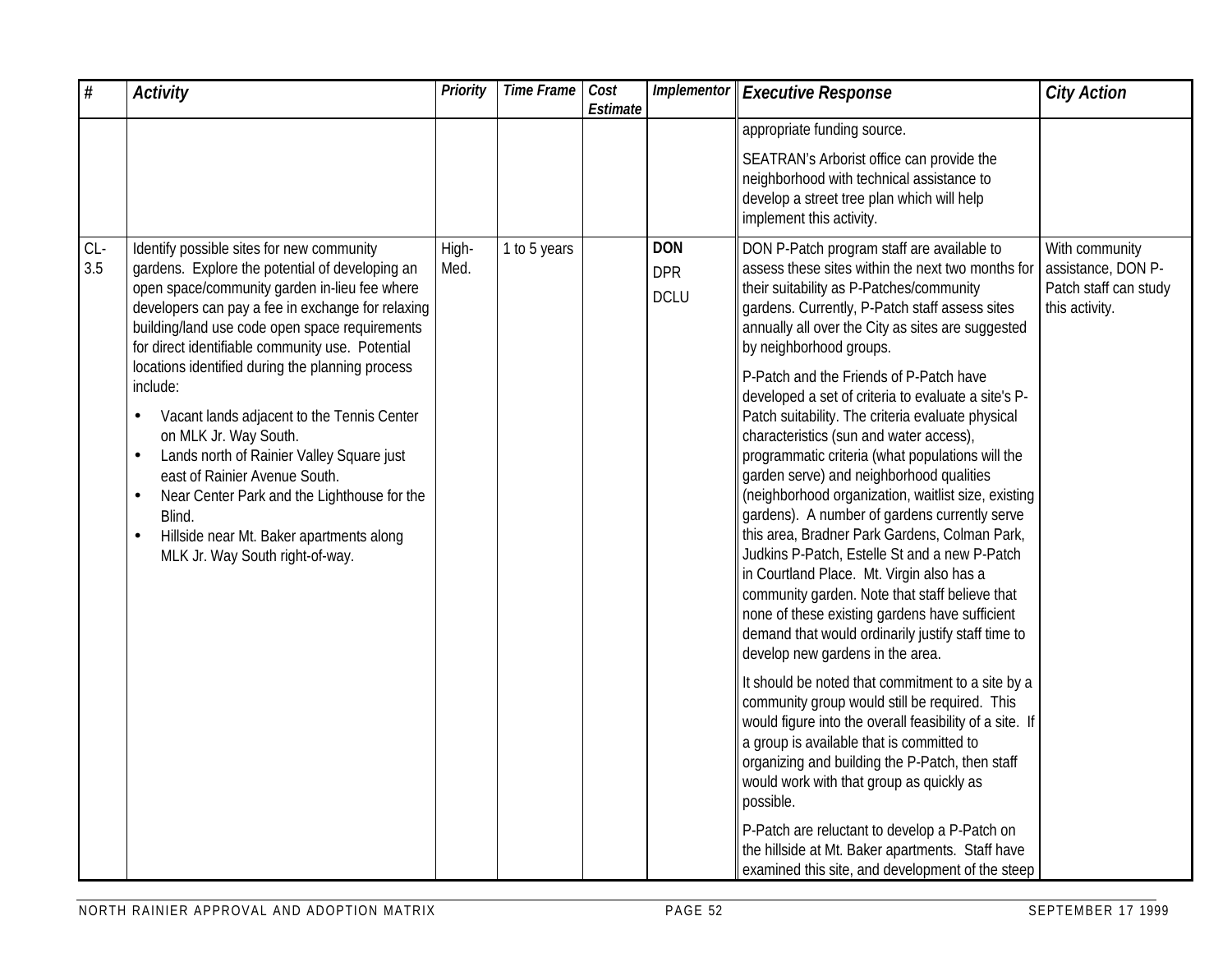| $\#$         | <b>Activity</b>                            | Priority                  | <b>Time Frame</b>     | Cost<br>Estimate | Implementor | <b>Executive Response</b>                                                                                                                                                                                                                                                                                                                                                                                                                                                                                                                                                                                 | <b>City Action</b>                                                                                                                                                                                                                                                        |
|--------------|--------------------------------------------|---------------------------|-----------------------|------------------|-------------|-----------------------------------------------------------------------------------------------------------------------------------------------------------------------------------------------------------------------------------------------------------------------------------------------------------------------------------------------------------------------------------------------------------------------------------------------------------------------------------------------------------------------------------------------------------------------------------------------------------|---------------------------------------------------------------------------------------------------------------------------------------------------------------------------------------------------------------------------------------------------------------------------|
|              |                                            |                           |                       |                  |             | slope into a formal P-Patch (as opposed to the<br>current guerrilla gardening) would be<br>prohibitively expensive per unit of gardening. As<br>a result, P-Patch has begun outreach to the Mt.<br>Baker Park Apartments to offer community<br>gardening space to those interested at the<br>nearby Bradner Park Gardens or Colman Park<br>P-Patch.                                                                                                                                                                                                                                                       |                                                                                                                                                                                                                                                                           |
|              |                                            |                           |                       |                  |             | Note that any community gardens on DPR-<br>owned property would have to be designed so<br>that public access and interaction are<br>encouraged.                                                                                                                                                                                                                                                                                                                                                                                                                                                           |                                                                                                                                                                                                                                                                           |
|              |                                            |                           |                       |                  |             | One opportunity for implementing this activity<br>may come through DCLU's 1999 work program<br>activity that includes reviewing and expanding<br>the 'in-lieu-of" mechanisms for open space. The<br>reason why staff are reviewing the program is<br>that it has not been used. Part of the program<br>that has not fully developed is the requirement<br>for a banking entity to take responsibility for<br>receiving and accumulating the fees paid in lieu.<br>Activating is shorthand for the installation of the<br>bank and the criteria by which the payment in<br>lieu can be made.               |                                                                                                                                                                                                                                                                           |
| $CL-$<br>4.1 | Place overhead utility wiring underground. | Long-<br>Term<br>Priority | Long Term<br>Activity |                  | SCL         | SCL offers "Voluntary Underground" projects that<br>can assist neighborhoods with the required steps<br>for undergrounding. The community should<br>submit a preliminary site drawing of the<br>proposed area to enable SCL to develop initial<br>engineering cost estimates for the needed utility<br>work. The City's 1999 budget includes funds to<br>enable City Light to conduct feasibility analysis<br>and cost estimates for proposed undergrounding<br>of utilities in some communities. The<br>implementation costs of the undergrounding<br>project would have to be paid by the participating | The community should<br>take the lead on this<br>recommendation with<br>support from SCL's<br>Voluntary Underground<br>Projects program.<br>Activity will be<br>considered as part of<br>the Southeast Sector<br>Work Program in the<br>future as opportunities<br>arise. |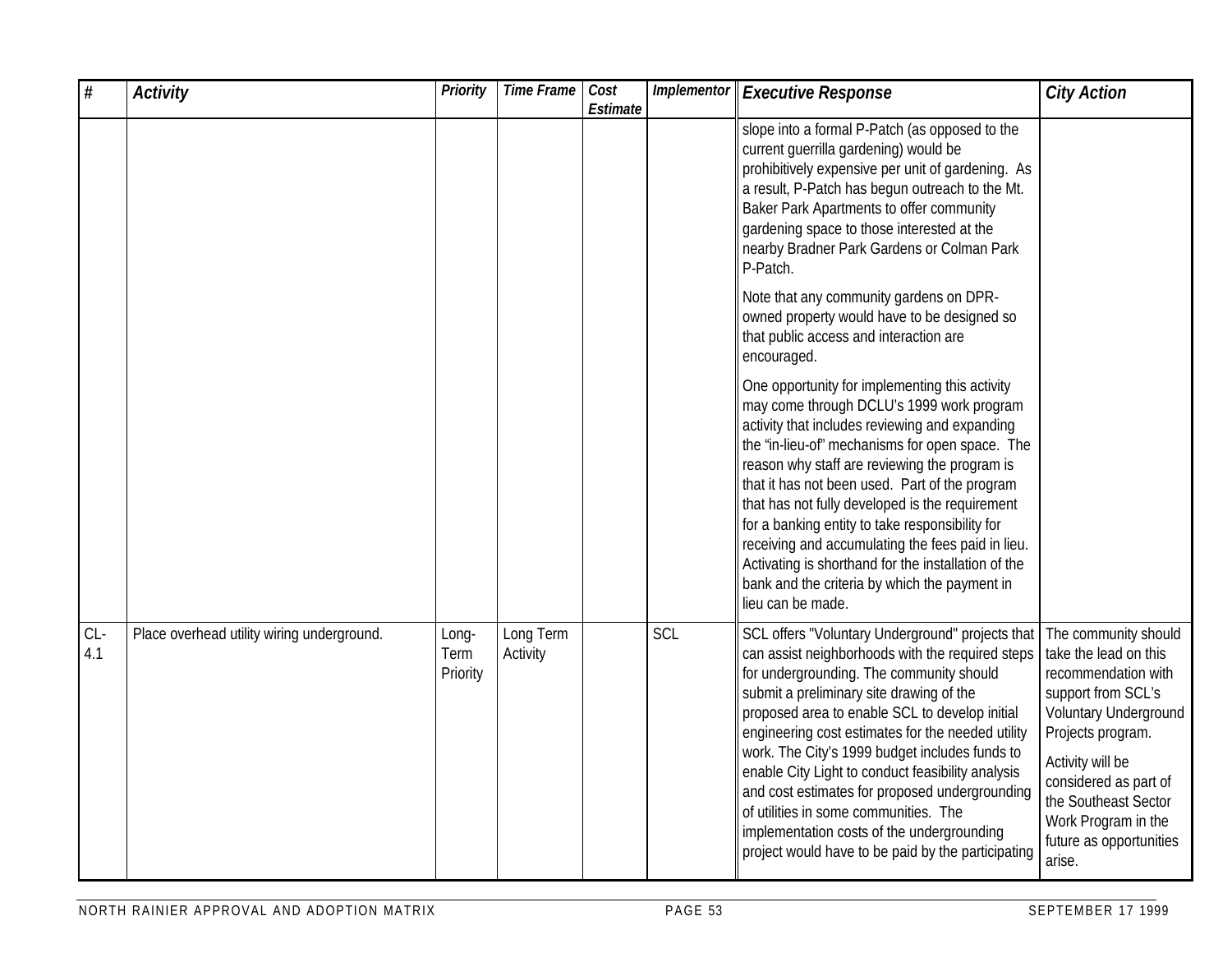| # | <b>Activity</b> | <b>Priority</b> | Time Frame | Cost<br>Estimate | Implementor | <b>Executive Response</b>                                                                                                                                                                                                                                                                                                                                                                                                                                                                                                                                                                                                                                                                                                                                                                                                                                                                                    | <b>City Action</b> |
|---|-----------------|-----------------|------------|------------------|-------------|--------------------------------------------------------------------------------------------------------------------------------------------------------------------------------------------------------------------------------------------------------------------------------------------------------------------------------------------------------------------------------------------------------------------------------------------------------------------------------------------------------------------------------------------------------------------------------------------------------------------------------------------------------------------------------------------------------------------------------------------------------------------------------------------------------------------------------------------------------------------------------------------------------------|--------------------|
|   |                 |                 |            |                  |             | community.                                                                                                                                                                                                                                                                                                                                                                                                                                                                                                                                                                                                                                                                                                                                                                                                                                                                                                   |                    |
|   |                 |                 |            |                  |             | The community will need to develop support and<br>funding within the community to successfully<br>implement this recommendation. Please<br>reference SCL's new publication entitled<br>'Resources for Neighborhood Planning<br>Opportunities' for more information on lighting<br>and undergrounding; it is available at the<br>Neighborhood Service Center.                                                                                                                                                                                                                                                                                                                                                                                                                                                                                                                                                 |                    |
|   |                 |                 |            |                  |             | Another potential funding mechanism may be<br>available through the development of a Local<br>Improvement District. It is the LID policy of the<br>City that the property-owner pay when a public<br>project is done that has private benefit. The<br>criteria for private participation is that the City<br>can not collect any more than the "amount" of the<br>added value to the property immediately before<br>the project was done to immediately after the<br>project is completed. (This basically means that<br>inflation is not a consideration) A certified<br>appraiser determines the "amount" of the<br>improvement. Usually, the amount of the public<br>project exceeds the amount we can collect from<br>the private property owner and that remainder<br>has to be filled by some other funding source;<br>i.e. federal grant money, matching funds,<br>challenge grants, city funds, etc. |                    |
|   |                 |                 |            |                  |             | The other area to be aware of it that a LID needs<br>50% plus one to be a valid petition, but 60% of<br>the participants (dollar value) can kill an LID. So,<br>it is wise to have many more than the simple<br>majority support the petition. Also, it is vital to<br>maintain the costs of the project, since if you go<br>back with any more than 10% of budget as a<br>cost overrun, the property owners can withdraw<br>their support and the City can end up having to<br>pay all the sunk costs. For these reasons, and                                                                                                                                                                                                                                                                                                                                                                               |                    |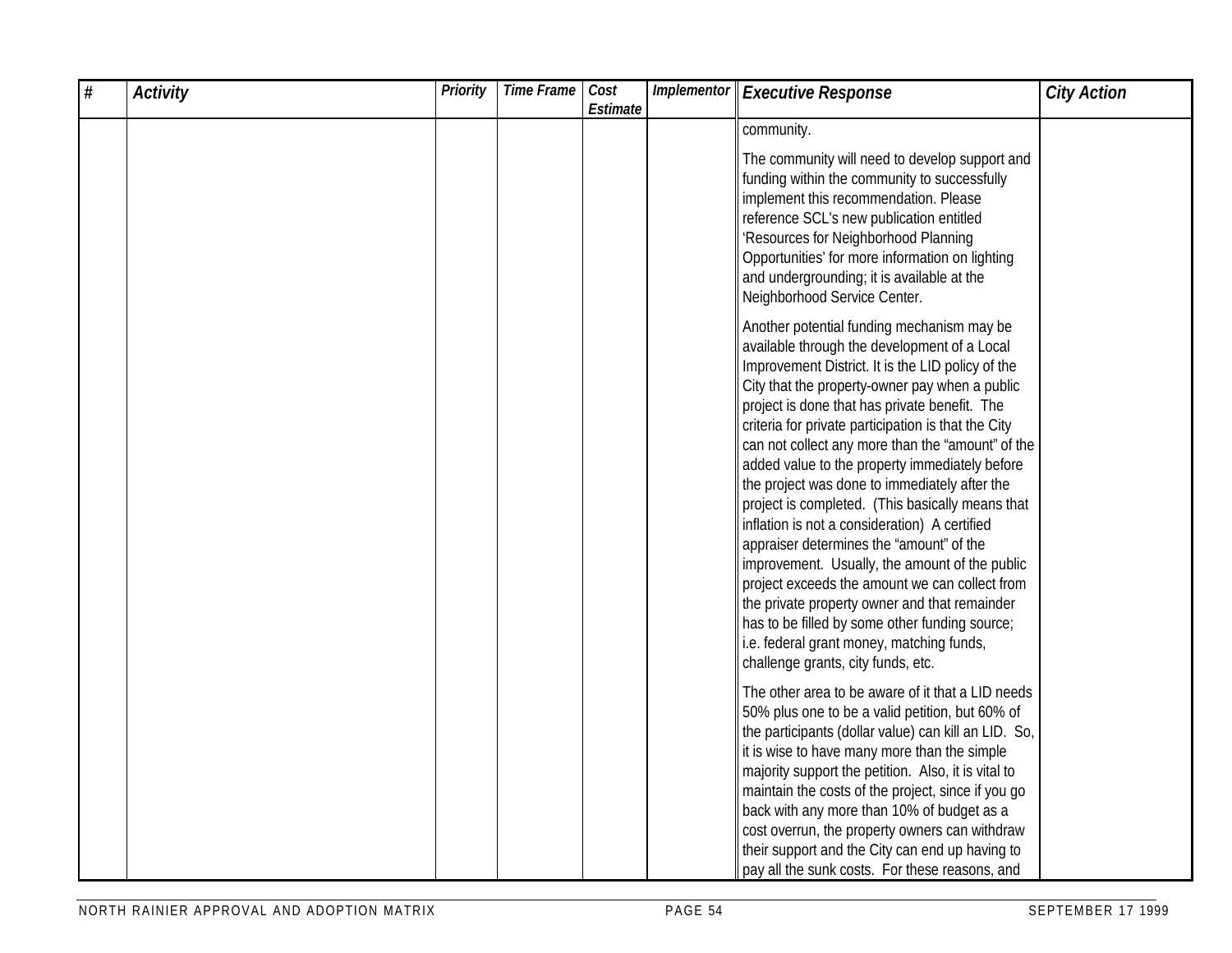| $\#$         | <b>Activity</b>                                                                                                                                             | <b>Priority</b>           | <b>Time Frame</b>                                            | Cost<br>Estimate | Implementor    | <b>Executive Response</b>                                                                                                                                                                                                                                                                                                                                                                                                                                                                                                      | <b>City Action</b>                                                                                                                                                                         |
|--------------|-------------------------------------------------------------------------------------------------------------------------------------------------------------|---------------------------|--------------------------------------------------------------|------------------|----------------|--------------------------------------------------------------------------------------------------------------------------------------------------------------------------------------------------------------------------------------------------------------------------------------------------------------------------------------------------------------------------------------------------------------------------------------------------------------------------------------------------------------------------------|--------------------------------------------------------------------------------------------------------------------------------------------------------------------------------------------|
|              |                                                                                                                                                             |                           |                                                              |                  |                | because of a lack of participation in the program,<br>LIDs have been included on the citywide Policy<br>Docket for City Council discussion in 1999. This<br>activity is being considered as part of the policy<br>discussion. Once this policy analysis is<br>completed, this recommendation will be<br>reviewed again.                                                                                                                                                                                                        |                                                                                                                                                                                            |
| $CL-$<br>4.2 | Pave major arterials and add sidewalks for all<br>streets in the urban village.                                                                             | Long-<br>Term<br>Priority | Long Term<br>Activity                                        |                  | <b>SEATRAN</b> | SEATRAN uses a pavement management<br>system (PMS) to help guide the selection of<br>streets to be paved. Presently, there are far<br>more streets to be paved than there is funding.<br>For information on the timing of pavement<br>improvements on specific streets, or to suggest<br>streets for pavement improvements, the<br>neighborhood should contact SEATRAN's street<br>Maintenance office. Also, see SEATRAN<br>response to C-4B.4 related to sidewalk<br>construction and maintenance.                            | Activity will be<br>considered as part of<br>the Southeast Sector<br>Work Program in the<br>future as opportunities<br>arise.                                                              |
| $CL-$<br>4.3 | Increase DPR budget. Complete the Bradner<br>Gardens Park. Purchase York substation for<br>community open space and develop it into a<br>pocket park.       | High                      | Determine<br>as part of<br><b>DPR</b><br>program<br>process. |                  | <b>DPR</b>     | DPR appreciates the community's support for<br>additional funding for these projects. DPR are<br>working closely with the community on the<br>Bradner project, and \$22,000 EIF grant has been<br>approved for Bradner Gardens Park<br>Improvements (see response in CL-1.6).<br>Also, response in CL-3.4 for responses on the<br>York substation.                                                                                                                                                                             | Portions of this activity<br>are being implemented,<br>other portions will be<br>considered as part of<br>the Southeast Sector<br>Work Program in the<br>future as opportunities<br>arise. |
| $CL-$<br>4.4 | Change existing land use and building codes to<br>mandate a higher percentage of landscape area<br>versus impervious surface as part of new<br>development. | Med.                      | 2 to 3 years                                                 |                  | <b>DCLU</b>    | The issue of increased impervious surface will<br>likely be something that the City considers in<br>light of its review of the ESA listing of salmon.<br>Note that there currently is no limit on impervious<br>surface, although the Land Use Code limits lot<br>coverage in multifamily zones to provide for<br>landscaping and movement of light and air. Also,<br>this activity has the potential to conflict with the<br>neighborhood's desire for pocket parks and use<br>of payment-in-lieu mechanisms to achieve them, | Activity will be studied<br>in 1999-2000 because<br>of the listing of salmon<br>under the ESA.                                                                                             |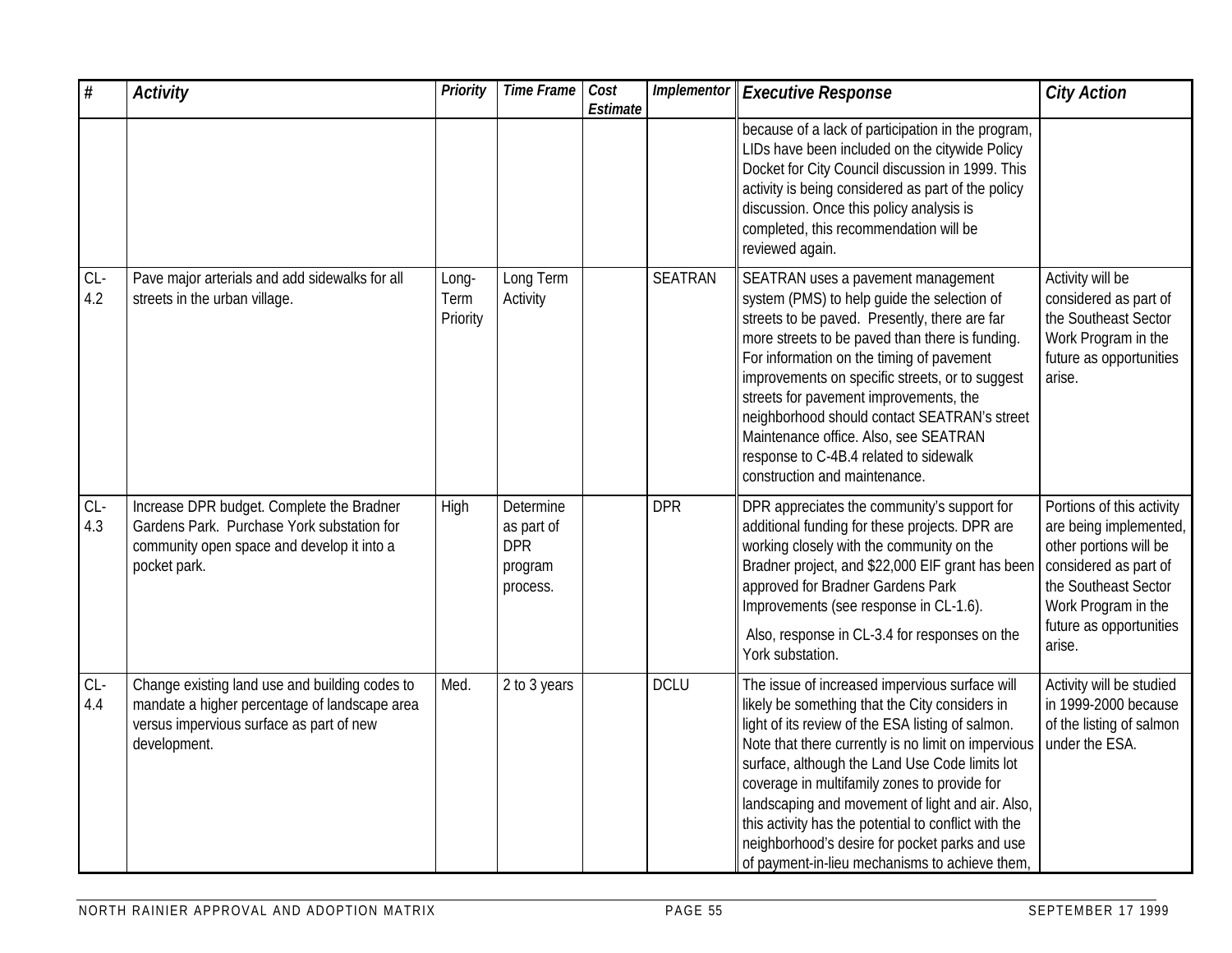| $\overline{\#}$ | <b>Activity</b>                                                                                                                                                                                                                                              | <b>Priority</b>           | <b>Time Frame</b>     | Cost<br>Estimate | Implementor                           | <b>Executive Response</b>                                                                                                                                                                                                                                                                                                                                                                                                                                                                                                                                                                                                              | <b>City Action</b>                                                                                                                                                                                                                                     |
|-----------------|--------------------------------------------------------------------------------------------------------------------------------------------------------------------------------------------------------------------------------------------------------------|---------------------------|-----------------------|------------------|---------------------------------------|----------------------------------------------------------------------------------------------------------------------------------------------------------------------------------------------------------------------------------------------------------------------------------------------------------------------------------------------------------------------------------------------------------------------------------------------------------------------------------------------------------------------------------------------------------------------------------------------------------------------------------------|--------------------------------------------------------------------------------------------------------------------------------------------------------------------------------------------------------------------------------------------------------|
|                 |                                                                                                                                                                                                                                                              |                           |                       |                  |                                       | because 'payment-in-lieu of' may result in less<br>open space on site.                                                                                                                                                                                                                                                                                                                                                                                                                                                                                                                                                                 |                                                                                                                                                                                                                                                        |
| $CL-$<br>4.5    | Promote a "Respect for One Another" Campaign.<br>Encourage community friendliness; discourage<br>litterbugs; increase block watches; and create<br>new community festivals.                                                                                  | Long-<br>Term<br>Priority | Long Term<br>Activity |                  | Community<br>SPD                      | This will be a community-led activity. For block<br>watches, SPD is willing to support efforts to<br>expand local participation in Block Watch.                                                                                                                                                                                                                                                                                                                                                                                                                                                                                        | This is an activity for<br>which community must<br>take the lead.                                                                                                                                                                                      |
| $CL-$<br>4.6    | Promote development of community gathering<br>uses such as a high quality newsstand that would<br>carry printed matter representative of all the<br>nationalities in North Rainier. Also encourage<br>smaller newsstands at bus stops and street<br>corners. | Long-<br>Term<br>Priority | Long Term<br>Activity |                  | <b>HSD</b><br><b>DON</b><br>Community | The NMF has funded kiosk projects so this could<br>be submitted as an NMF request.                                                                                                                                                                                                                                                                                                                                                                                                                                                                                                                                                     | Activity for which<br>community must take<br>the lead.                                                                                                                                                                                                 |
| $CL-$<br>4.7    | Institute and actively enforce a "Tree Cutting"<br>Ordinance that would require new development to<br>gain a City permit prior to cutting down a tree.                                                                                                       | Long-<br>Term<br>Priority | Long Term<br>Activity |                  | <b>DCLU</b><br><b>DPR</b>             | SPO and the Urban Forestry Task Force<br>published a study on improving the protection of<br>trees earlier in 1999 but did not suggest requiring<br>a permit for tree removal. The study did suggest<br>looking at regulatory changes for tree removal on<br>vacant lots, which is being addressed in DCLU's<br>1999 work-program. It also suggested that the<br>Design Review process consider a guideline for<br>trees in multifamily and commercial development<br>this will also be considered. DCLU will revisit<br>the city-wide guidelines in 2000, after many of<br>the neighborhood design guidelines have been<br>developed. | Activity is currently<br>being studied.                                                                                                                                                                                                                |
| $CL-$<br>4.8    | Work with King County Metro to allow bikes to<br>travel into the Downtown Free Ride Zone during<br>peak hour travel. (This is related to Metro's policy<br>to not let bikes load and unload in the free ride<br>zone).                                       | Long-<br>Term<br>Priority | Long Term<br>Activity |                  | Metro                                 | See C-1.4.                                                                                                                                                                                                                                                                                                                                                                                                                                                                                                                                                                                                                             | This activity will be<br>evaluated as part of the<br>Executive's work on<br>TSP Strategy T4. In<br>addition, the Executive<br>will forward this activity<br>to Metro and will also<br>notify the Downtown<br>neighborhood planning<br>groups to ensure |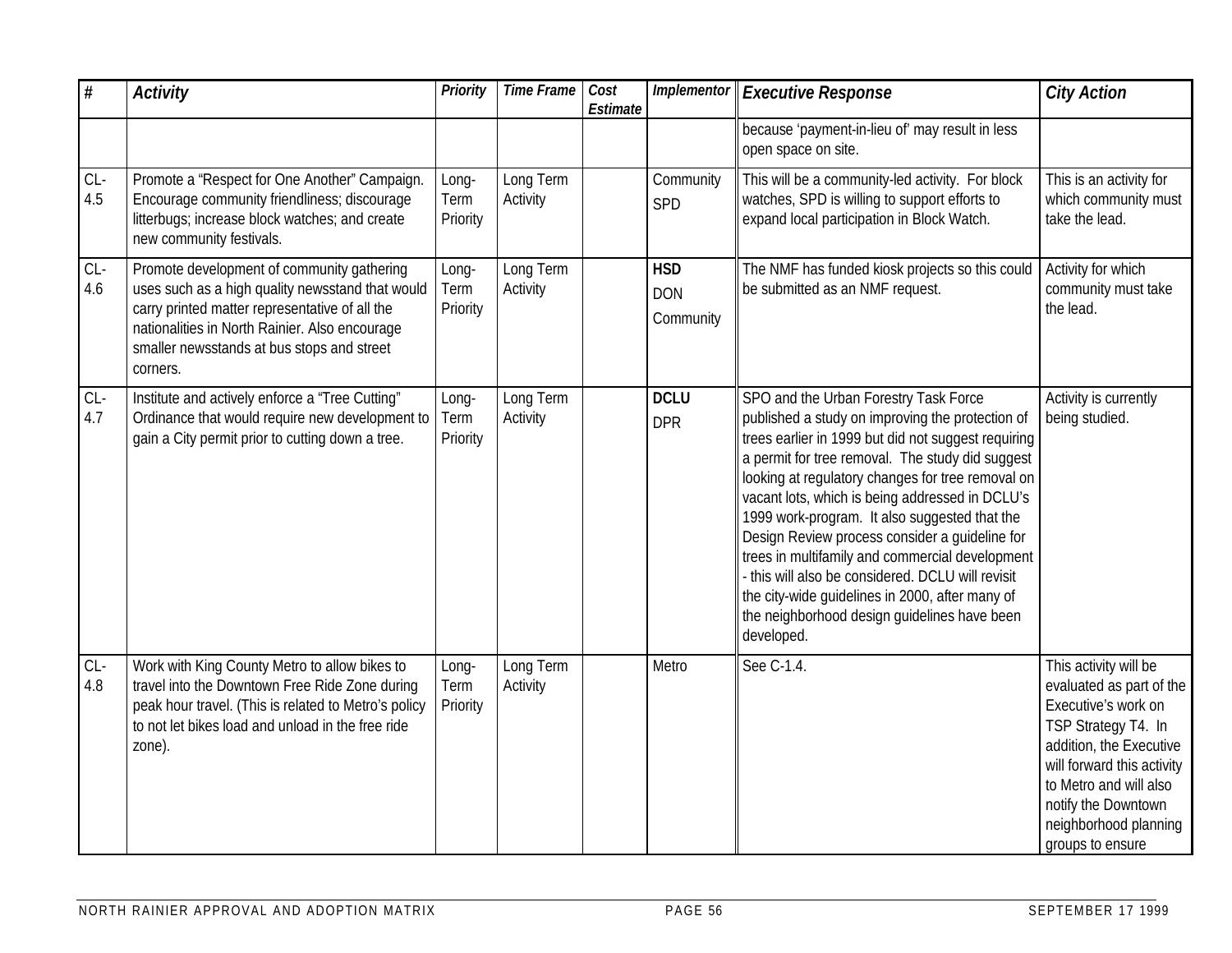| $\#$         | <b>Activity</b>                                                                                                                                                                                                                                                                                                                     | Priority                  | <b>Time Frame</b>     | Cost<br>Estimate | Implementor                                                 | <b>Executive Response</b>                                                                                                                                                                                                                                                                                                                                                                                                                                                                          | <b>City Action</b>                                                                                               |  |  |  |
|--------------|-------------------------------------------------------------------------------------------------------------------------------------------------------------------------------------------------------------------------------------------------------------------------------------------------------------------------------------|---------------------------|-----------------------|------------------|-------------------------------------------------------------|----------------------------------------------------------------------------------------------------------------------------------------------------------------------------------------------------------------------------------------------------------------------------------------------------------------------------------------------------------------------------------------------------------------------------------------------------------------------------------------------------|------------------------------------------------------------------------------------------------------------------|--|--|--|
|              |                                                                                                                                                                                                                                                                                                                                     |                           |                       |                  |                                                             |                                                                                                                                                                                                                                                                                                                                                                                                                                                                                                    | coordination.                                                                                                    |  |  |  |
| $CL-$<br>4.9 | Work with local community councils, group<br>organizations, and the Rainier Chamber of<br>Commerce to establish a theme or identity for the<br>North Rainier Neighborhood. Create a physical<br>identity, but also provide a social and cultural<br>focal point that could be shared by all local<br>residents and business owners. | High                      | 1 to 2 years          |                  | <b>OED</b><br><b>DON</b><br>Rainier<br>Chamber<br>Community | OED marketing and public relations efforts<br>previously identified in this matrix (activity ED-<br>2.3) could provide guidance to the community on<br>how to pursue these activities A marketing<br>campaign would address the identified issues.<br>NMF is potentially available for projects related<br>to establishing a theme or identity for the North<br>Rainier neighborhood. A more specific proposal<br>is needed before staff can definitively assess<br>grant eligibility.             | The community can<br>implement this activity<br>with assistance from<br>OED.                                     |  |  |  |
|              | <b>Transportation &amp; Transit in North Rainier</b>                                                                                                                                                                                                                                                                                |                           |                       |                  |                                                             |                                                                                                                                                                                                                                                                                                                                                                                                                                                                                                    |                                                                                                                  |  |  |  |
| $T-1.1$      | Work with King County Metro to provide for<br>additional east-west bus service. Expand and<br>promote the existing Route 38 Shuttle bus route,<br>and add new routes in the future to link residential<br>areas to regional light rail system.                                                                                      | High                      | 1 to 5 years          |                  | Metro<br><b>SPO</b><br><b>SEATRAN</b>                       | The City's SAP staff, with neighborhood<br>involvement, is considering proposed transit<br>changes/route proposals in further detail during<br>SAP. SAP staff are also considering increases<br>in transit service, such as proposing the<br>development of transit centers as part of the<br>SAP plan. SEATRAN will review any proposed<br>changes to ensure that they will work safely and<br>not present traffic operations problems.<br>See C-1.4 related to forwarding activities to<br>Metro | Activity is currently<br>underway with SPO as<br>the lead. Also, this<br>activity will be<br>forwarded to Metro. |  |  |  |
| $T-1.2$      | Work with King County Metro to create new<br>Rainier Valley-serving routes to replace those that<br>may be terminated with the construction of the<br>Link Light Rail System. Ensure consideration for<br>intra-Valley connections and frequency of service.                                                                        | Long-<br>Term<br>Priority | Long Term<br>Activity |                  | <b>Metro</b><br><b>SPO</b>                                  | See response in T-1.1.                                                                                                                                                                                                                                                                                                                                                                                                                                                                             | See T-1.1.                                                                                                       |  |  |  |
| $T-1.3$      | Require development of a bus transit center as<br>part of the proposed Town Center concept.<br>Ensure that both east-west and north-south<br>routes provide clear and efficient access to the<br>light rail station.                                                                                                                | Long-<br>Term<br>Priority | Long Term<br>Activity |                  | Metro                                                       | See response in T-1.1.                                                                                                                                                                                                                                                                                                                                                                                                                                                                             | See T-1.1.                                                                                                       |  |  |  |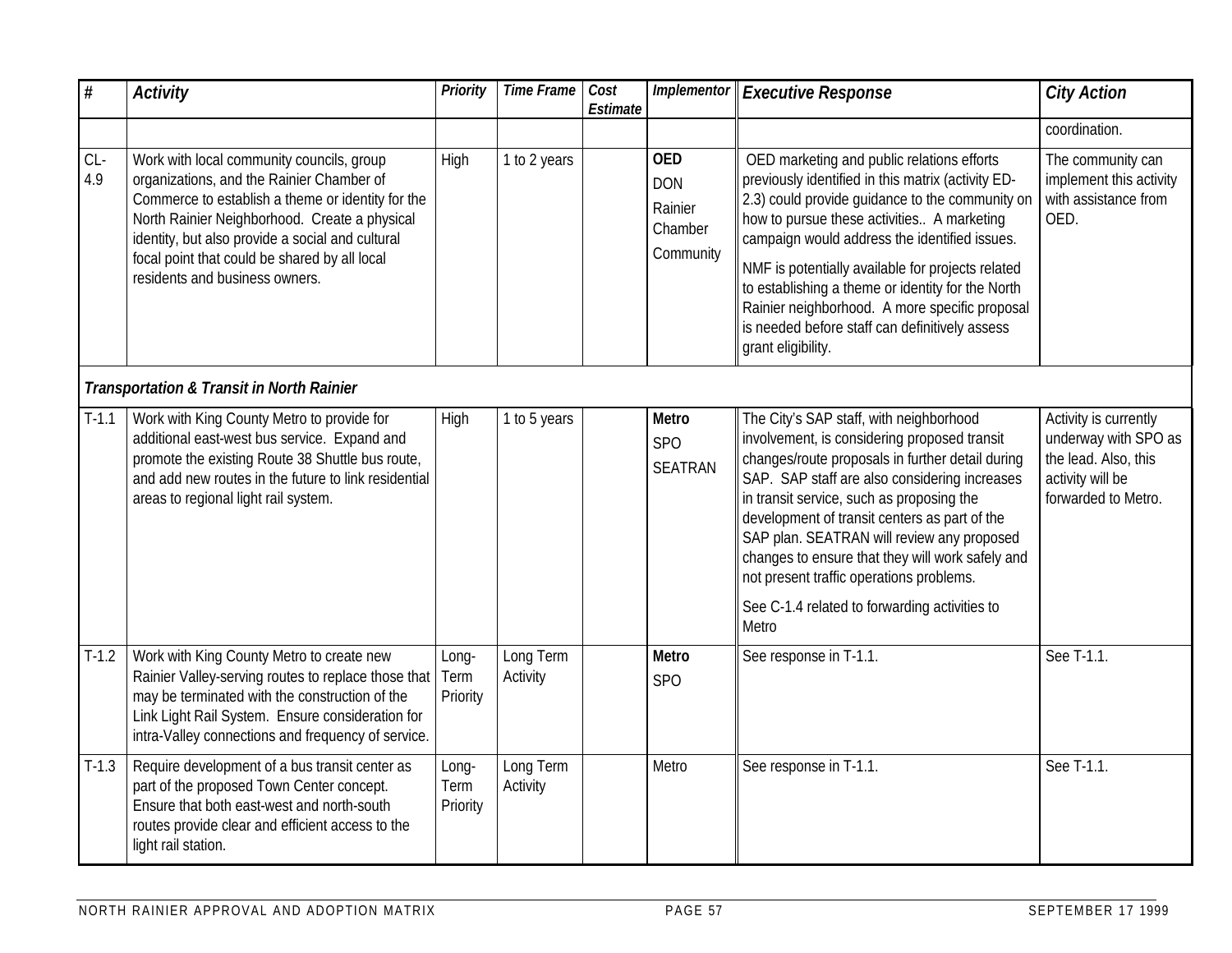| #       | <b>Activity</b>                                                                                                                                                                                                                                                                                                                                                                                                                                                                                                                                                                                                                                                                                             | Priority                  | <b>Time Frame</b>     | Cost<br>Estimate | Implementor                 | <b>Executive Response</b>                                                                                                                                                                                                                                                                                                                                                                                                                                                                                                                                                                                                                                                                                                                                                                                                                                                                                                                                                                                                                                                                                                                                                                                                                                                                                                                                | <b>City Action</b>                                                                                                                                                                                                                                                                                                                               |
|---------|-------------------------------------------------------------------------------------------------------------------------------------------------------------------------------------------------------------------------------------------------------------------------------------------------------------------------------------------------------------------------------------------------------------------------------------------------------------------------------------------------------------------------------------------------------------------------------------------------------------------------------------------------------------------------------------------------------------|---------------------------|-----------------------|------------------|-----------------------------|----------------------------------------------------------------------------------------------------------------------------------------------------------------------------------------------------------------------------------------------------------------------------------------------------------------------------------------------------------------------------------------------------------------------------------------------------------------------------------------------------------------------------------------------------------------------------------------------------------------------------------------------------------------------------------------------------------------------------------------------------------------------------------------------------------------------------------------------------------------------------------------------------------------------------------------------------------------------------------------------------------------------------------------------------------------------------------------------------------------------------------------------------------------------------------------------------------------------------------------------------------------------------------------------------------------------------------------------------------|--------------------------------------------------------------------------------------------------------------------------------------------------------------------------------------------------------------------------------------------------------------------------------------------------------------------------------------------------|
| $T-1.4$ | Enhance the quality of the bus transfer station at<br>Rainier Avenue South and I-90. Add durable and<br>vandal-proof bus shelters, benches,<br>kiosks/bulletin boards, make the environment<br>more hospitable, and improve the overall<br>experience for transit riders at both the Rainier<br>Avenue South street level and I-90 bridge deck.                                                                                                                                                                                                                                                                                                                                                             | Long-<br>Term<br>Priority | Long Term<br>Activity |                  | Metro<br><b>WSDOT</b>       | See response in T-1.1.                                                                                                                                                                                                                                                                                                                                                                                                                                                                                                                                                                                                                                                                                                                                                                                                                                                                                                                                                                                                                                                                                                                                                                                                                                                                                                                                   | See T-1.1. Activity will<br>also be forwarded to<br>Metro on the<br>community's behalf.                                                                                                                                                                                                                                                          |
| $T-2.1$ | Address concerns about residential cut-through<br>traffic and heavy peak-hour volumes on Rainier<br>Avenue South. Conduct a traffic circulation<br>analysis to assess:<br>The unusual and uneven lane configurations<br>on Rainier Avenue South.<br>Pedestrian safety on Rainier Avenue South<br>and MLK Jr. Way South.<br>Improving signal timing on Rainier Avenue<br>$\bullet$<br>South from South Dearborn Street to MLK Jr.<br>Way South.<br>Reconfiguration of 31st Avenue South to<br>$\bullet$<br>calm traffic and increase pedestrian safety.<br>Residential cut-through traffic throughout the<br>North Rainier Valley.<br>Existing and potential future 'park-and-ride"<br>$\bullet$<br>impacts. | Long-<br>Term<br>Priority | Long Term<br>Activity |                  | <b>SEATRAN</b><br>Community | The City supports this activity, and believes it is<br>important. However a circulation study is a large<br>undertaking and there are no identified<br>resources to support it. Given constraints in staff<br>levels, an effort like this would have to be<br>community-led. Steps that the community<br>should take to further develop this activity<br>include:<br>Identify study area boundaries;<br>Set specific objectives for the study;<br>Identify specific and general problems to be<br>addressed by the study; and<br>Seek participation and input from residents,<br>businesses, and institutions in the study<br>area.<br>Studies that have been conducted/coordinated<br>by communities have been supported by NMF<br>grants. Also, if there are locations along these<br>streets about which community members have<br>immediate safety concerns, these can be<br>forwarded directly to SEATRAN for review and<br>response.<br>One activity that directly addresses this is<br>already being implemented. Signal timing is<br>being addressed along the Rainier corridor, and<br>in the first half of 1999, SEATRAN, with Metro,<br>installed and began testing signal preemption<br>equipment in locations along Rainier Avenue<br>South. This trial/testing work is expressly aimed<br>at enhancing the flow of Route 7 express service | Activity will be<br>considered as part of<br>the Southeast Sector<br>Work Program in the<br>future as opportunities<br>arise.<br>Also, SEATRAN is<br>testing signal<br>preemption equipment<br>on Rainier Avenue<br>South in 1999 for<br>express route #7.<br>Lastly, many of these<br>issues are already<br>under consideration<br>through SAP. |